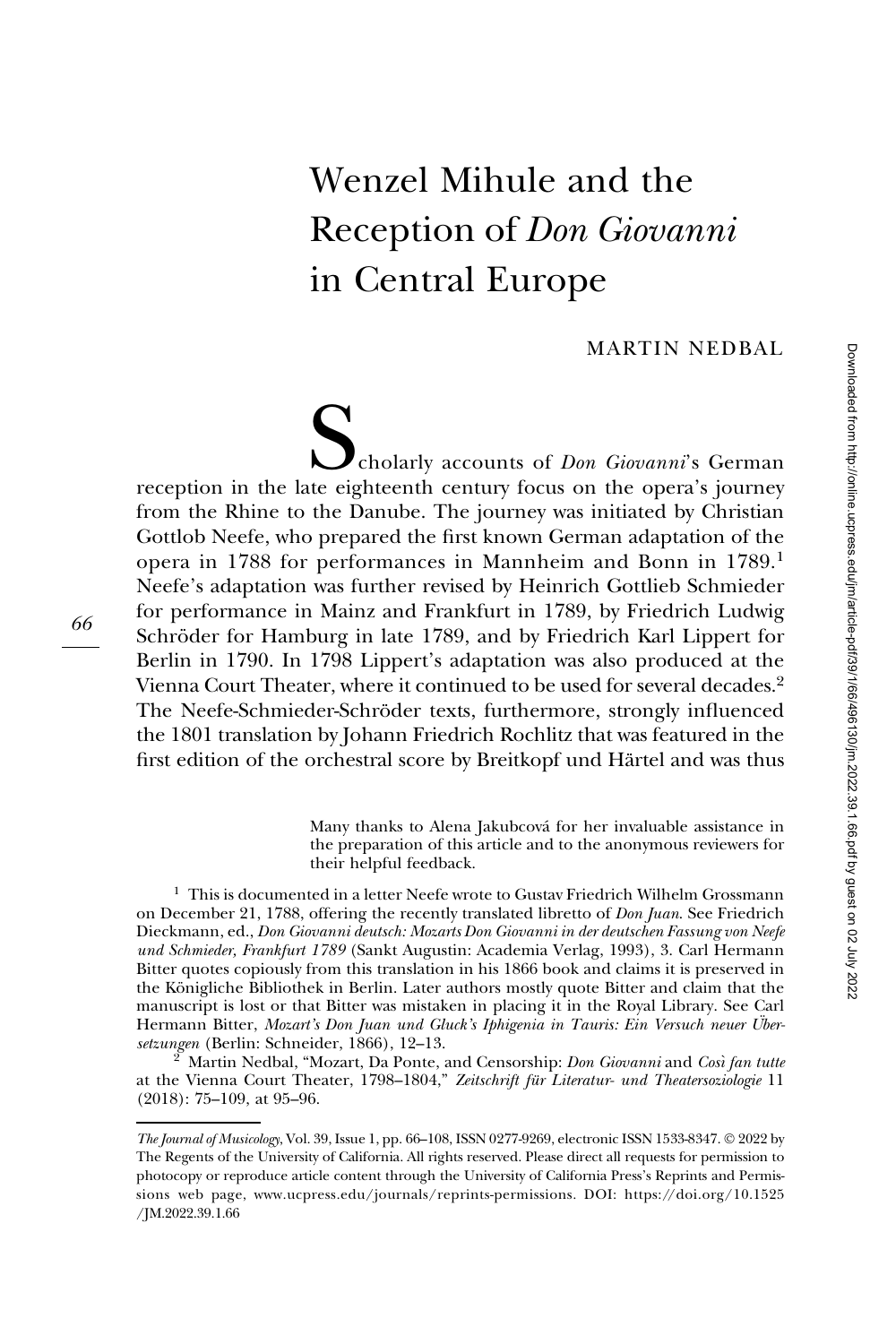one of the most widespread German translations of the opera in the nineteenth century. During this Rhine-Danube journey, Don Giovanni transformed from an Italian dramma giocoso to a Singspiel. Along the way, the opera's title switched from Don Giovanni to the folksy Don Juan, and secco recitatives were replaced with spoken dialogues. German adapters also introduced comedic and at times drastic scenes from popular theater, in which Don Juan interacts with bailiffs who investigate the death of Donna Anna's father and with a jeweler (or a merchant) to whom Don Juan owes money.3 By 1790 some German adaptations also featured scenes in which Don Juan murders both a hermit and Don Ottavio.<sup>4</sup>

This article focuses on a Singspiel adaptation of Don Giovanni that originated with the troupe of Wenzel Mihule at the Patriotic Theater in Prague in 1790–91, outside of the Rhine-Danube transmission route. The history of Mihule's Don Juan sheds new light on the early dissemination of Mozart's opera in central Europe. The Prague Don Juan was picked up by Emanuel Schikaneder's company in Vienna, by companies across Moravia, and by Joseph Seconda's troupe in Leipzig and Dresden, and it traveled with Mihule from Bohemia to southern Germany and Slovakia. (For a chronological overview of this transmission line, see appendix 1.) Newly discovered archival documents associated with Mihule's *Don Juan* also illustrate the opera's reception outside of large urban centers—in smaller towns, aristocratic palaces, and a monastery. Despite its widespread use, Mihule's adaptation has been largely overlooked in Don Giovanni reception studies. In his influential 1961 book on the German reception of the opera, Christof Bitter does not mention Mihule's adaptation at all, and Julian Rushton's 1981 Cambridge handbook on Don Giovanni merely lists the Patriotic Theater's production as one of the "travesties" of the Neefe-Schmieder-Schröder-Lippert approach.<sup>5</sup> Mihule's *Don Juan* should not, however, be so easily dismissed. It complicates the narrative that early German adaptations quickly transformed Don Giovanni into a popularized caricature. Initially at least, Mihule's adaptation took fewer liberties with the opera than the

<sup>3</sup> These interpolations were probably first used in Heinrich Gottlieb Schmieder's adaptation for Mainz and Frankfurt. See Kurt Helmut Oehl, "Die eingeschobenen Dialogszenen in Mozarts Don Juan im 18./19. Jahrhundert," in Florilegium musicologicum: Hellmuth Federhofer zum 75. Geburtstag, ed. Christoph-Hellmut Mahling (Tutzing: Schneider, 1988), 247–66, at 250–51; Dieckmann, Don Giovanni deutsch, 7; and Till Reininghaus, "Mozarts Don Juan in Hamburg: Zur Don Giovanni–Rezeption im ausgehenden 18. Jahrhundert," in *Musiktheater in Hamburg um 1800*, ed. Claudia Maurer Zenck (New York:<br>Peter Lang, 2005), 91–114, at 92.

<sup>4</sup> Nedbal, "Mozart, Da Ponte, and Censorship," 78.<br><sup>5</sup> Christof Bitter, Wandlungen in den Inszenierungsformen des Don Giovanni von 1787 bis 1928: Zur Problematik des musikalischen Theaters in Deutschland (Regensburg: Bosse, 1961), 69–86; and Julian Rushton, W. A. Mozart: Don Giovanni (New York: Cambridge University Press, 1981), 68.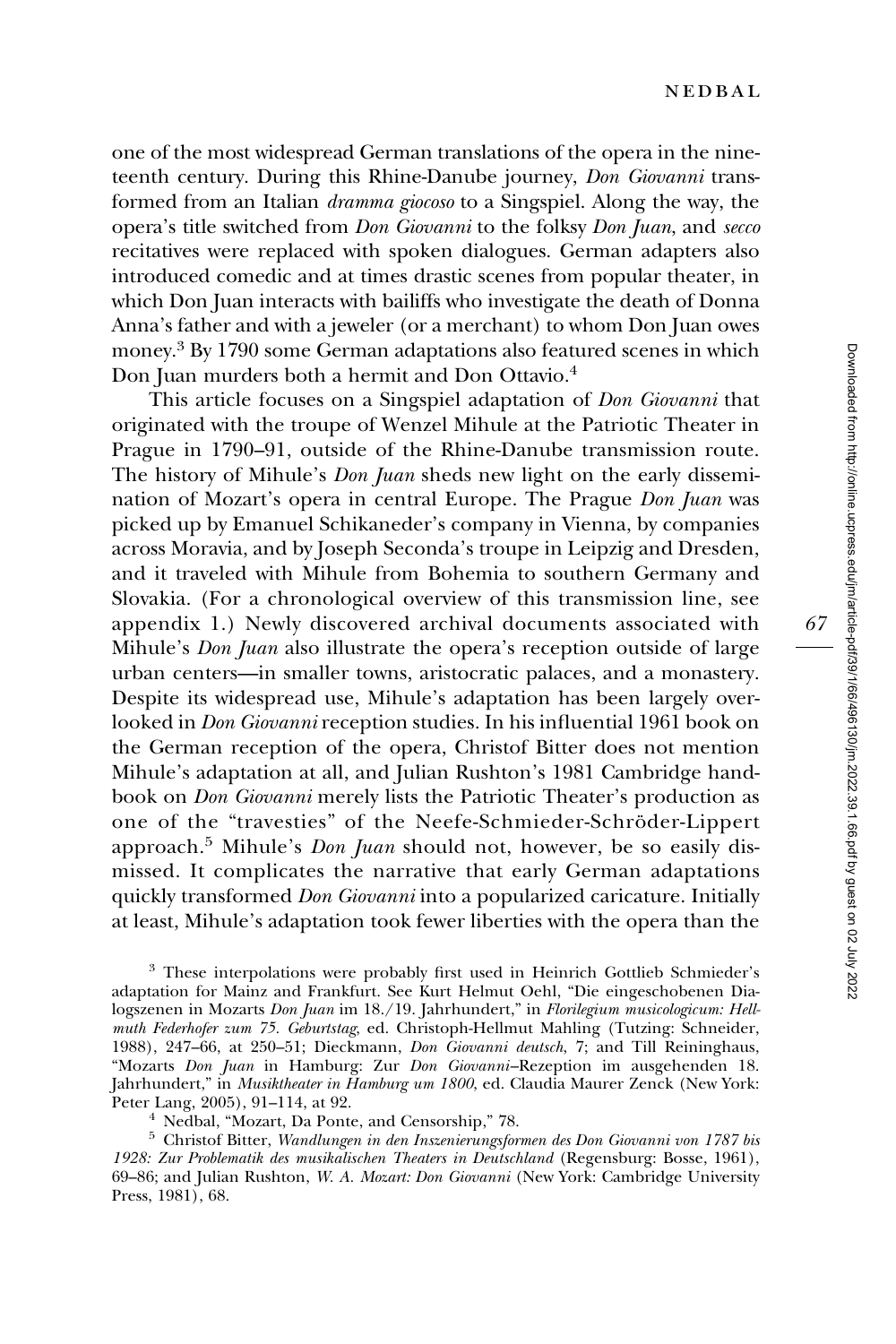Rhine-Danube adaptations, possibly because it was created in an environment sensitive to Mozart's Italian original. However, the lack of scholarly attention to the Prague *Don Juan* can be ascribed not only to its supposed aesthetic quality or lack thereof but also, as this article shows, to the impact on musicology of nationalist politics and conflicts in nineteenth- and twentieth-century central Europe.

#### The Patriotic Theater and Wenzel Mihule's Don Juan

Prague's Patriotic Theater was founded in 1786 and staged works in both German and Czech, in contrast to other theater troupes in the Bohemian capital that focused either on Italian or German repertoire. Originally, the company performed in a wooden structure on what is now Wenceslas Square, but in the fall of 1789 it moved to a newly built theater inside the former Monastery of the Hibernians on what is now Republic Square.<sup>6</sup> The initial owners of the theater, ballet director Franz Xaver Sewe, actor Anton Zappe, and actor Vinzenz Karl Antong, soon got into financial difficulties and leased the performance permit and auditorium to Mihule and his company in the spring of 1790.<sup>7</sup> During its first season Mihule's company produced a large number of operas in German and Czech, including three Mozart operas (Die Entführung aus dem Serail, Così fan tutte, and Don Giovanni), which must have been staged by the fall of 1791; the three are listed in the Gotha Theater-Kalender auf das Jahr 1792 with an introductory essay dated November 1791.<sup>8</sup>

To accompany his production of Don Giovanni, Mihule published a libretto with the musical portions of his German adaptation.<sup>9</sup> As was typical for eighteenth-century Singspiel adaptations of the opera, the

<sup>8</sup> Theater-Kalender auf das Jahr 1792 (Gotha: Ettinger, [1791]), 3 and 304. According to Claudia Maurer Zenck, the Gotha Theater-Kalender usually accepted theater reports until the end of July or the beginning of August. Claudia Maurer Zenck, Così fan tutte: Dramma giocoso und deutsches Singspiel; Frühe Abschriften und frühe Aufführungen (Schliengen: Argus, 2007), 71.

<sup>&</sup>lt;sup>6</sup> The first notices in the newspapers about the new theater's opening appeared in September 1789. See Jan Vondráček, Dějiny českého divadla: Doba obrozenecká, 1771–1824 (Prague: Orbis, 1956), 177.<br><sup>7</sup> See Adolf Scherl, "Wenzel Mihule," in *Theater in Böhmen, Mähren und Schlesien: Von* 

den Anfängen bis zum Ausgang des 18. Jahrhunderts: Ein Lexikon, ed. Alena Jakubcová and Matthias J. Pernerstorfer (Vienna: Verlag der Österreichischen Akademie der Wissenschaften, 2013), 432–35.

 $20^9$  Arien aus der Oper Don Juan. oder: Die redende Statue, in zwey Aufzügen. Nach dem Italienischen des Abate da Ponte ins deutsche frey bearbeitet. Die Musik ist von Mozart. Aufgeführt zu Prag im Vaterländischen Theater von der Mihuleischen Gesellschaft (Prague: Diesbach, 1791). There are two extant copies of this libretto: Nuremberg, Germanisches National-Museum, Bibliothek, 8° M 157 ryb, and Halle (Saale), Universitäts- und Landesbibliothek Sachsen-Anhalt, Ung III B 145.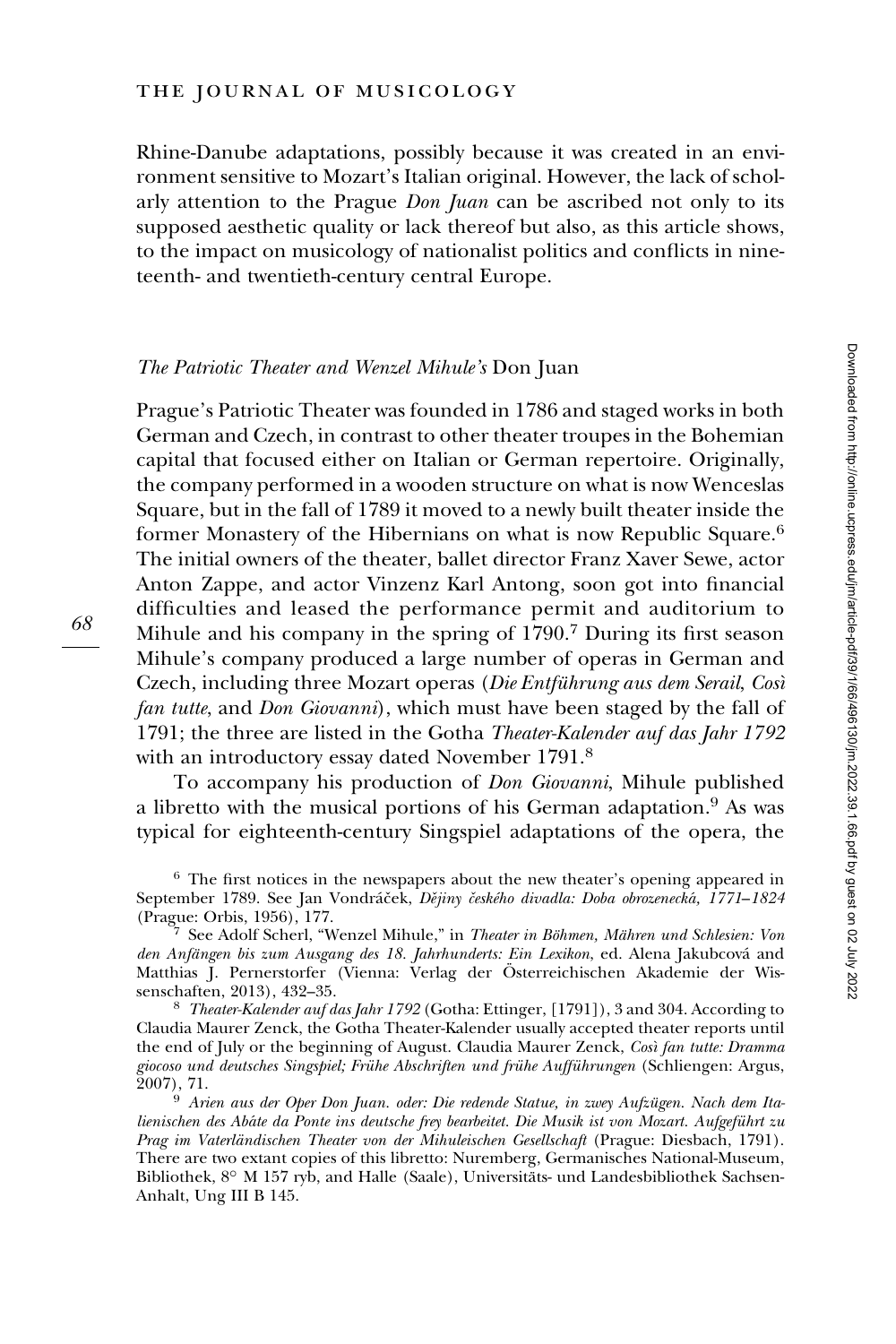libretto takes liberties with the original work. This is most obvious in the altered names of the characters: Don Ottavio becomes Don Gonsaldo, Donna Elvira becomes Donna Laura, Leporello becomes Franz, and Masetto and Zerlina become Peter and Klarchen. The libretto, furthermore, contains only aria and ensemble texts, which shows that the recitatives were replaced with spoken dialogue.<sup>10</sup> At the same time, Mihule's initial adaptation stayed closer to Mozart's original than those of Neefe, Schmieder, Schröder, and Lippert. The 1791 Prague libretto does not interpolate any new comical scenes with extra characters and retains musical numbers that were customarily cut during this period. This included Masetto's aria "Ho capito, signor sì," the final scene (scena ultima) of the second-act finale, and, from the numbers Mozart wrote for the 1788 Vienna production of *Don Giovanni*, Donna Elvira's "Mi tradì quell'alma ingrata."<sup>11</sup> (See appendix 2 for the musical contents of Mihule's adaptation and how it compared to other early German adaptations.) Greater sensitivity to Mozart's original is also prominent in the second-act finale, in which Mozart and Da Ponte famously refer to three other popular operas of the time. Unlike the contemporaneous adaptation by Schmieder, Mihule's text keeps the reference to Le nozze di Figaro: at the point when the orchestra plays an excerpt from "Non piu` andrai," Franz/Leporello sings: "I have known this little piece for a long time" (O das Stückchen kenn' ich lange). The Schmieder text, in contrast, omits the reference, with Leporello singing instead about a piece of meat he is secretly eating: "Ah! It tickles the tongue so wonderfully!" (Ah! Das kitzelt die Zunge so herrlich!). The latter change undoubtedly reflects the fact that Figaro was not yet well-known in the Rhineland when Schmieder was adapting Neefe's translation of Don Giovanni for the Mainz National Theater in early 1789. (In Mannheim, Bonn, and Mainz, documented performances of Neefe's and Schmieder's Don Giovanni adaptations predate those of Figaro; only in Frankfurt did Figaro precede Schmieder's

<sup>10</sup> The libretto is discussed in Alena Jakubcová, "Die vergessenen Begegnungen: Miszellen zur zeitgenössischen Rezeption von Mozarts Bühnenwerken," in Mozart in Mannheim: Station auf dem Weg eines musikalischen Genies, ed. Hermann Jung (New York:

 $11$  On the absence of "Ho capito" in many early Prague copies of Don Giovanni, and the uncertainties about the presence of the scena ultima in Prague and Vienna productions of the opera, see Ian Woodfield, The Vienna Don Giovanni (Rochester: Boydell, 2010), 20–22 and 103–10, respectively. After Mozart introduced "Mi tradì quell'alma ingrata" in the 1788 Vienna production of Don Giovanni, impresario Domenico Guardasoni adapted it for his Don Giovanni production in Warsaw in 1789. Guardasoni probably also performed it in Prague, since the aria appears in his Prague conducting score (see below). Whereas both Mozart and Guardasoni originally placed the aria immediately after "Il mio tesoro," Mihule moved it to an earlier scene, before the second-act sextet (see appendix 2). On Donna Elvira's aria and Guardasoni, see Woodfield, The Vienna Don Giovanni, 118, 125, 127.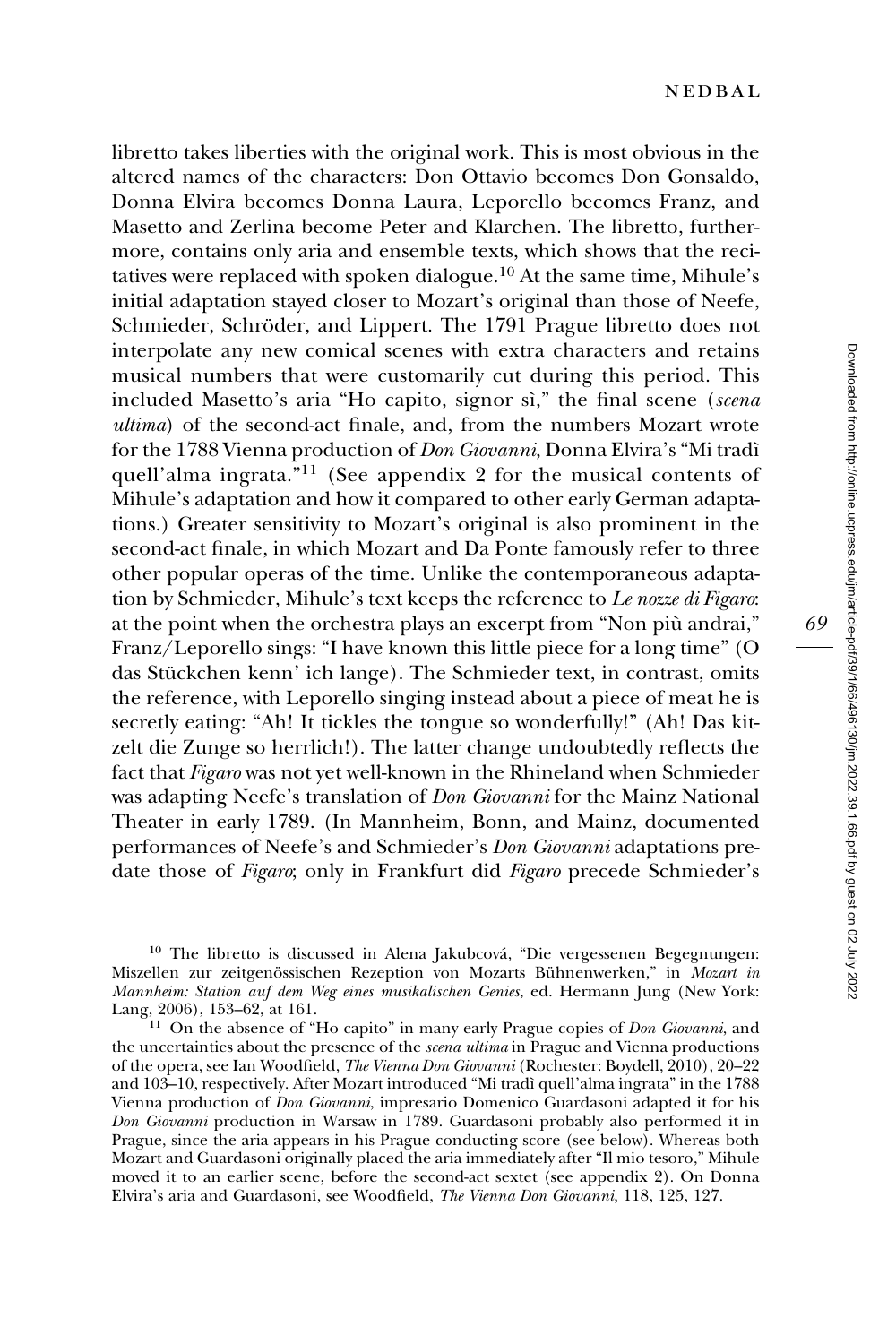Don Giovanni by a few months.)<sup>12</sup> Figaro was, however, already popular in Prague, having premiered there in 1786.

The relative closeness of Mihule's *Don Juan* to Mozart's original may have been connected to the status of the latter in Prague, where it was premiered in 1787. Unlike anywhere else in central Europe, in 1791 Prague audiences could attend not only Mihule's German Don Juan but also the original Italian Don Giovanni performed by the company of Domenico Guardasoni with members of the original cast. Critics in late eighteenth-century Prague were also unusual in demanding that Mozart's Italian operas be rendered with as much faithfulness to the composer's original ideas as possible.<sup>13</sup> The performances of both Guardasoni's *Don Giovanni* and Mihule's *Don Juan*, moreover, may have coincided with Mozart's last visit to Prague for the premiere of La clemenza di Tito in late August and early September 1791. The only documented performance of Don Giovanni during this visit was by Guardasoni's troupe in the Estates Theater (called the Nostitz or National Theater until 1798) on September 2, which Mozart himself conducted.<sup>14</sup> Although there is no extant information about the repertoire of Mihule's company during this visit, it is plausible that Mozart attended a performance of the opera's German adaptation.<sup>15</sup> Other distinguished guests from Vienna certainly attended performances at the Patriotic Theater, including Emperor Leopold II himself; on September 16, 1791, he saw both a Czech adaptation of Paul Weidmann's comedy Der Bettelstudent and Heinrich Wilhelm Seyfried's play Die Thronfolge in German. This

<sup>12</sup> In Bonn, Neefe's *Don Giovanni* adaptation premiered on October 13, 1789, and Figaro was produced only later that season. See Elisabeth Reisinger, Juliane Riepe, John D. Wilson, and Birgit Lodes, The Operatic Library of Elector Maximilian Franz: Reconstruction, Catalogue, Contexts (Bonn: Beethoven-Haus, 2018), 196–97. In Mannheim, Neefe's Don Giovanni premiered on September 27, 1789, and Figaro only on October 24, 1790. See Dexter Edge and Martin Nedbal, "The Premiere of Die Hochzeit des Figaro in Mannheim (addendum) (24 Oct 1790)," in Mozart: New Documents, ed. Dexter Edge and David Black Mainz, accessed August 25, 2021, [https://doi.org/10.7302/Z20P0WXJ.](https://doi.org/10.7302/Z20P0WXJ) Schmieder's Don Giovanni premiered on May 13, 1789, and the first documented performance of Figaro was on November 25, 1789. In Frankfurt, Figaro was first performed on October 11, 1788, and Schmieder's Don Giovanni on May 3, 1789. For Mainz and Frankfurt performance schedules, see Austin James Glatthorn, "The Theatre of Politics and the Politics of Theatre: Music as Representational Culture in the Twilight of the Holy Roman Empire" (PhD diss., Uni-

 $^{13}$  On the issue of unusual faithfulness (Werktreue) to Mozart's works in late eighteenth-century Prague, see Martin Nedbal, "Mozart's Figaro and Don Giovanni, Operatic Canon, and National Politics in Nineteenth-Century Prague," 19th-Century Music 41 (2018): 183–205, esp. 185–91; and Nedbal, "Domenico Guardasoni's Prague Conducting Score of Così fan tutte," Newsletter of the Mozart Society of America 21, no. 2 (2017): 5–10.

 $^{14}$  See Franz Alexander von Kleist, Fantasien auf einer Reise nach Prag (Leipzig and Dresden: Richter, 1792), 90–91.

<sup>15</sup> The official journal of Leopold's coronation, however, does not mention Mihule's company at all and merely focuses on the Italian operas at the Estates Theater and the German company in the Thun Theater at the Lesser Town.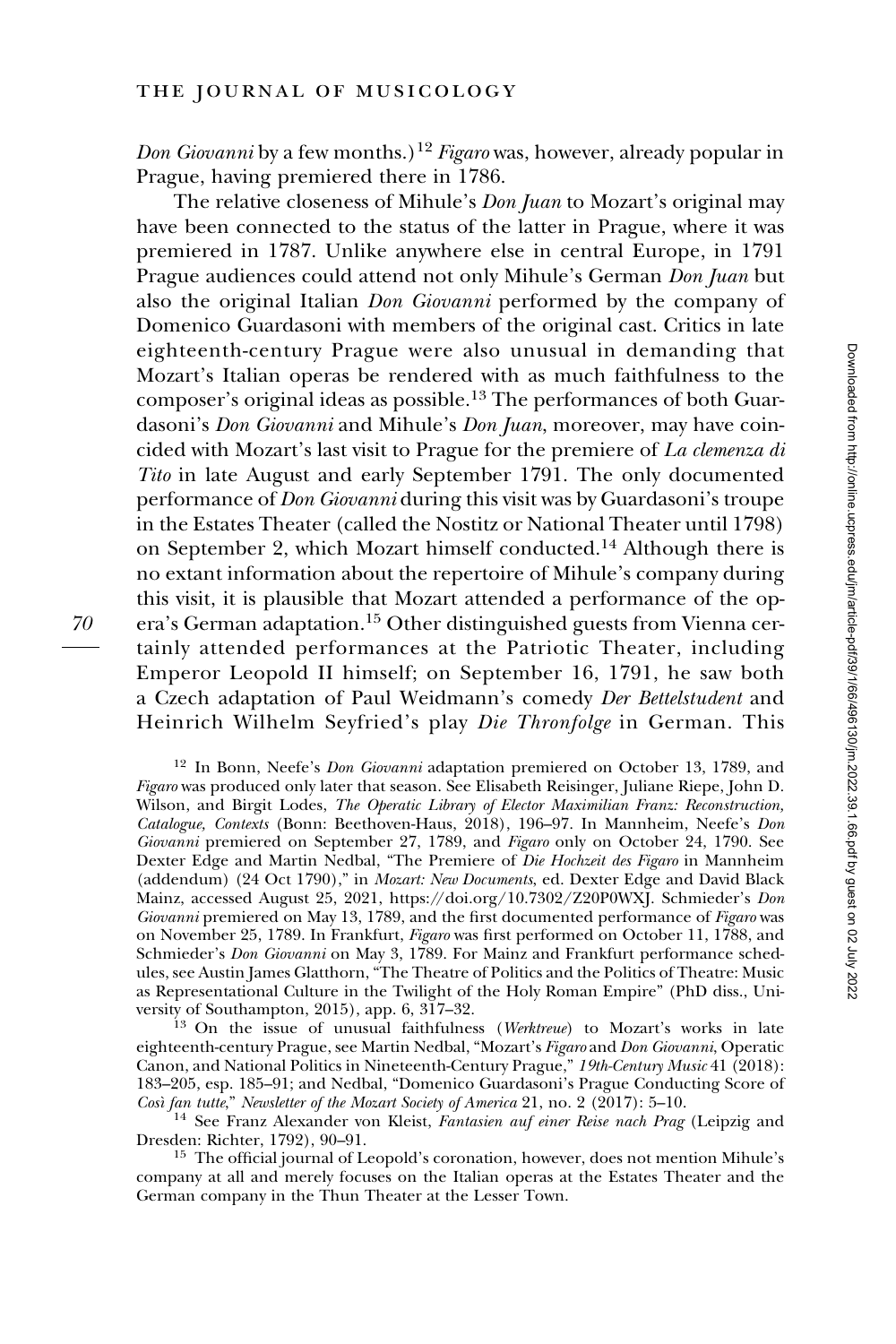performance went so well that soon afterwards, in the fall of 1791, Mihule's company was contracted to produce German operas and plays at the Estates Theater to complement the Italian repertoire of Guardasoni.<sup>16</sup> This means that Mihule's German *Don Juan* may have been performed not only in the Patriotic Theater but also at the Estates Theater, where the premiere of the original Italian Don Giovanni had taken place.17

#### Mihule's Don Juan in Vienna

The possibility that Mozart and his circle were aware of Mihule's *Don Juan* is strengthened by the fact that a text related to that adaptation was the basis of the first German production of the opera in Vienna, which opened on November 5, 1792, at Schikaneder's Wiednertheater. A poster preserved at the Gesellschaft der Musikfreunde in Vienna reveals that the Wiednertheater production featured several members of the original cast of Die Zauberflöte, which had opened a little more than a year earlier under Mozart's direction: Franz Xaver Gerl, the original Sarastro, sang Don Juan; Benedikt Schack, the first Tamino, Don Ottavio; and Josefa Hofer, the original Queen of the Night and Mozart's sister-inlaw, sang Donna Elvira.<sup>18</sup> The poster also points to a number of links between Mihule's *Don Juan* and the Wiednertheater version. The latter retained Mihule's title: Don Juan, oder Die redende Statue. The names of the characters are also partially related: while Don Ottavio and Donna Elvira were called Don Gonsalvo and Donna Laura in both productions, Mihule's Franz (Leporello) became Franzesko and Peter and Klarchen became Pedro and Clara in Vienna. Also, similar to the Prague libretto and unlike earlier German adaptations, the Vienna poster does not refer to any extra characters, which suggests that Schikaneder's production did not include new scenes.

Another link to Prague and Mihule is Christian Heinrich Spiess, who is named on the poster as the author of the German adaptation. Spiess was a Prague actor and dramatist, who in 1784 had retired to the country

<sup>&</sup>lt;sup>16</sup> See Oscar Teuber, *Geschichte des Prager Theaters* (Prague: Haase, 1885), 2:300–301.<br><sup>17</sup> As Jakubcová points out, moreover, Mihule's company performed in Karlsbad

during the summers, and it is possible that *Don Juan* was staged there as well in 1791, 1792, and 1793. Jakubcová, "Die vergessenen Begegnungen," 161.

<sup>&</sup>lt;sup>18</sup> The poster is reproduced in Paul Stefan, Don Giovanni: Die Opernlegende von Don Juan, dem Versucher und Sucher (Vienna: Reichner, 1938), 98. The Gesellschaft der Musikfreunde also owns an anonymous manuscript libretto from 1795, which contains Mihule's text. See Kurt Helmut Oehl, "Beiträge zur Geschichte der deutschen Mozart-Übersetzungen" (PhD diss., Johannes Gutenberg–Universität Mainz, 1952), 99.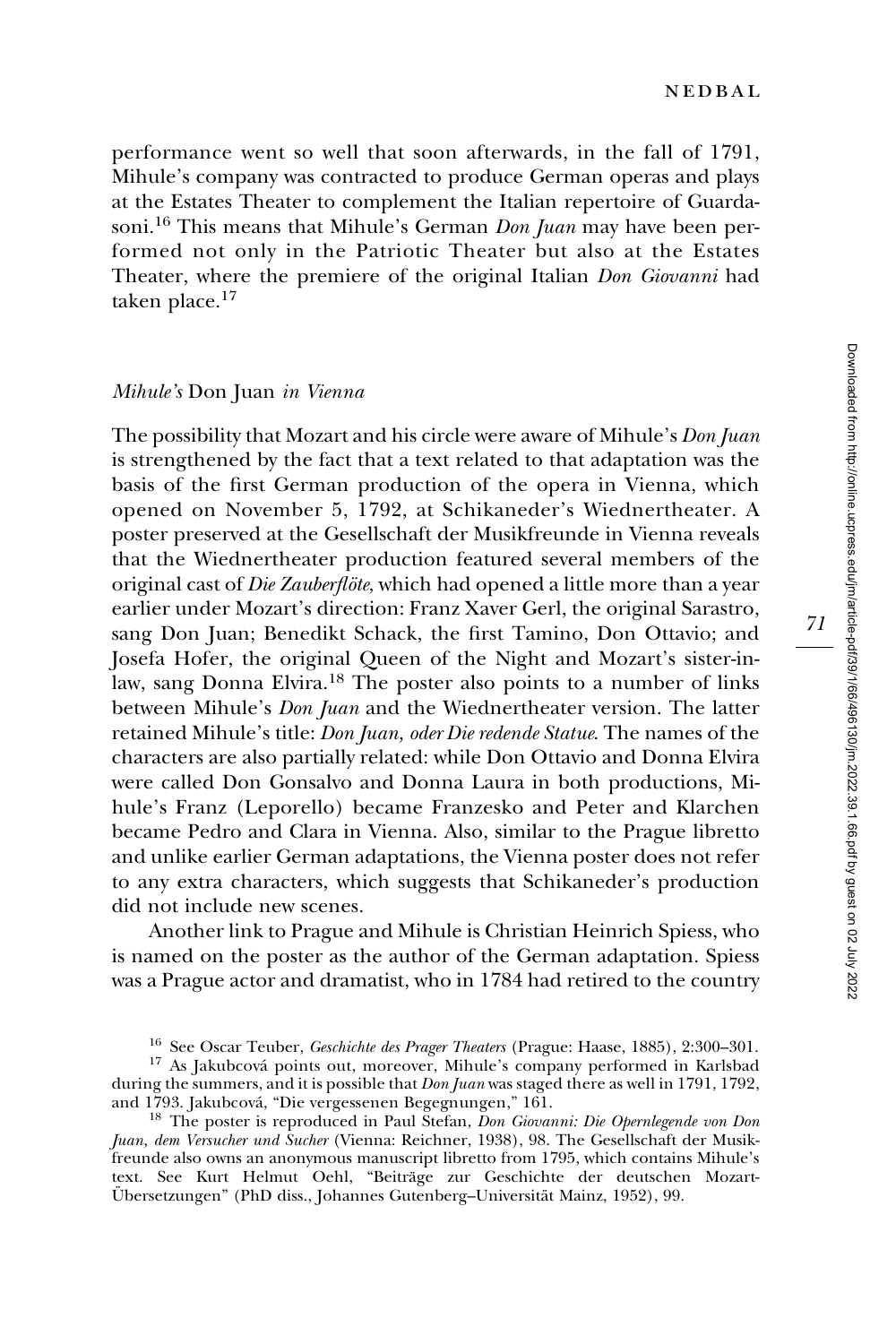estate of Count Kaspar Hermann von Künigl in western Bohemia. There he continued to write theater works and famous horror stories, some of which were performed at the Patriotic Theater both in the original German and in Czech translations.<sup>19</sup> The possibility that he was the author of the Prague *Don Juan* adaptation is strengthened by the fact that Spiess was acquainted with Mihule.<sup>20</sup> Since Spiess's authorship is stated only in a single Vienna poster, I will continue to refer to the 1791 Prague version of the opera as Mihule's Don Juan.

#### From Vienna to Moravia

From Vienna, Mihule's *Don Juan* traveled to the Moravian capital Brünn/ Brno. Although the archive of the Brno Theater burned at the end of World War II, it is possible to partially reconstruct the Mozart repertoire staged in late eighteenth-century Brno from circumstantial evidence. That Mihule's *Don Juan* must have been performed there becomes clear from manuscript orchestral scores of Mihule's adaptation that were copied in Brno and preserved in other Moravian locations. In the 1790s Brno was in many ways a cultural suburb of Vienna, and many members of the Brno theater company came from the imperial capital. For example, Joseph Rothe, the theater's director between 1792 and 1803, spent several years as a singer in the German company of the Imperial Court Theater in Vienna before coming to Brno in 1789. In 1793, furthermore, the Brno company hired Franz Xaver Gerl, Mozart's first Sarastro and the Wiednertheater Don Juan of 1792, and his wife, Barbara, Mozart's first Papagena.<sup>21</sup> It was likely the Gerls who brought Mihule's *Don Juan*, and indeed Mozart's Don Giovanni, to Brno; the first clearly documented performance of the opera occurred on November 4, 1794, soon after their arrival to the city.<sup>22</sup>

<sup>19</sup> Jakubcová, "Die vergessenen Begegnungen," 162.<br><sup>20</sup> According to Adolf Scherl, Mihule and Spiess were witnesses at the marriage of Sewe, one of the Patriotic Theater's original directors, to actress Susanne Franck. Scherl,

"Wenzel Mihule," 432.<br><sup>21</sup> The Gerls' transfer from Vienna to Brno is discussed in Jakubcová, "Die vergesse-<br>nen Begegnungen," 153–54.

 $22$  The production is listed as "Don Juan, Singspiel," in Allgemeines europäisches Journal 1, no. 6 (December 1794): 536. Generations of Brno theater historians believed that a German adaptation of Mozart's opera had premiered in the city's theater in 1789, based on a report in the Gotha Theater-Kalender that Don Juan was produced and "was not liked" (missfiel). Theater-Kalender auf das Jahr 1791 (Gotha: Ettinger, [1790]), 203. As Margita Havlíčková pointed out recently, however, a poster for that performance (on November 14, 1789), preserved in the Brno City Museum, shows that the piece was not Mozart's opera but Anton Cremeri's Don Juan, oder Das steinerne Gastmal (sic). Margita Havlíčková, "Die Affichen des deutschen Theaters in Brünn," in Theater-Zettel-Sammlungen, vol. 2, ed. Matthias J. Pernerstorfer (Vienna: Hollitzer, 2015), 230.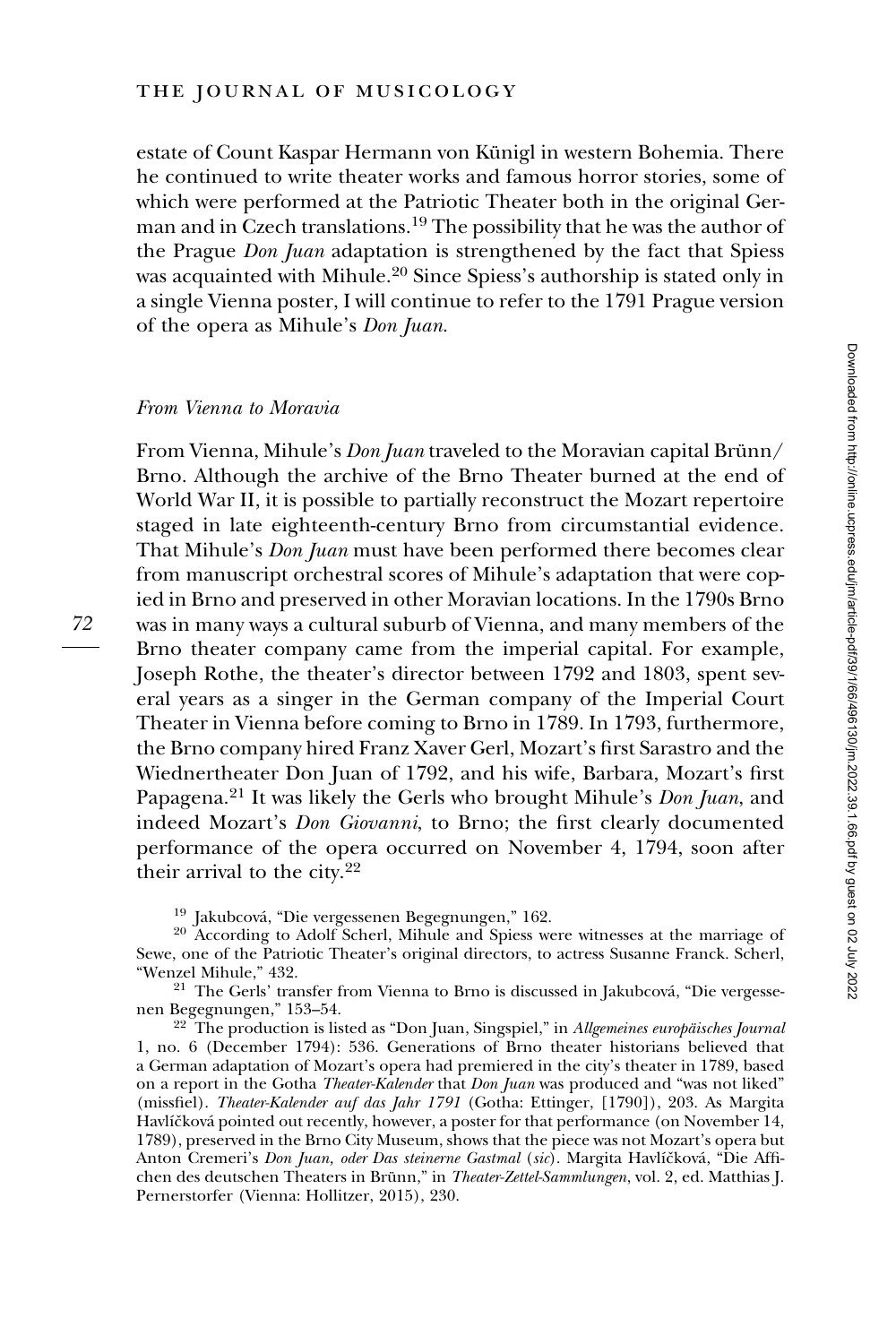From Brno, Mihule's *Don Juan* was exported to other locations in Moravia. The earliest documented remnant of this transmission is a fourvolume score of the opera preserved in the library of the Premonstratensian monastery in Neureisch/Nová Říše in southwestern Moravia. A partially erased note in the third volume of the score indicates that it was created in February 1798 in Brno, $23$  and according to Moravian music historians it was purchased from Brno in 1798 by Johann Nepomuk Pelikán, the abbot of the monastery.<sup>24</sup> The score follows the Prague libretto closely (see appendix 3). It is clearly a Singspiel adaptation of the opera because there are no secco recitatives (they must have been replaced by spoken dialogues, which are now lost); the text of the musical portions is that from the Prague libretto; and the names of the characters are the same.<sup>25</sup> It is unclear how exactly the score was used, but according to an oral tradition, Pelikán organized opera performances in the monastery's greenhouse around 1800.<sup>26</sup> Lukáš Pavlica has recently suggested that the presence of secular compositions, including operas, in the monastery's library may be connected to the boarding school that Pelikán founded around 1800, including a student orchestra.<sup>27</sup> The student orchestra may have performed excerpts from *Don Juan*.

Mihule's *Don Juan* may have also been performed in Teltsch/Telč, a town in the vicinity of Nová Říše. In the early nineteenth century Count Leopold II Podstatzky-Lichtenstein (1801–48) and his music director Josef Tobiášek (1792–1846) organized opera productions in the town's Renaissance castle. These included Weber's Der Freischütz, Rossini's

 $2<sup>5</sup>$  Only three portions of Mihule's adaptation are missing from the monastery's score. The first-act finale does not contain the concluding stretta, which might have been damaged or lost before the score was bound. The duet for Franz and Don Juan from the start of Act 2 is missing from the beginning of the third volume, although it is reflected in the numbering. Conversely, the numbering shows that the score never contained Donna Elvira's Viennese aria "Mi tradì quell'alma ingrata." Unlike the Prague libretto, furthermore, the score does not divide the second-act sextet into a quartet and a sextet.

<sup>26</sup> Private email exchange with Stanislav Tesař (Masaryk University, Brno, Czech Republic), June 19, 2018. According to Tesař, a note in Pelikán's private diary mentioned performances of the opera "in the greenhouse." The diary is lost, and Tesar̆ himself never saw it, but he talked to a monk named P. Kupka, the priest in the village of Krasonice, and a former monastery librarian, who claimed to have seen the diary and remembered the note. The monastery's library and archive were scattered and partially looted under the Communist regime in 1950, and the monastery served for several decades as a storage site

 $27$  Lukáš Pavlica, "Jan Fryček in the Inventories of the Premonstratensian Monastery in Nová Říše," *Musicologica Brunensia* 55, no. 2 (2020): 41–67, at 42n2.

<sup>&</sup>lt;sup>23</sup> Nová Říše, Premonstratensian Canonry, A17.968. The note appears on folio 147r: "Chez B... le 6me fevrier 798 sic à Brün."

 $24$  The date of purchase is provided, without any information about the source, in Vladimír Maňas, "Hudební tradice," in Dačicko, Slavonicko, Telčsko, ed. Vladimír Nekuda (Brno: Muzejní a vlastivědná společnost v Brně, 2005), 402-7, at 404.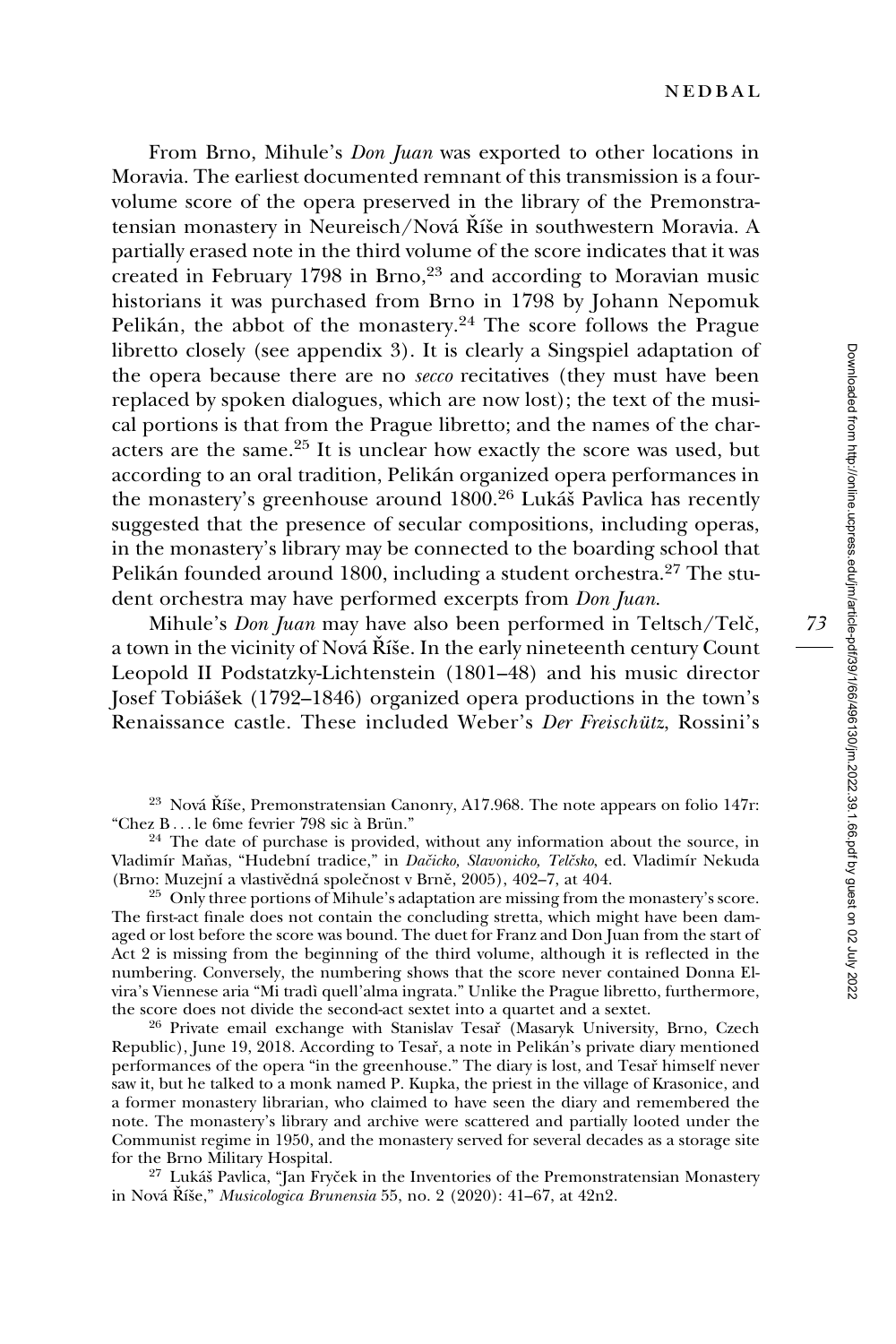Tancredi, Hérold's Zampa, and Bellini's I puritani.<sup>28</sup> The schedule of the opera performances in Telč is impossible to reconstruct because most of the castle archive was destroyed in a 1964 fire.<sup>29</sup> Matthias Pernerstorfer has, however, recently discovered previously overlooked musical materials from the nineteenth century in the castle library (including forty-four scores for works of musical theater, some of which are operas).<sup>30</sup> Although Pernerstorfer did not locate any Mozart scores, a copy of at least some portions of Mihule's Don Juan may have been held in the castle library at one point because a note in a handwritten inventory of musical items at the Nová Říše monastery states that on November 28, 1825, four opera scores, including Mihule's Don Juan, were lent to Tobiášek in Telč.<sup>31</sup>

#### Don Juan and Count Haugwitz

Another Moravian locale where Mihule's Don Juan was likely performed in the early nineteenth century was the castle theater in Namiescht an der Oslau/Náměšť nad Oslavou, during the rule of music-loving Count Heinrich Wilhelm von Haugwitz. Haugwitz was a prominent Moravian nobleman who founded a textile factory in Náměšť in 1795 that helped him finance lavish musical activities, including several opera performances a year from the late 1790s until his death in 1842.<sup>32</sup> Haugwitz's music archive preserves a two-volume score of Mihule's Don Juan, which was clearly used in performances because it contains additional comments in

<sup>28</sup> Three performances of *Der Freischütz* are documented in a poster dated February of an unspecified year (Brno, Moravsky´ zemsky´ archiv [Moravian Provincial Archive, hereafter MZA], fond G 263, inv. no. 482). The performances of *Tancredi*, *Zampa*, and *I puritani* are mentioned in Gregor Wolny, Die Markgraffschaft Mähren, topografisch, statistisch und historisch geschildert, vol. 6, Iglauer Kreis und mährische Enklavuren (Brno, 1842), 504. Ladislav Fučík, who accessed the castle archive before it burned in 1964, dated the performances of Der Freischütz to 1838. He dated the performance of Zampa to January 1, 1834, and also found records about performances of Méhul's Joseph and Donizetti's La fille du regiment. See Ladislav Fučík, "Hudební putování krajem pod Javořicí," *Jiskra: Orgán OV KSČ a ONV v Jihlavě*, 1983–1984, nos. 88–104 and 1–11: 1–103, at 33–38.

<sup>29</sup> See Petr Koukal, "Theater and Music Performances at the Castles of Telč and Náměšť nad Oslavou: A Contribution to the 19th-Century History of Opera at Aristocratic Courts in Moravia and Austrian Silesia," Musikgeschichte in Mittel- und Osteuropa 3 (1998): 244–52, at 246.

<sup>30</sup> Matthias J. Pernerstorfer, "Ferdinand Raimund in Telč: Zu Schlosstheater und Theaterbibliothek der Grafen Podstatzky-Lichtenstein," Nestroyana: Blätter der internationalen Nestroy-Gesellschaft 32, nos. 1–2 (2012): 33–46.

 $31$  The inventory is discussed and transcribed in Pavlica, "Jan Fryc̆ek in the Inventories of the Premonstratensian Monastery,"  $59-64$ .

<sup>32</sup> See Jiří Sehnal, "Gluck im Repertoire des Schlosstheaters des Grafen Haugwitz in Náměšť nad Oslavou," in Kongressbericht Gluck in Wien, ed. Gerhard Croll (New York: Bärenreiter, 1989), 171-77.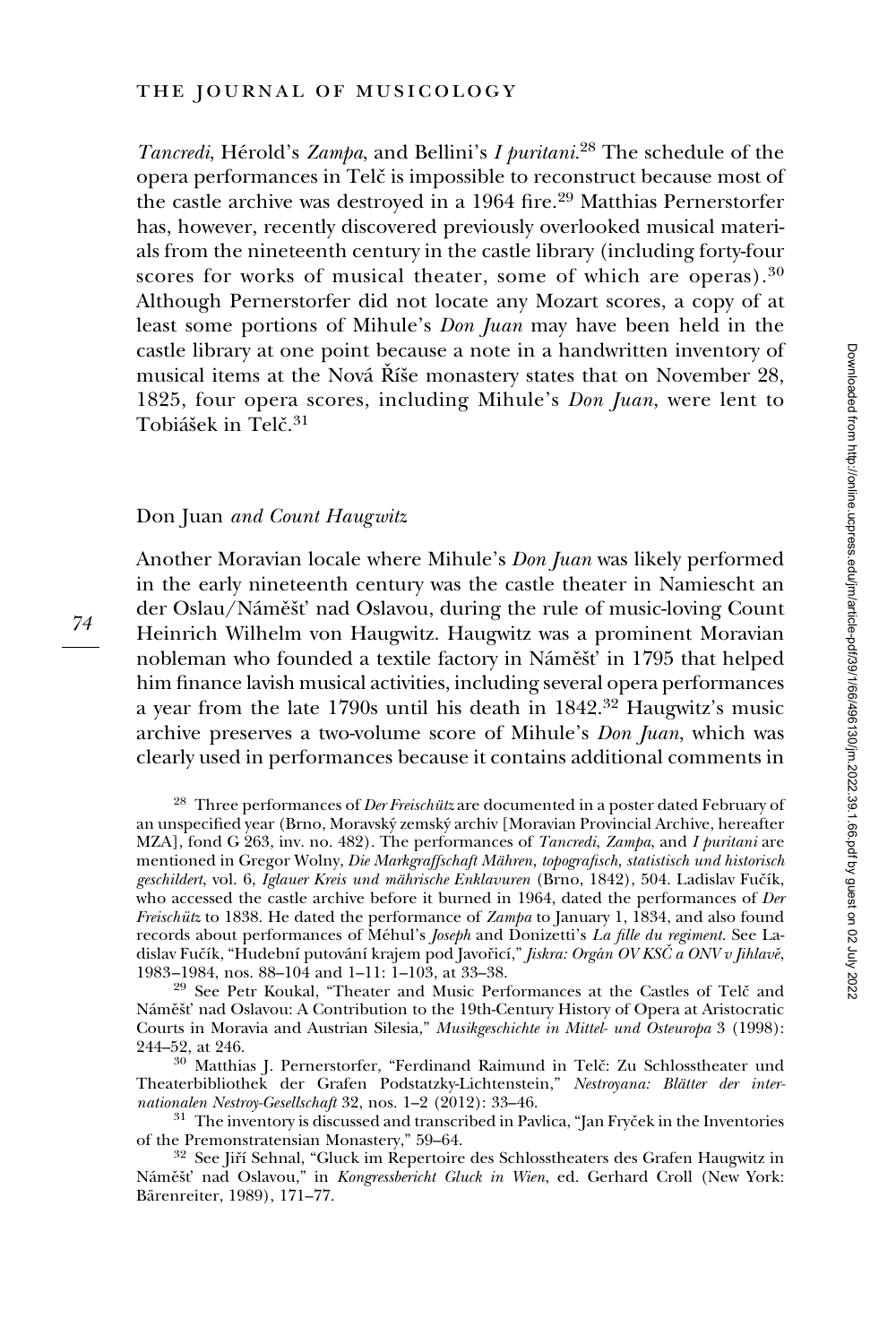pencil and red crayon, including figured-bass markings. The score closely resembles the one in Nová  $\tilde{R}$ ise (see appendix 3): it shares with the latter Mihule's German text, a similar page layout, and a nearly identical musical structure. (Neither score includes "Mi tradì quell'alma ingrata" nor the duet "Eh via buffone"—the latter is nevertheless reflected in the numbering structure of the two scores.)<sup>33</sup> One can also find the same errors in both scores.34

The meticulously kept financial records of the Haugwitz family provide important clues about both the Haugwitz score and the distribution of Mihule's Don Juan in southern Moravia. The financial records reference the purchasing of musical materials related to *Don Juan*, and one entry possibly relates specifically to the manuscript with Mihule's adaptation. The financial log from 1801 informs us that in November of that year a certain Rieger from Brno was paid twenty florins for copying Don Juan.<sup>35</sup> The note likely refers to Gottfried Rieger, who was the music director of the Brno theater company between 1790 and 1805 and the court music director for Haugwitz himself in Náměšť between 1805 and 1808.<sup>36</sup> As the Brno theater director, Rieger must have supervised the premieres there of Mozart's operas, including that of Don Juan with Gerl in 1794. Haugwitz's financial records refer to many more copies purchased from Rieger, who must have run a copyist workshop in Brno. It is therefore possible that Rieger was the main author not only of the Haugwitz score but also the Nová Ríše Don Juan score. The possibility that Rieger copied the former from the performing materials at the Brno theater in 1801 would also mean that Mihule's *Don Juan* may still have been used in the city in the early nineteenth century.

 $33$  Unlike the Nová Říše score, the Haugwitz score is missing Arias No. 10 ("Or sai chi l'onore") and No. 18 ("Vedrai carino"). Whereas the former may have been cut later because there is a gap in the numbering, the latter never had an individual number in the Haugwitz score (see appendix 3). The comment "bleibt weg" ("stays out"), which is penciled in at various points in the score, reveals other numbers that were removed. These are Aria No. 8 ("Ah fuggi il traditor"), Quartet No. 9 ("Non ti fidar, o misera"), Aria No. 11 ("Fin ch'han dal vino"), Aria No. 12 ("Bati, bati, o bel Masetto"), Aria No. 20 ("Ah, pieta`, signori miei"), Aria No. 21 ("Il mio tesoro intanto"), and Recitative and Rondo No. 23

<sup>(&</sup>quot;Non mi dir, bell'idol mio").<br><sup>34</sup> For example, the beginning of "Ho capito, signor sì" refers to both Masetto and Peter. This double character attribution connects to the 1791 Prague libretto edition of Mihule's *Don Juan*, where the aria is mistakenly assigned to "Masotto." Furthermore, both scores are missing the vocal line in the second half of measure 133 and in measure 134 of the Recitativo [accompagnato e Duetto] No. 2. (In the Haugwitz score, the missing music

<sup>&</sup>lt;sup>35</sup> Rubriquen Buch. Von 1sten Jänner 1801 bis Ende Juny 1802 (Brno, MZA, fond G 142, kn. 69).<br>
kn. 67); and *Haushaltungs Cassa Conto. Pro Anno 1801* (Brno, MZA, fond G 142, kn. 69).

 $^{36}$  On Rieger, see Karel Vetterl, "Bohumír Rieger a jeho doba," Časopis Matice moravské 53 (1929): 45–86, 435–500.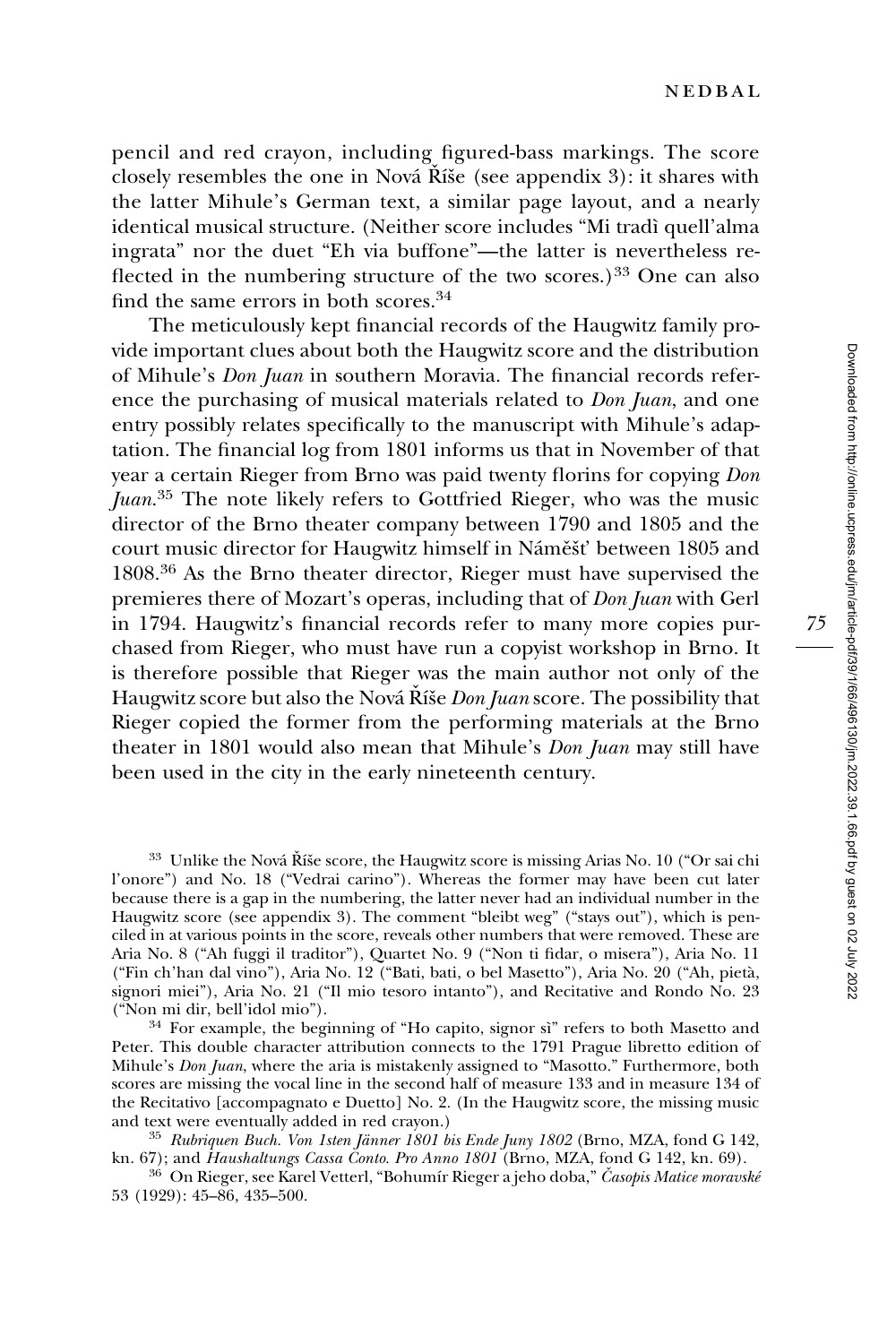#### the journal of musicology

Among the *Don Juan* materials in the Haugwitz music archive, I also found a manuscript libretto that shares identical vocal numbers with the Haugwitz score and contains the only extant copy of what likely were the spoken dialogues that accompanied Mihule's Prague Don Juan and its Viennese or Moravian variants.<sup>37</sup> The manuscript is also possibly the item referred to in the financial records of September 30, 1805, as "manuscript of Don Juan."<sup>38</sup> It cost six florins, much less than what the count usually paid for musical copies (such as the orchestral score for Così fan tutte, purchased in March 1805 for sixty florins from the Viennese copyist Wenzel Sukowaty). On the same day Haugwitz also purchased two other items, which were explicitly referred to as German librettos (for Cosı` fan tutte and Palmira). Each of these items cost four florins, a price comparable to the six florins paid for the unspecified Don Giovanni manuscript. It is unusual that the *Don Juan* manuscript in the Haugwitz music archive is based entirely on Mihule's libretto; by the early 1800s, central European theaters used other, more recent German adaptations of the opera. Haugwitz had numerous German Don Giovanni adaptations from which to choose, including two that had recently been performed in Viennese theaters with which he might have been familiar: Lippert's reworking of Neefe's Don Juan, performed at the Imperial Court Theater between 1798 and 1803; and Gustav Friedrich Wilhelm Grossmann's Neefe reworking, which premiered at the Theater an der Wien on October 5, 1802. Haugwitz probably attended the latter during his stay in Vienna in early spring of 1805: his financial records feature a note about the purchase of a ticket for an unspecified performance of *Don Juan* on March 11, 1805,<sup>39</sup> and the poster for that day from the Theater an der Wien confirms that Grossmann's adaptation of Don Giovanni was playing.<sup>40</sup> It is possible that Haugwitz chose Mihule's adaptation to be copied for Náměšť simply because it was the version in the orchestral manuscript in his possession. But he may have also settled on Mihule's adaptation because of his long-term historicist and literary interests. Haugwitz collected and performed historical music by Handel, Naumann, and Gluck, and after 1808 he also translated numerous eighteenth-century French and Italian opera librettos into German, starting with Gluck's Iphigénie en Aulide.<sup>41</sup> Perhaps his endorsement of Mihule's Don Juan

<sup>37</sup> Brno, Moravské zemské muzeum [Moravian Provincial Museum], A 17032LIB.<br><sup>38</sup> Brno, MZA, fond G 142, kn. 75.<br><sup>39</sup> Brno, MZA, fond G 142, kn. 75.<br><sup>40</sup> Vienna, Bibliothek des Österreichischen Theatermuseums, 147.449 D-Th

- 
- 

thanks to Claudia Mayerhofer for her assistance in locating the poster despite the

<sup>41</sup> On Haugwitz's translation activities, see Jiří Sehnal, "Gluck im Repertoire des Schlosstheaters des Grafen Haugwitz," 171–77; and Michaela Freemanová, "Heinrich Wilhelm Haugwitz: 'Übersetzer der Iphigenia in Aulis," Hudební věda 40 (2003): 361-70.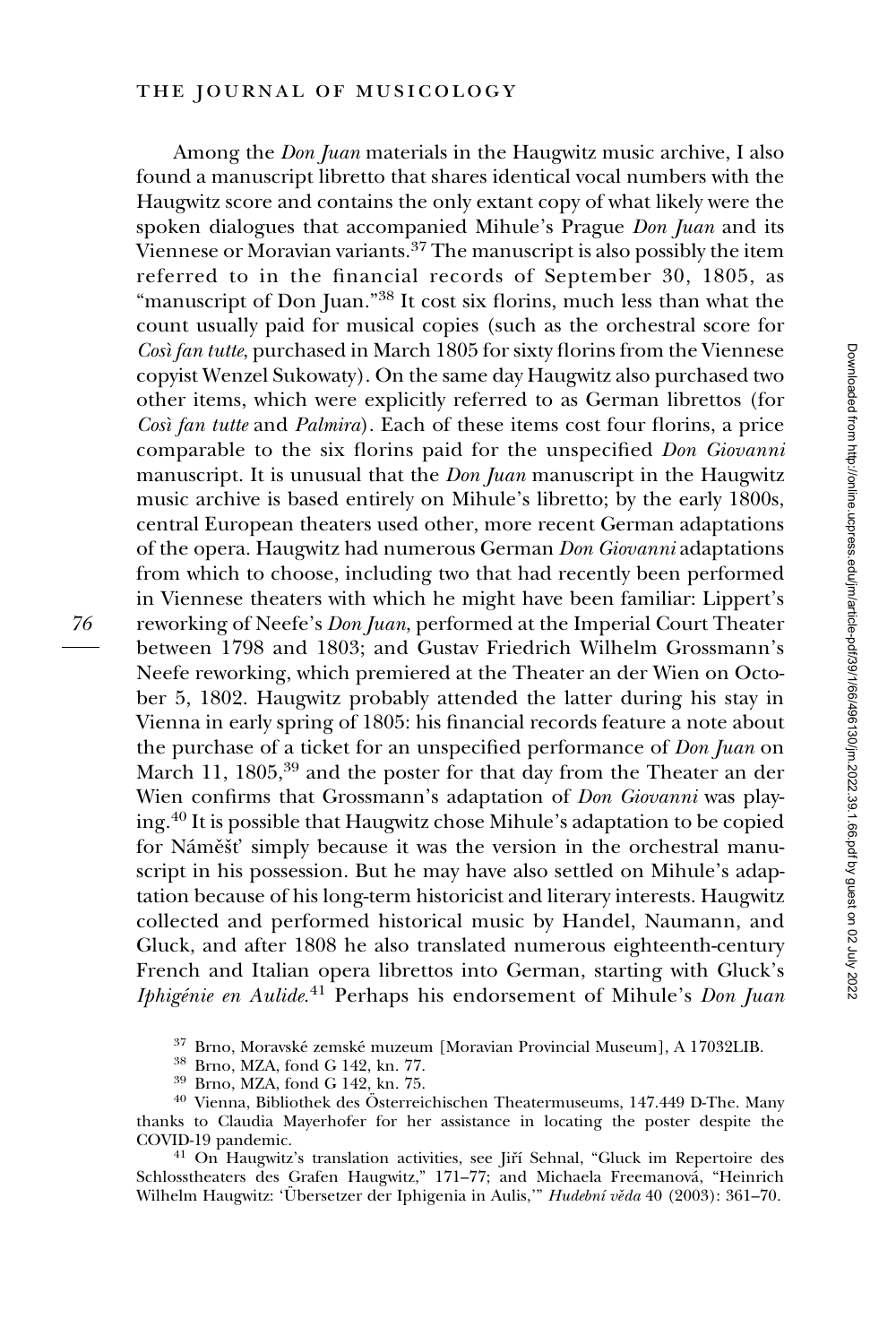reflects its relative closeness to the opera's original Italian version. The adaptations by Lippert and Grossmann contained more cuts, interpolations, and restructurings.

#### From Prague to Leipzig and Dresden

In addition to Vienna and Moravia, Mihule's Don Juan likely also spread north to Saxony and may have been the basis for the premiere of the opera in Dresden on September 16, 1795, by the company of Joseph Seconda.<sup>42</sup> There is some uncertainty about whether Mihule's *Don Juan* was used in Dresden. No libretto or score survives from the production, and Seconda used a different title than Mihule (Don Juan, oder Der steinerne Gast as opposed to Mihule's Don Juan, oder Die redende Statue). Michael Hochmuth has claimed, on the basis of a 1796 Dresden cultural encyclopedia by Johann Gottlieb August Kläbe, that Seconda used an adaptation of the opera by Dresden writer Karl August Zschiedrich.<sup>43</sup> Yet Kläbe writes only that Zschiedrich translated Mozart's Don Juan in 1795 for the publication of the opera's music by Dresden publisher Hilscher; he does not mention any connection between Zschiedrich and Seconda's production.<sup>44</sup> Hilscher does not seem to have used Mihule's libretto; the German text, presumably by Zschiedrich, in Hilscher's edition of the duet arrangement of the first-act chorus "Giovinette che fate all'amore"<sup>45</sup> differs radically from Mihule's translation (with the incipit: "Hat ein Mädchen sein Liebchen gefunden"). Seconda, in contrast, appears to have used Mihule's rather than Zschiedrich's translation; the poster for Seconda's Dresden performance lists the same unusual character names as those in the Prague libretto (Don Gonsalvo, Donna Laura, Franz, Peter, Klärchen).<sup>46</sup>

Seconda used the same adaptation of *Don Juan* when he and his company moved to Leipzig in 1796 and opened their season there on January 3 with a production of the opera. The poster for this

<sup>42</sup> See Ian Woodfield, *Performing Operas for Mozart: Impresarios, Singers and Troupes* (Cambridge: Cambridge University Press, 2012), 192–95.

<sup>43</sup> Michael Hochmuth, Chronik der Dresdner Oper, vol. 4, Joseph Secondas "Opern-gesellschaft" (Radebeul: Eigenverlag, 2014), 233.

<sup>44</sup> Johann Gottlieb August Kläbe, Neuestes gelehrtes Dresden, oder Nachrichten von jetzt lebenden Dresdner Gelehrten, Schriftstellern, Künstlern, Bibliotheken und Kunstsammlern (Leipzig:<br>Voss, 1796), 190.

<sup>45</sup> A copy of this edition is preserved in Prague, Na´rodní knihovna České republiky [National Library of the Czech Republic], 59 A 010757, app. 10: Duetto dell'Opera Don Giovanni; Giovinette che fatte etc: Holde Mädchen für Liebe geschaffen di Mozart (Dresden: Hilscher, [1795]).

<sup>46</sup> Dresden, Sächsische Landesbibliothek, Dramat.5, 1795-Bl. 96. The poster is cited in Karl Engel, Die Don-Juan Sage auf der Bühne (Dresden: Pierson's, 1887), 197-98.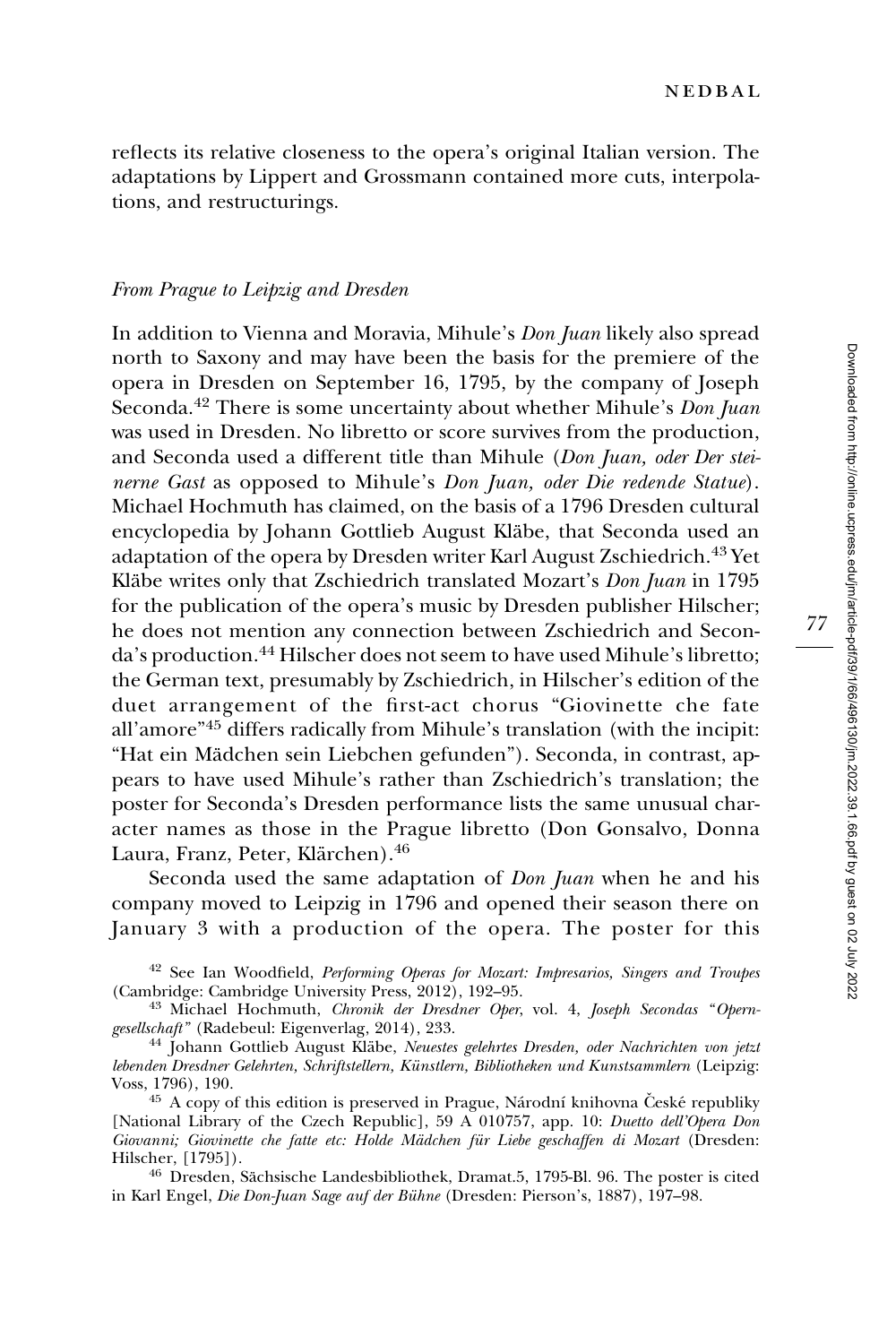performance is nearly identical to that which advertised their Dresden production.<sup>47</sup> That Seconda would procure the textual and musical materials from Prague, or at least base his production on an adaptation that originated in Prague, is not surprising, considering the close cultural ties and exchange between Prague and Saxony in the late eighteenth century. In the summers of 1792–94, Leipzig audiences were treated to performances of Mozart's operas in their original Italian versions by Guardasoni's Prague company. But Guardasoni no longer frequented Leipzig after 1794. Consequently, when Seconda opened his Leipzig season of 1796 with a performance of *Don Juan*, he may have been compensating the Saxon audience for the operatic fare of which they had been deprived the previous summer by Guardasoni's absence. It is possible, furthermore, that Seconda acquired Mihule's libretto through his older brother Franz, who was in charge of a troupe that focused on spoken theater and performed mostly in Dresden and Leipzig. Between 1789 and 1794, the troupe spent the summer season at the Thun Theater in Prague. Franz Seconda's Prague sojourns therefore coincided with Mihule's period of activity in the city; perhaps he procured Mihule's Don Juan adaptation for his brother Joseph while he was there.

#### Mihule in Germany

Mihule himself distributed his Don Juan adaptation to many parts of central Europe. Possibly due to financial difficulties at the Patriotic Theater and the termination of his lease at the Estates Theater, he concluded his activities in Prague in May 1793 and departed with several members of his company for a summer season in Karlsbad/Karlovy Vary. He subsequently spent the 1793–94 season in Augsburg, performing there between September 12, 1793, and March 4, 1794.<sup>48</sup> Although he did not produce Don Juan in Augsburg, he did stage two other Mozart operas, which he must have brought from Prague: he performed Die Zauberflöte three times and *Così fan tutte*—likely in his own Singspiel adaptation, titled Die Schule der Liebhaber—twice.<sup>49</sup> Don Juan returned to Mihule's

<sup>&</sup>lt;sup>47</sup> Leipzig, Stadtgeschichtliches Museum, inv. no. MT/2018/127.<br><sup>48</sup> See Alena Jakubcová, "Setrvání, nebo změna? Divadelní dramaturgie Václava Mihuleho mezi Prahou (1790–1793) a Norimberkem (1794–1797)," in Ztracená blízkost: Praha-Norimberk v proměnách staletí; stati a rozšířené příspěvky z 27. vědecké konference Archivu hlavního města Prahy, ed. Olga Fejtová, Václav Ledvinka, and Jiří Pešek (Praha: Scriptorium, 2010), 591–616.

<sup>&</sup>lt;sup>49</sup> Mihule's repertoire in Augsburg is listed in Johann Friedrich Gley, ed., Etwas über Menschendarstellung, eine Abhandlung. Nebst dem Augsburger Theater-Journal von der Mihuleschen-Gesellschaft. Im Winter 1793–1794 (Augsburg: Schwablische Schriften, [1794]), 29–36. See also Jakubcová, "Setrvání, nebo změna?," 594.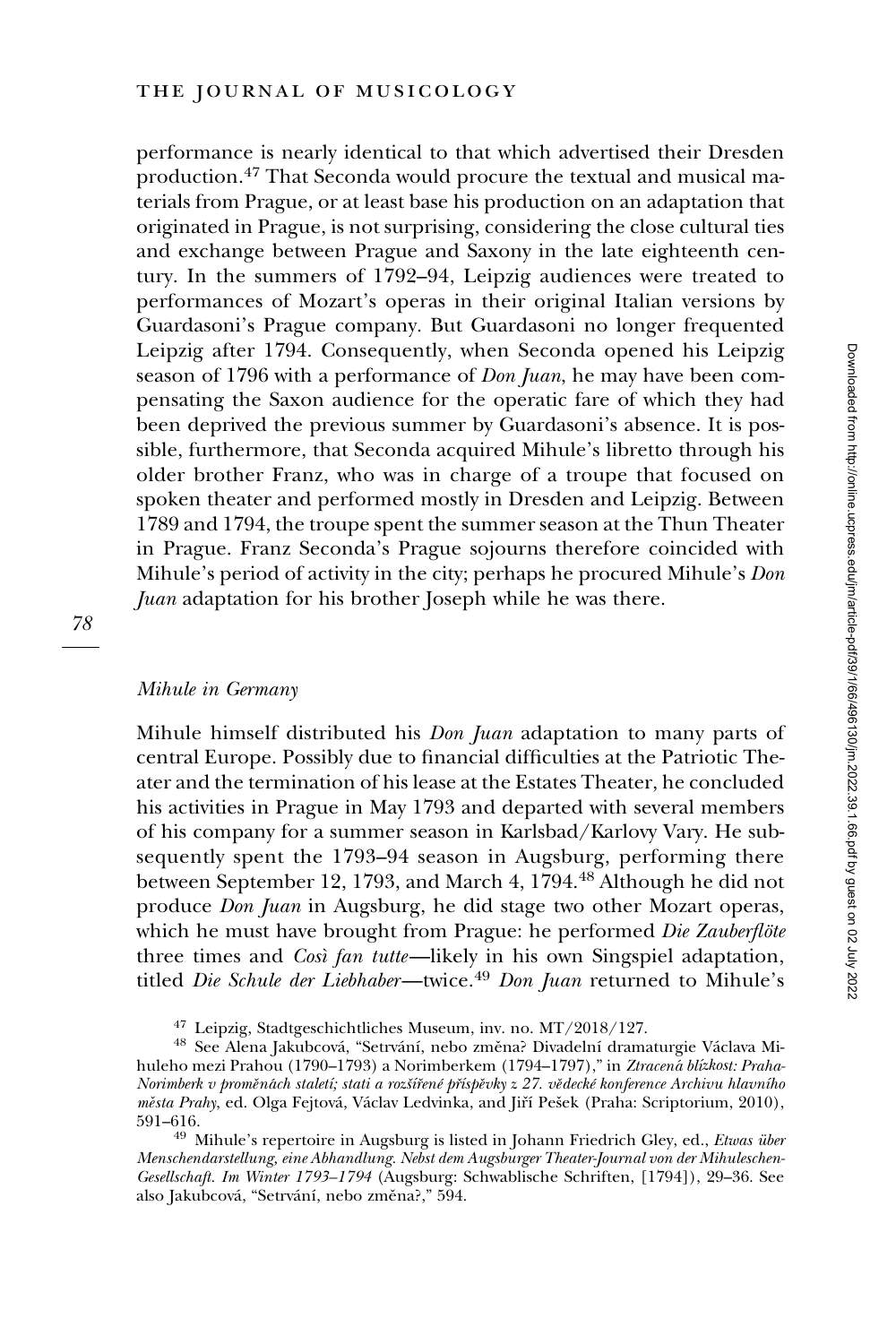repertoire the following season, which was the first he spent mostly in Nuremberg. He premiered the opera there on April 20, 1795—the first staging of Don Giovanni in the city. In Bavaria Mihule came under the influence of the Neefe-Schmieder-Schröder-Lippert line of adaptations and included extra characters; the poster for the Nuremberg premiere refers to a hermit and a Mr. Frey (possibly the jeweler).<sup>50</sup> The poster also provides a possible explanation for why Mihule's company had not performed Don Juan the previous season in Augsburg: although the music of the opera was well known to theater enthusiasts, the poster announced, it was difficult to perform and thus only few companies could perform it.<sup>51</sup> The poster also reveals that the pit of the Nuremberg opera house was too small for the orchestra required for Don Juan (and other operas, including *Die Zauberflöte*), and, as a result, part of the orchestra had to be placed on the main floor. The opera was not particularly successful in Nuremberg: it received only three performances in the spring of 1795 before disappearing from the repertoire.<sup>52</sup> Die Zauberflöte and other Viennese magical operas, by contrast, were performed by Mihule's company in the following season as well.<sup>53</sup>

In 1796 Mihule left Nuremberg for the more prestigious post of court theater director in Stuttgart. Don Juan had premiered in the city on March 28, 1796, a few months prior to Mihule's arrival. This premiere may have been associated with the Stuttgart court theater's engagement of the singers Joseph and Caroline Reuter, who had until then worked for Mihule, and had appeared in his Nuremberg production of the work (Joseph as Franz/Leporello, Caroline as Donna Anna).54 Joseph Reuter took the title role in the Stuttgart production, and—as the preserved conducting manuscript score from the production shows—the couple

<sup>50</sup> The poster for the first performance in the city survives in Nuremberg, Stadtbibliothek Nürnberg (henceforth SBN), Nor. 1325 2° 1795/114. See Jakubcová, "Die vergessenen Begegnungen," 161.<br>
<sup>51</sup> "All theater friends know that the superb music of this opera has received great

acclaim everywhere it was performed, and all music connoisseurs also know that few companies can perform the same [opera] because of its musical difficulties." (Das [sic] die vorzügliche Musik dieser Oper, aller Orten mit auszeichnenden Beyfall gegeben worden [ist], ist jedem Theaterfreund bekannt, so wie es allen Musikkennern bewusst ist, dass Dieselbe von wenig Gesellschaften, der musikalischen Schwierigkeit wegen, gegeben werden kann.)<br> $52$  In addition to the premiere, posters in the Stadtbibliothek Nürnberg also docu-

ment Don Juan performances on April 23 and May 21, 1795 (Nuremberg, SBN, Nor. 1325 2 $^{\circ}$ 1795/117 and 130).  $5^3$  According to the posters in the Stadtbibliothek Nürnberg, a four-act version of *Die* 

Zauberflöte was performed on April 27 and May 18, 1795, and on May 2, 9, and 23, 1796 (Nuremberg, SBN, Nor. 1325  $2^{\circ}$  1795/118 and 127, and Nor. 1325  $2^{\circ}$  1796/265, 267, and

<sup>275).&</sup>lt;br> $54$  Rudolf Krauß, Das Stuttgarter Hoftheater von den ältesten Zeiten bis zur Gegenwart (Stuttgart: Metzler, 1908), 102.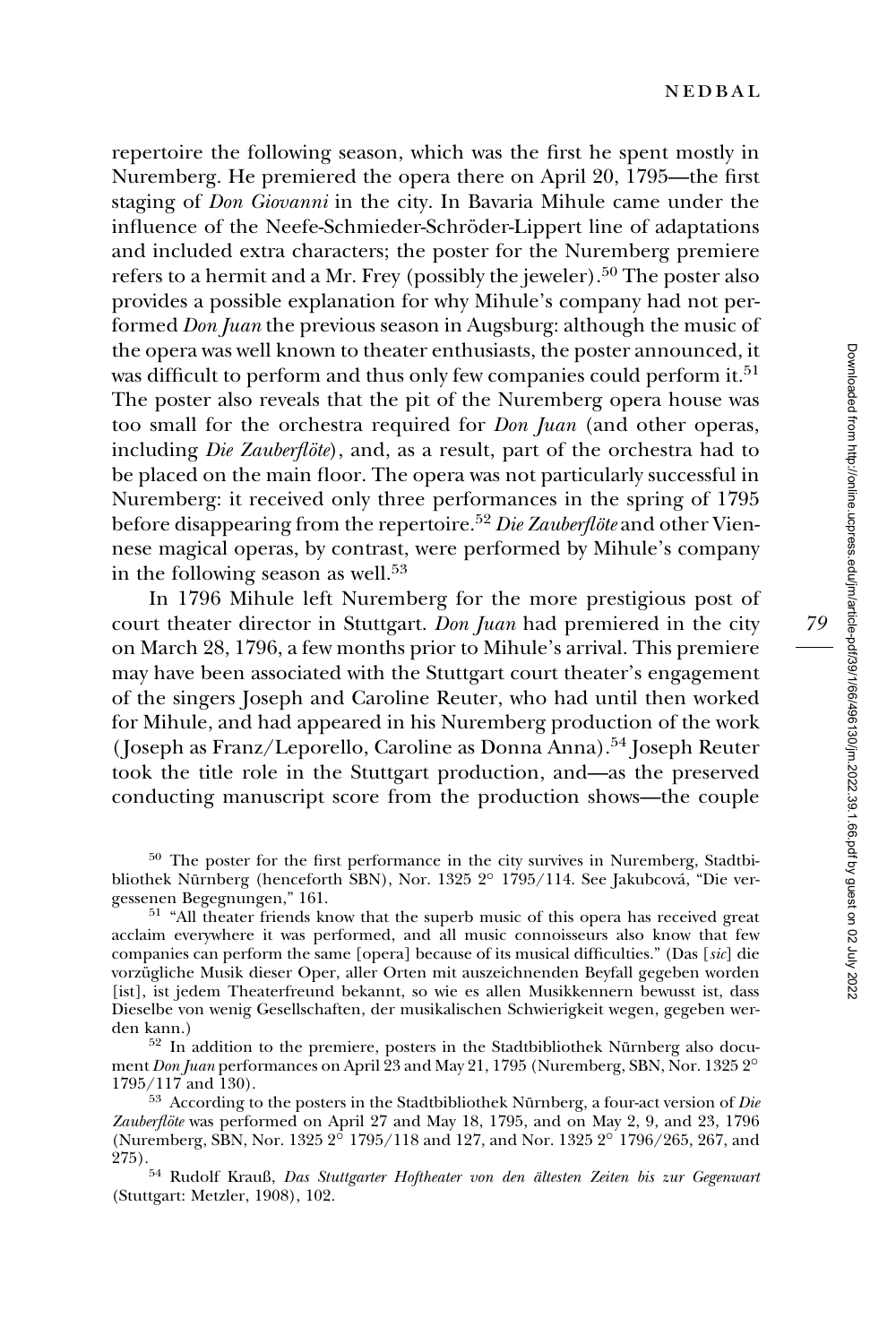may have brought Mihule's libretto to the city.<sup>55</sup> The score initially contained the Schmieder text, and the opera was performed with the interpolated scenes with the jeweler and bailiffs, as shown in the poster for the second performance on April 5, 1796, which lists the extra characters and refers to the rest with Schmieder's German names.<sup>56</sup> Yet the score also contains variants of text from at least two other German adaptations, one of which is Mihule's. His text appears for the first time in the first-act Introduction, specifically in the part for Don Juan.57 This suggests that Joseph Reuter sang Mihule's text, possibly because he was accustomed to it from the Nuremberg production.

#### Back to the Habsburg Lands

Mihule left Stuttgart after only a few months in the summer of 1797, likely due to financial difficulties.<sup>58</sup> He then turned east and spent the following decade in various Habsburg provinces. Although it is possible that he produced *Don Juan* in many of these places, there is not enough specific information about his repertoire to confirm this supposition. Mihule's first stop was Wiener Neustadt, where he performed theater works between December 26, 1797, and March 31, 1798.<sup>59</sup> Although he did not stage any Mozart operas during this short season, he did keep Don Juan in his repertoire. This is shown in a letter to Alois I, Prince of Liechtenstein from March 8, 1798, in which he offers his services as the director of the summer theater in Feldsberg/Valtice (presently in southern Moravia).<sup>60</sup> The letter is accompanied by a list of fifty-three operas to which Mihule owned performing materials and could therefore present. As Jakubcová points out, the list opens with five operas by Mozart: Don Giovanni, Die Zauberflöte, Die Entführung aus dem Serail, Così fan tutte, and

<sup>55</sup> Stuttgart, Württembergische Landesbibliothek, HB XVII 454a–c. On the rediscovery of the score see, Rainer Nägele, "Die weiderentdeckte 'Stuttgarter Kopie (Prager Provenienz)' von Mozarts Don Giovanni," Musik in Baden-Württemberg 2 (1995): 159-66.

 $^{56}$  The poster is reproduced in Krauß, *Das Stuttgarter Hoftheater*, 102.<br> $^{57}$  The original lines Don Juan sings in the score are from Schmieder's adaptation: "Tolles Mädchen, du lärmest vergeben, / Sollst nicht wissen, wer ich bin." The extra text added below the original one is from Mihule: "Lass mich los! Ich schwör dirs heilig, / Wer ich bin erfährst du nicht!" Stuttgart, Württembergische Landesbibliothek, Musiksammlung, HB XVII 454a, 32r–v. Texts from Mihule's libretto appear elsewhere in the score, and have all been written by the same hand.<br><sup>58</sup> See Jakubcová, "Die Musikdramaturgie des Theaterdirektors Wenzeslaus Mihule

(1758–1808) zwischen der europäischen Stadt und dem adeligen Hof," Musicologica Brunensia 47, no. 1 (2012): 147–57, at 155.

 $^{59}$  Otto G. Schindler, "Wandertruppen in Niederösterreich im 18. Jahrhundert," Jahrhundert, Jahrhundert, Jahrhundert, Jahrhundert, Jahrhundert, Jahrhundert, Jahrhundert, Jahrhundert, Jahrhundert, Jahrhundert, Jahrhunde

 $^{60}\,$  Jitka Šťávová, "Zámecká divadla rodu Liechtensteinů na českém území: Závěrečná studie z ročního výzkumného projektu," Theatralia 13, no. 1 (2010): 32-46, at 39.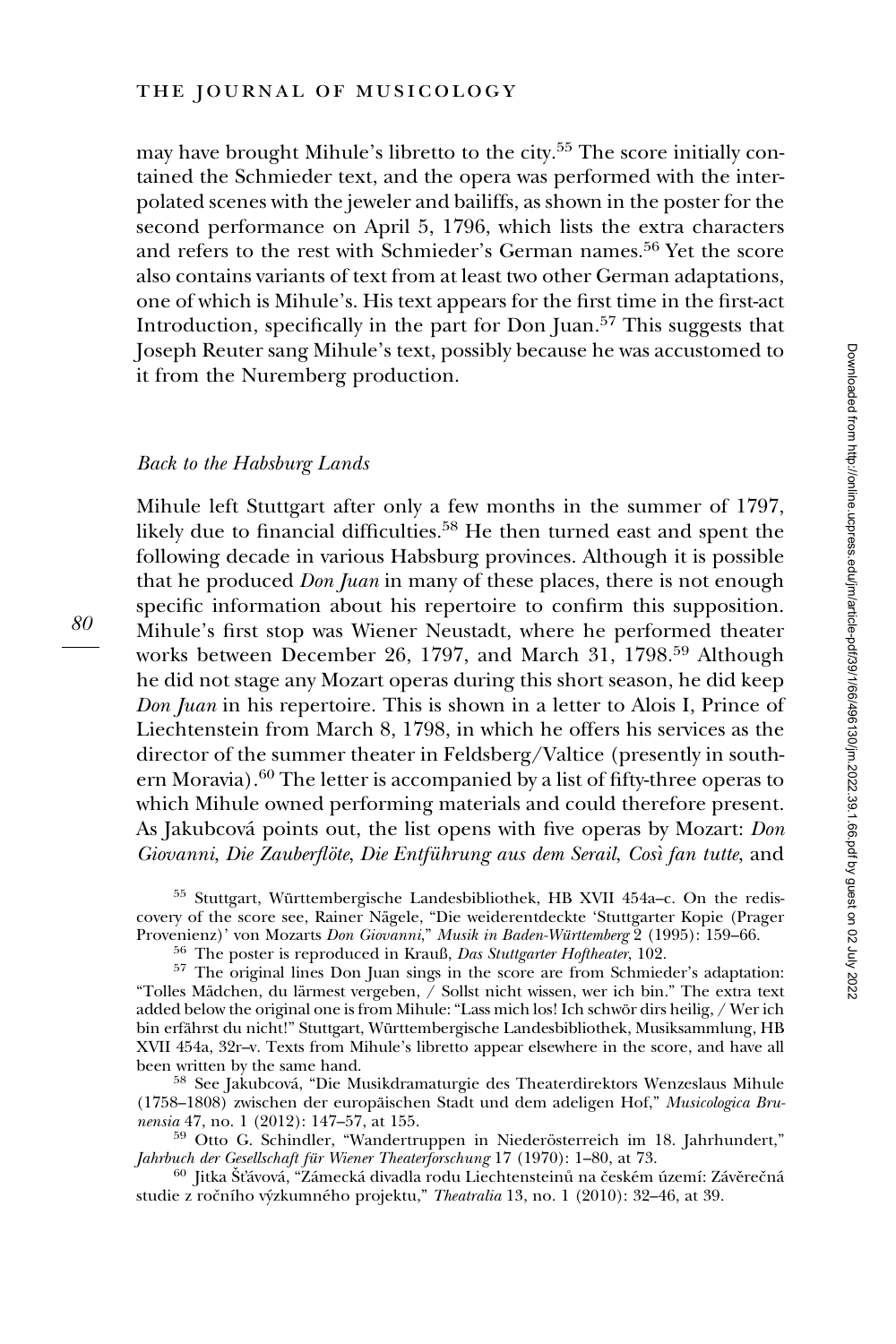finally, Le nozze di Figaro, which Mihule never actually produced.<sup>61</sup> Liechtenstein was not impressed with Mihule's offer and rejected it in a letter from March 12, 1798.<sup>62</sup>

It is unclear what happened to Mihule after he left Wiener Neustadt in the spring of 1798. He appears in archival documents again only in 1801, when he took over the lease of the theater in Olmütz/Olomouc, where he stayed for roughly one season.<sup>63</sup> His opera repertoire in Olomouc is only documented for August, October, and December 1801, and the known portions do not include any of Mozart's operas, although one imagines that he would have wanted to impress his central Moravian audiences with  $\emph{Don Juan}. ^{64}$  In the spring and summer of 1802, a faction opposing Mihule appeared in Olomouc and claimed that he had increased ticket prices, did not respect the rights of the subscribers, and organized balls in the theater outside of the carnival season.<sup>65</sup> As a result, he lost his lease and left for Troppau/Opava in Austrian Silesia, where he became the theater director for the next two seasons. Mihule's repertoire in Opava remains shrouded in mystery.

#### Mihule in Slovakia

From Silesia, Mihule moved to the Upper Hungarian city Kaschau/Kassa/Košice, in what is now eastern Slovakia. In 1804 he submitted a request to the Košice city council for permission to perform a list of over 140 pieces (both spoken and musical). On April 15, 1806, he submitted another list of nearly 100 pieces.<sup>66</sup> Whereas the 1804 list does not contain any Mozart operas, the 1806 document includes Don Juan.<sup>67</sup> This

<sup>61</sup> Alena Jakubcová, "'Dobré pověsti je třeba každému—pro ředitele divadla je však nezbytnou rekvizitou': Václav Mihule na Moravě a ve Slezsku v letech 1800–1808," Divadelní revue 23, no. 2 (2012): 39–49, at 43.

<sup>62</sup> Jitka Pavlišová, "Ve službách knížete Liechtensteina: několik poznatků k provozu

zámeckého divadla ve Valticích," *Theatralia* 18, no. 1 (2015): 85–105, at 95.<br><sup>63</sup> Jakubcová, "Dobré pověsti je třeba každému," 44.<br><sup>64</sup> Jiří Kopecký and Lenka Křupková, *Provincial Theater and Its Opera: German Opera* Scene in Olomouc, 1770–1920 (Olomouc: Palacký University, 2015), 223. The repertoire information is based on the *Olmützer Theater-Almanach* published in 1802 by the prompter Franz Hybl; the publication is lost but it was transcribed in Mořic Remeš, "Příspěvky k dějinám olomouckého divadla," Časopis Vlasteneckého spolku muzejního v Olomouci 50 (1937):<br>227–36.

<sup>65</sup> Jakubcová, "'Dobré pověsti je třeba každému," 45.<br><sup>66</sup> See Kata Flórián, *A Kassai német szinészet története 1816-ig* (Prešov: 1927), 67. The documents are in Košice, Archív mesta Košice [Košice City Archive, hereafter AMK], fond<br>Magistrát mesta Košice, kart. 1773, č. s. 2901 and 1854.

 $67$  Both Flórián and Tibor Ferko claim that Mihule listed not only *Don Juan* but also Die Entführung aus dem Serail, Die Zauberflöte, and Le nozze di Figaro in his repertoire. The two lists, however, contain only *Don Juan*, and it is unclear where the researchers found out about the other operas. See Flórián, A Kassai, 69; and Tibor Ferko, Divadelné letopisy města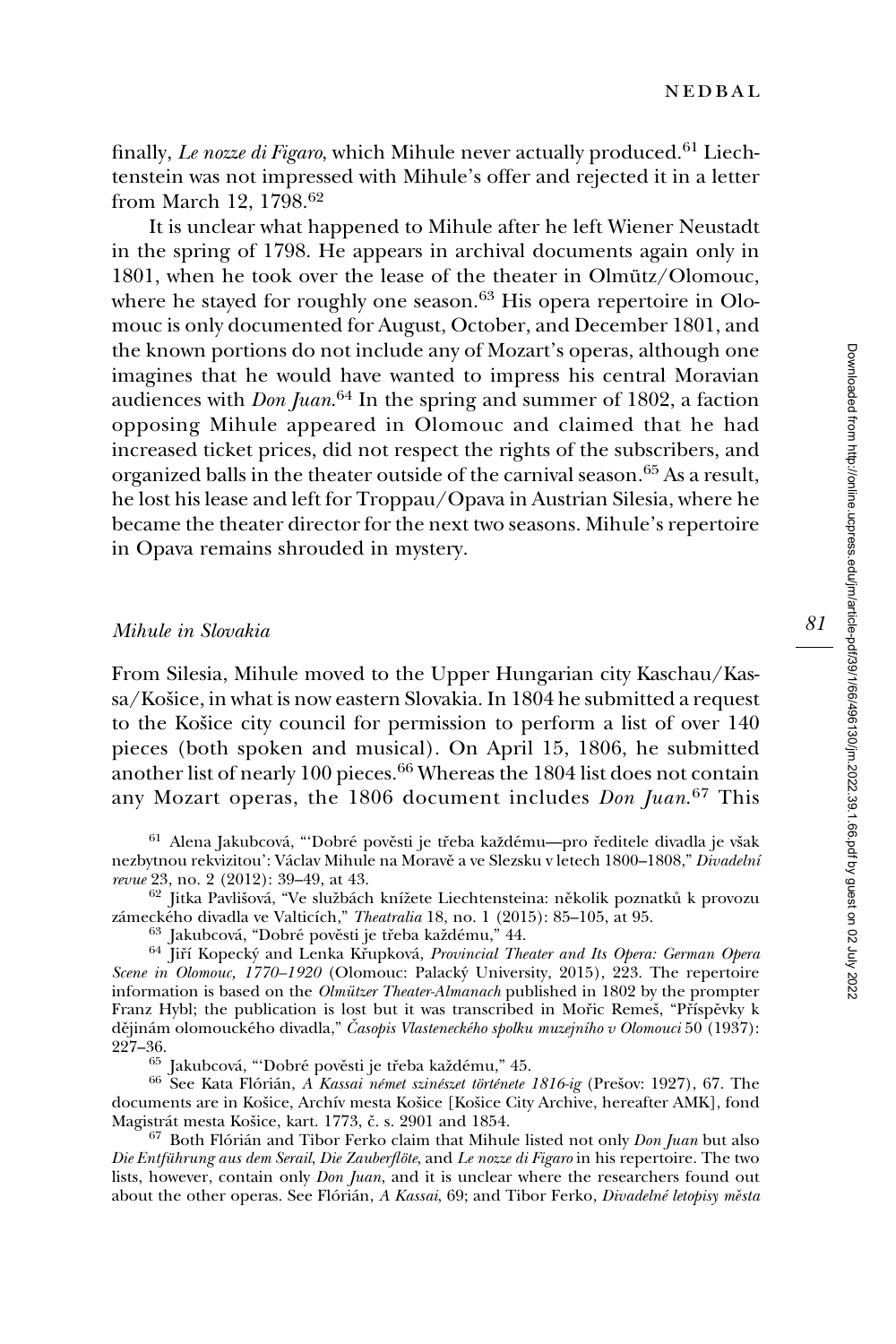suggests that Mihule planned performances of the opera for the 1806–7 season. It is unclear, however, whether he actually managed to produce the work. On February 7, 1807, he was denounced to the authorities by one of his own company's actresses, Anna Holzmann, for swearing sacrilegiously at the company's poster-seller.<sup>68</sup> Mihule was put on trial for blasphemy and condemned to have his tongue cut out and his head cut off. The archival records do not reveal what actually happened to Mihule. Margita Havlíčková has, however, recently discovered a letter that Mihule wrote in Košice on July 8, 1808, in which he inquires about renting the municipal theater in the southern Moravian town of Znaim/Znojmo for the following season—he seems to have survived the trial, although whether he ever came to Znojmo remains unknown.<sup>69</sup> Don Juan appears again in the repertoire lists submitted to Košice authorities in 1811 and 1812 by Joseph Holzmann, one of Mihule's successors as the city's theater director.<sup>70</sup> According to Flórián, Holzmann was related to members of Mihule's troupe and also accepted some of Mihule's employees into his own company.<sup>71</sup> It is therefore possible that Holzmann continued to use Mihule's adaptation of Don Juan in Košice into the second decade of the nineteenth century.

# 82

### The Donebauer Score and Don Juan in Prague after Mihule

While Mihule was traveling throughout central Europe, his *Don Juan* adaptation remained influential in Prague. This is illustrated in the socalled Donebauer manuscript, a conducting score originally used by Guardasoni's company in its early Prague performances of the Italian Don Giovanni, and possibly also by Mozart himself when he conducted the opera in front of the imperial court on September 2, 1791.72 The score is presently held in the archive of the Prague Conservatory, but in 1812 by Joseph Hol<br>
ater director.<sup>70</sup> Acco<br>
of Mihule's troupe<br>
his own company.<sup>71</sup><br>
use Mihule's adapta<br>
the nineteenth cent<br> *The Donebauer Score*<br>
While Mihule was t<br>
adaptation remaine<br>
called Donebauer 1<br>
Guardason the late nineteenth century it belonged to banker and insurance agent

Cassa, Caschau, Kassa, Košice v súvislostiach dejín 1557–1945 (Košice: Equilibria, 2013), 71. Die Zauberflöte appears only in a repertoire list submitted by Joseph Holzmann in August 1809, and Le nozze di Figaro in a list submitted by Friedrich Möller in June 1810. Košice, AMK, fond Magistrát mesta Košice, kart. 1773, č. s. 2478 and 1928.

 $^{68}$  Flórián, *A Kassai*, 72.<br> $^{69}$  Jakubcová, "Dobré pověsti je třeba každému," 41.<br> $^{70}$  Košice, AMK, fond Magistrát mesta Košic, kart. 1773, č. s. 3019 and 3672.<br> $^{71}$  Flórián, *A Kassai*, 73.<br> $^{72}$  Prague, Kniho Scholars generally agree that the score contains Mozart's autograph comments, and Ian Woodfield has described numerous revisions in the score that reflect how Guardasoni's company changed the opera in Prague between 1791 and 1807 and possibly also during the company's sojourn in Warsaw between 1789 and 1791. See Woodfield, The Vienna Don Giovanni, 115–30.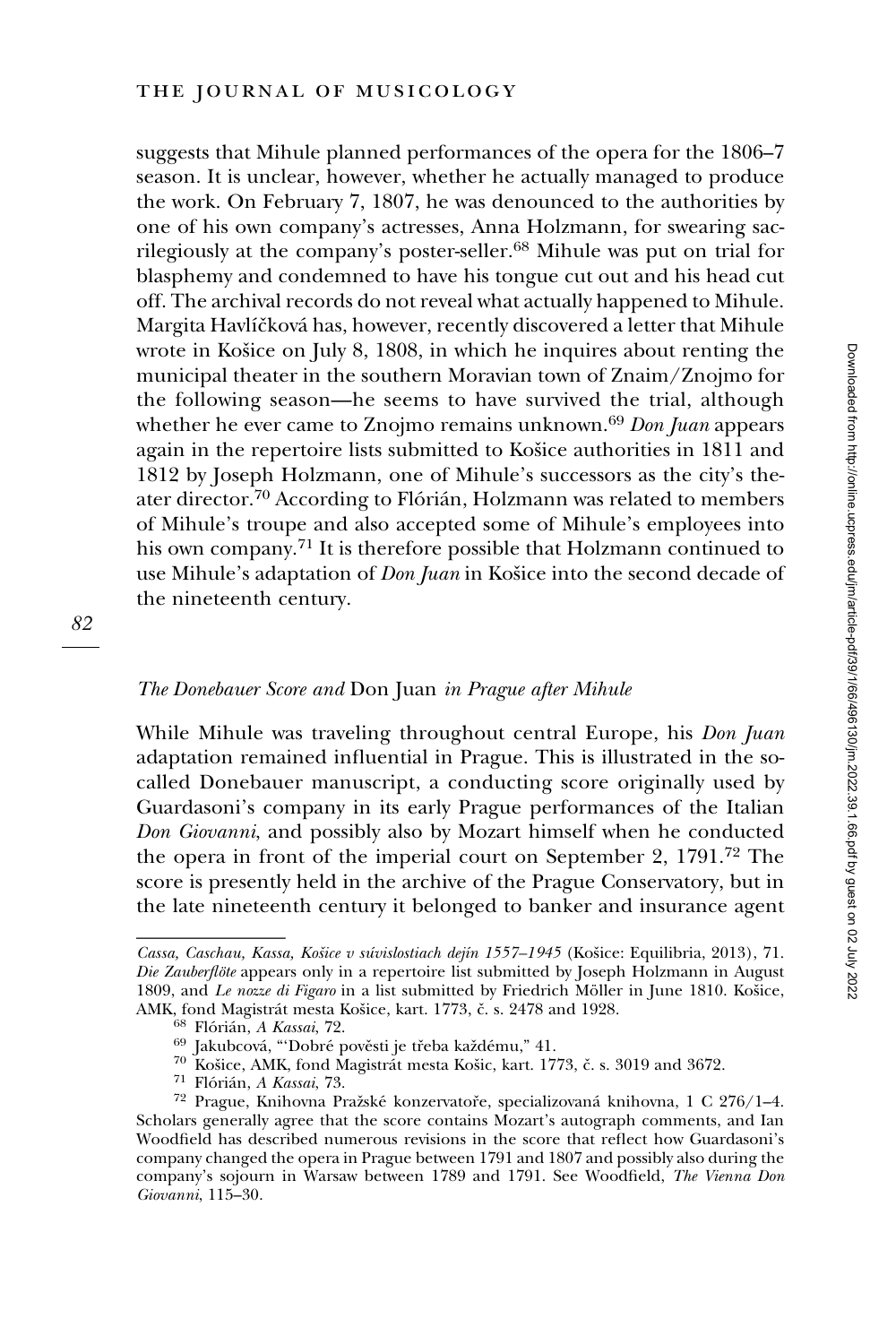Fritz Donebauer (1849–1916), after whom it is titled. Before becoming a collector's item, the score was also used in German and Czech performances of Don Giovanni in Prague until the 1860s. (It was likely last used in performances at the Czech Provisional Theater between 1862 and 1866, when Franz Thomé, the theater's director between 1865 and 1866, took it to Linz.)<sup>73</sup> These performances are illustrated by a German text and fragments of a Czech text written next to the original Italian lyrics in the eighteenth-century manuscript in various inks, and by later inserts with recitative variants in Czech and German. Portions of the German text that was entered into the eighteenth-century manuscript of the musical numbers come from Mihule's adaptation; other portions of the text, however, originated in the Schmieder-Schröder-Lippert-Rochlitz tradition. (The incipits of this German text and their correspondence with other German adaptations are provided in appendix  $2.7^{74}$ This suggests that some German productions of Don Juan in Prague relied on parts of Mihule's text long into the nineteenth century.

It is unlikely that Mihule used the score himself because the German text in the eighteenth-century manuscript is taken from various sources. Mihule also probably owned his own performing materials for the opera because Don Juan was first produced at the Patriotic Theater, and Mihule was Guardasoni's competitor. The old German text therefore reflects one or several German productions that took place in Prague after Mihule's departure. (For a list of documented Italian and German performances of Don Giovanni in Prague between 1787 and 1807, see appendix 4.) The first contender is the production that the company of Karl Franz Guolfinger von Steinsberg premiered on October 7, 1796, at the Estates Theater, with four members of Mihule's original cast.75 Similar to the German text in the Donebauer score, Steinsberg's production combined elements from both Mihule's Don Juan and the Neefe-Schmieder-Schröder-Lippert tradition. A review of the premiere in the Allgemeines europäisches Journal shows that Steinsberg used Mihule's idiosyncratic character names (Don Gonsaldo for Don Ottavio, Donna Laura for Donna Elvira, Franz for Leporello, Peter for Masetto, and Klarchen for Zerlina).76 At the same time he added at least two scenes from the Rhine-

<sup>&</sup>lt;sup>73</sup> The score's fate in the 1860s is discussed in Milada Jonášová, "Guglers Edition der Don-Giovanni–Partitur und seine Korrespondenz mit Smetana," Mozart Studien 17 (2008):

<sup>&</sup>lt;sup>74</sup>–See also Woodfield, *The Vienna Don Giovanni*, 129.<br><sup>75</sup> Allgemeines europäisches Journal 3, no. 11 (November 1796): 189–90. These members were Mad. Reinwarth (Donna Anna), Mathias Kadleczek (Don Gonsaldo), and Josef and Josepha Wieser (Franz and Klarchen). Steinsberg also performed Don Juan during his summer season in Karlsbad on June 23 and 29, 1798; see Allgemeines europäisches Journal 5, no. 7 (July 1798): 218.<br><sup>76</sup> Allgemeines europäisches Journal 3, no. 11 (November 1796): 189–90.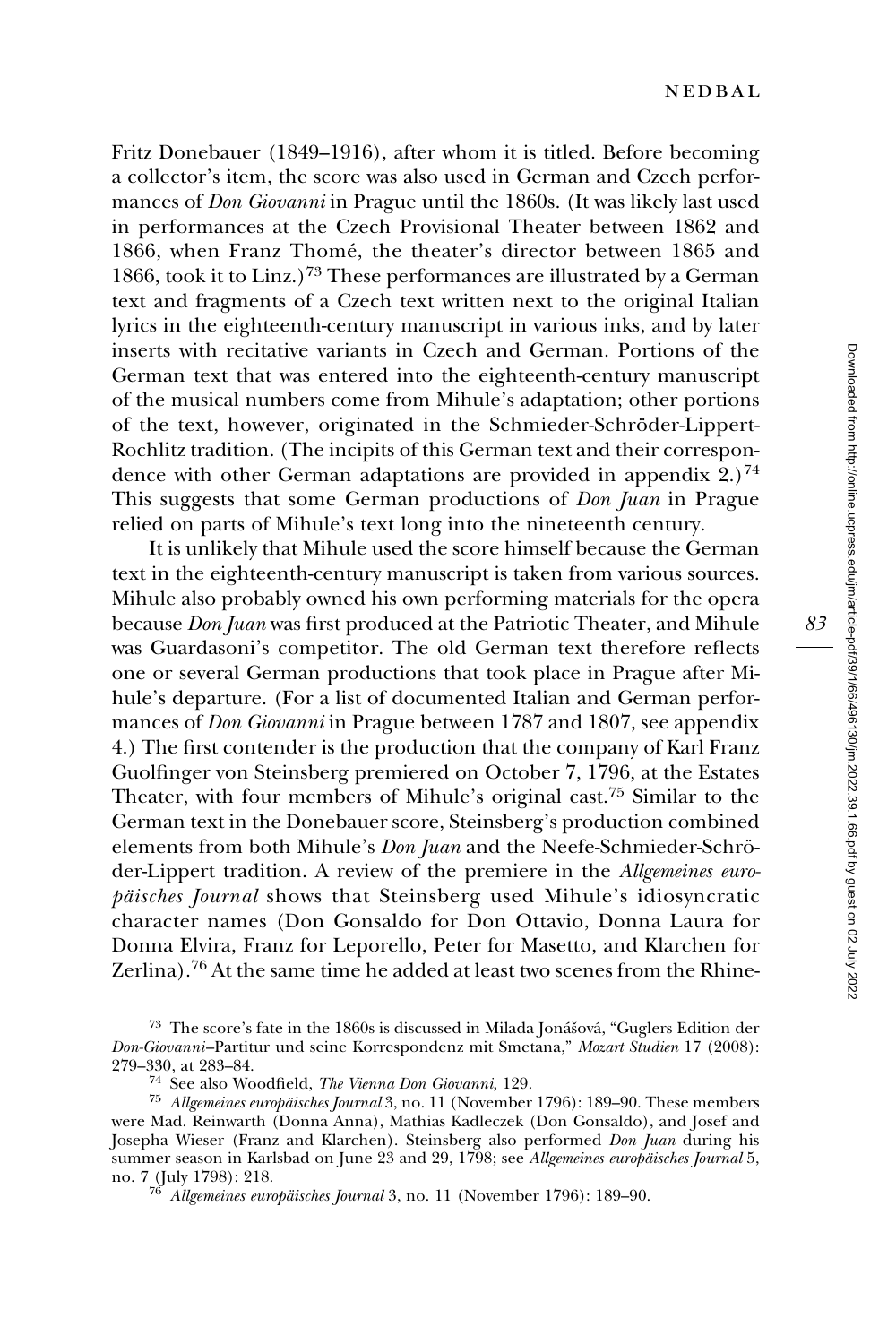Danube adaptations. (These scenes did not contain any music and thus are not preserved in the Donebauer score.) The reviewer mentions a merchant ("der Kaufmann"), first introduced by Schmieder in Mainz, and complains about the addition of a scene with "a hermit, full of low-class farce," which must refer to the subplot introduced by Lippert in Berlin. The objection indicates that Bohemian critics were not accustomed to the hermit scene, although it was featured by then in many German productions outside of Prague.77 As well as introducing new scenes, Steinsberg and his team cut the moralistic scena ultima from the second-act finale, a decision that again drew disapproval from the reviewer but corresponds to the German text in the Donebauer score. Immediately preceding the scena ultima, a note in the script of the German text announces "Ende der Oper" (end of the opera). A German translation was eventually written into the scena ultima, but in a different script that also appears in later inserts into the score. Furthermore, whereas the German text in the earlier parts of the second-act finale is based on Mihule, the additional text in the scena ultima is taken from Rochlitz's translation, first published in 1801. The additional text clearly does not reflect Steinsberg's production but may have originated in 1837 when the scena ultima was performed for the first time in a German performance to celebrate the fiftieth anniversary of *Don Giovanni*'s premiere.<sup>78</sup>

Although the German text in the Donebauer score corresponds in some aspects to what we know about Steinberg's production, it also differs in significant details. For example, in the stretta of the first-act finale and other parts of the opera where Da Ponte's Italian text refers to individual characters by name, the Donebauer German text does not use Mihule's (and Steinsberg's) character names but retains the original Italian ones (Masetto, Zerline, Leporello, Donna Elvira, and Don Ottavio). It is therefore unlikely that Steinsberg used the Donebauer score, although he clearly made use of some elements of Mihule's adaptation.

The character names in the Donebauer German text correspond to the character list of the next German production of Don Giovanni in Prague.<sup>79</sup> This was the production that opened at the Estates Theater

<sup>77</sup> To demonstrate the farcical nature of the hermit scene, the reviewer provides an excerpt from the scene's dialogue that is nearly identical with the dialogue in Lippert's adaptation produced at the Vienna court theater in 1798. See Nedbal, "Mozart, Da Ponte,

<sup>&</sup>lt;sup>78</sup> On this performance, see Nedbal, "Mozart's Figaro and Don Giovanni," 192–93.<br><sup>79</sup> The list of characters and the cast of this production are given by Jan Nepomuk

Štěpánek in his introduction to the first Czech translation of the opera: Don Juan: Zpěwohra ve dwau gednánjch, zčesstěná od J. N. Štěpánka (Prague: Ház, 1825), xii. That the 1807 production was using the name Leporello as opposed to Mihule's Franz is also clear from the reference to the debut of a Herr Strohbach as Leporello on November 8, 1807, in Prager Theater-Almanach auf das Jahr 1809 (Prague: Calvé, [1808]), 57.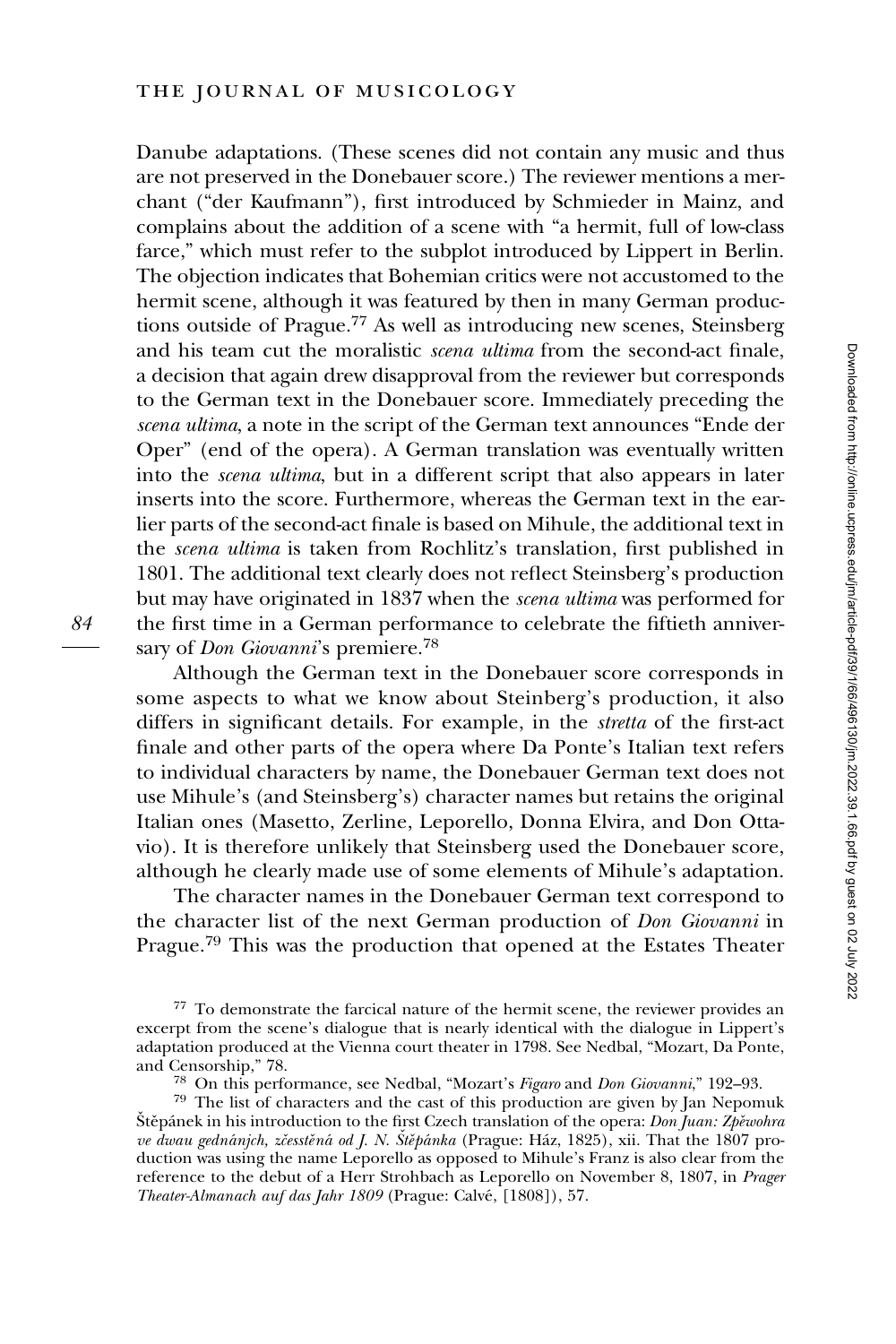on November 8, 1807, as part of the repertoire of the company of Johann Carl Liebich (1773–1816). Steinsberg was long gone at this point, having left Prague in 1799, and the only documented performances of Don Giovanni in the intervening period were those of the original Italian version by Guardasoni's company.<sup>80</sup> Liebich became the director of the Prague theater after Guardasoni's death in 1806. At first, he supervised both Italian and German performances. In April 1807, however, Liebich dissolved the Italian company, and afterwards the Prague theater performed operas exclusively in German. For the 1807 Don Juan, Liebich and his music director Wenzel Müller likely used the Donebauer score, which they must have inherited with the rest of the Italian company's archive. If the old German text does reflect Liebich's production, then portions of Mihule's Don Juan must have been used in Prague at least as late as 1807.

#### Don Juan in Náchod

Mihule's *Don Juan*, or a variant of it, may have reached one more place in Bohemia in the late eighteenth century—the castle theater in Náchod, the residence of Peter von Biron, Duke of Courland and Semigallia. The afterlife of the Náchod production in later Czech culture illustrates how Don Giovanni and to some extent Mihule's legacy were gradually politicized. In 1792 Duke Biron bought the northeast Bohemian estate with the Náchod Castle, and in 1797 he built a theater there. The theater opened with two performances of Don Juan on October 29 and 30, 1797.<sup>81</sup> According to an 1842 memoir by Náchod official Johann Müller, the first performance was produced by local amateurs, and the second by Biron's professional ensemble.<sup>82</sup> Stanislav Bohadlo has pointed out that several members of Biron's company came from Steinsberg's troupe, which Biron may have known both from Prague and from summer seasons in Karlovy Vary.83 Among these performers was singer and actor Friedrich Wilhelm Arnoldi, who had appeared as Don Juan in both Mihule's Nuremberg production in 1795 and Steinsberg's Prague

 $80$  In his summary of Prague performances of *Don Giovanni* before 1825, Štěpánek mentions Guardasoni's and Mihule's productions, but claims that between 1799 and 1807 there were only thirty-five Italian and no German performances of the opera in Prague.<br>Štěpánek, Don Juan: Zběwohra, xii.

 $^{81}$  Stanislav Bohadlo, "Peter Biron, Herzog von Kurland," in Jakubcová and Perner-storfer, Theater in Böhmen, Mähren und Schlesien, 51–53, at 52.

<sup>82</sup> See Věra Vlčková, "Pamětihodnosti panství Náchod a osudy, které za posledních 5 desetiletí sám prožil a zapsal vrchnostenský úředník během tohoto období na jmenovaném panství ustanovený, penzionovaný důchodní Jan Müller," *Stopami dějin Náchodska* 3 (1997):<br>133–87, at 146.

<sup>83</sup> Bohadlo, "Peter Biron, Herzog von Kurland," 52.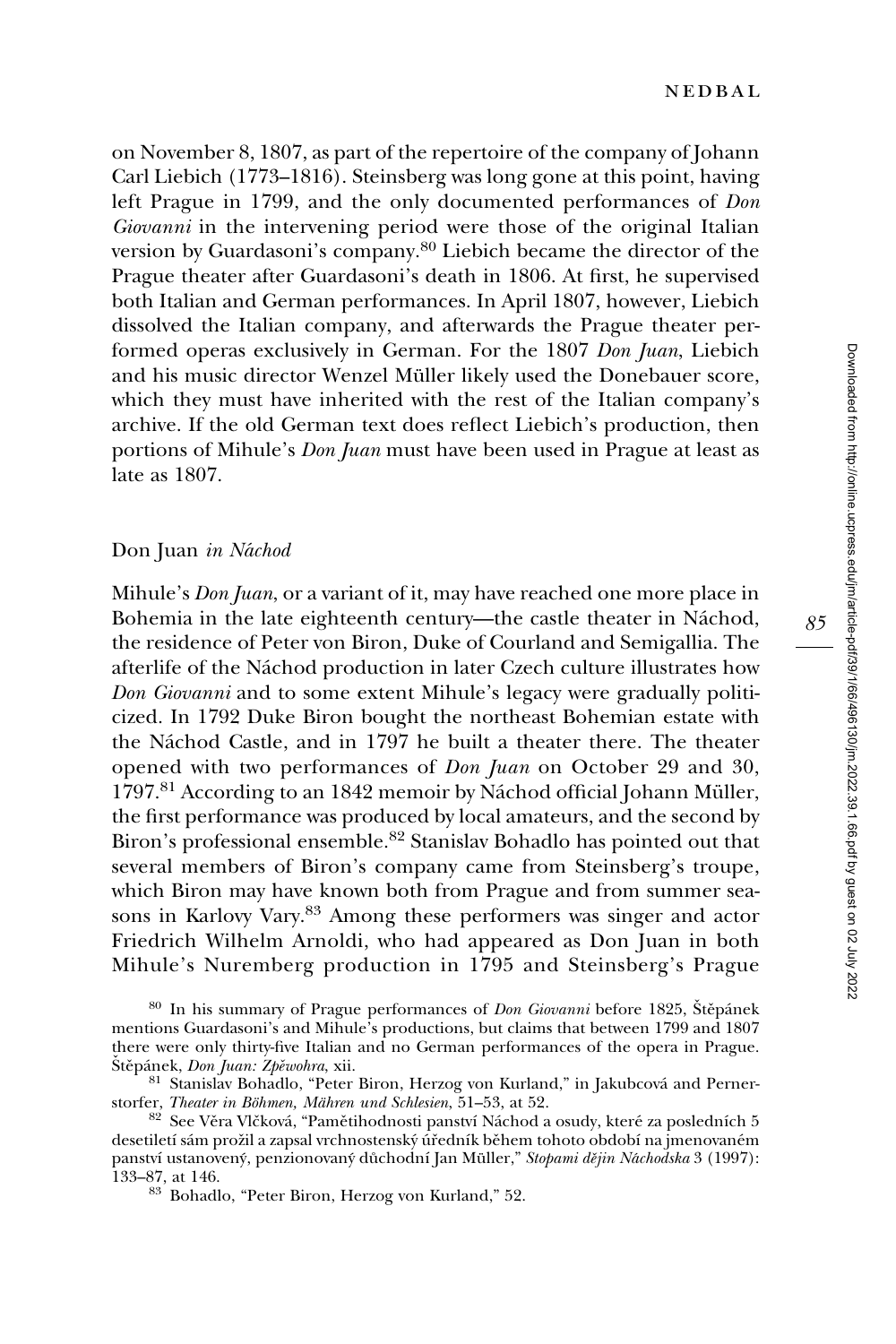86

production in 1796 and 1797.<sup>84</sup> (It is unclear whether Arnoldi, who was a tenor, had a large vocal range or whether the role was transposed for him; he also appeared as Pedrillo and Monostatos during his career.) Sometime in the fall of 1797, Arnoldi became the *maître des plaisirs* for Biron and also possibly appeared as Don Juan in the 1797 production of the opera in Náchod. His links both to Steinsberg's troupe and directly to Mihule himself suggest that the Náchod spectators were treated to a version of Mihule's Don Juan.

The story of the Náchod *Don Juan* received a nationalistic treatment in the nineteenth and twentieth centuries. Arnoldi apparently identified with the role of Don Juan so much that he eloped with Biron's daughter in 1799. The affair may have facilitated Biron's death in 1800, at which point the Náchod theater was closed.<sup>85</sup> Arnoldi continued his performance career in Prague, where he appeared as Passa Selim in the first Czech production of Die Entführung aus dem Serail at the Estates Theater in 1806.86 Arnoldi's story was so gripping that he became a character in the novel Na dvoře vévodském (At the ducal court) by famous Czech writer Alois Jirásek. The novel, which was first published in 1877, follows several historical characters, including Arnoldi and Biron and his family, and partially focuses on the Náchod performance of *Don Juan*. Mixing historical fact with fiction, the novel reflects nineteenth-century Czech national views of Mozart's opera. It describes a single fictionalized performance of the opera in Náchod and places it in the fall of 1799. The performance combines professional and local musicians, who are presented as ethnic Czechs, i.e., as Bohemians who are inherently Czech although they might speak or be forced to speak German. The genre of opera is associated in the novel mostly with the cosmopolitan tastes of foreign aristocrats who, as the novel claims, replaced the indigenous nobility only in the seventeenth and eighteenth centuries. At the same time, the novel depicts a close affinity between Czech musicians and Don Juan, which is introduced as "Mozart's famous work, composed for Prague."<sup>87</sup> Revealingly, the main aristocratic villainess in the novel, Biron's wife Duchess Anna Karolina, who starts an affair with Arnoldi and

<sup>84</sup> The review of Arnoldi's first performance as Don Juan in Prague in 1796 is quite complimentary and praises the singer "for his pleasant and casual performance" (wegen seinen angenehmen—zwanglosen Spiel). Allgemeines europäisches Journal 3, no. 11 (November 1796): 190. On his Nuremberg performance, see Stanislav Bohadlo and Alena Jakubcová, "Friedrich Wilhelm Arnoldi," in Jakubcová and Pernerstorfer, Theater in Böhmen, Mähren und Schlesien, 15–17, at 16.

 $^{85}$ Bohadlo, "Peter Biron, Herzog von Kurland," 52.  $^{86}$ Jaroslav Kamper, "První české představení  $\emph{Unosu ze}$ serailu," Hudební revue 3 (1910): 349–52.

<sup>&</sup>lt;sup>87</sup> Alois Jirásek, Na dvoře vévodském (Prague: Otto, [1881]), 282.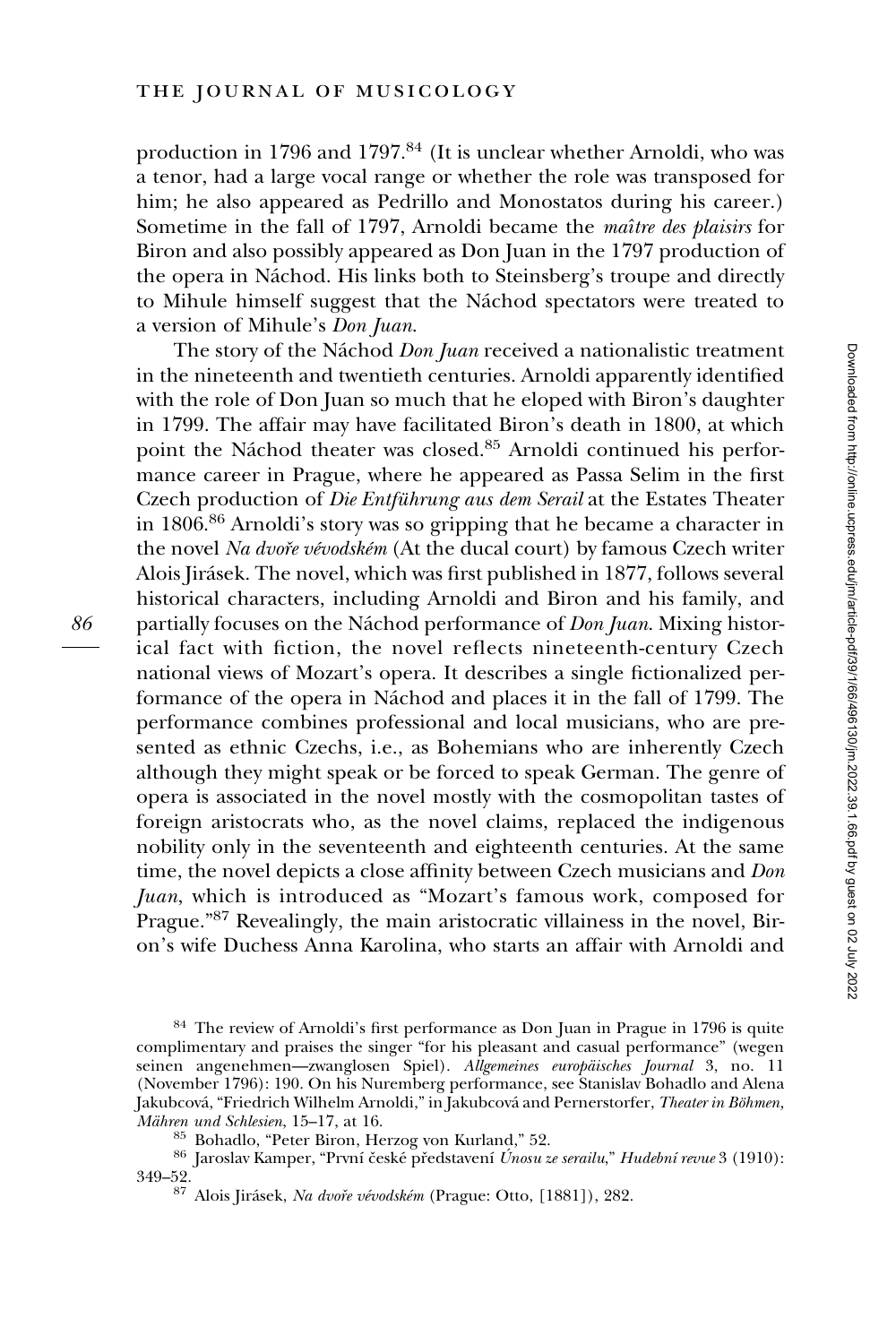shows disdain for the Czech peasants and their plight, prefers the French pastoral opera Le devin du village to Don Juan.

The afterlife of the Náchod Don Juan in Czech culture continued into the late twentieth century. In 1979 state television broadcaster Czechoslovak Television created a film version of Jirásek's novel, which transforms the plot in terms of Czech Marxist nationalism.<sup>88</sup> In the film, Mozart's opera is associated more clearly than in the novel with foreign aristocratic decadence, which is opposed to the purity of the Czech working class. The film illustrates the purportedly dissolute nature of the opera by linking it closely to Arnoldi's character. In Jirásek's novel, Arnoldi is cast as Don Ottavio, but in the film he appears as Don Giovanni, and it is his performance of the "Champagne Aria" at a castle ball that leads to his seduction of both the Duchess and Biron's daughter. In the film, Biron discovers his wife in the embrace of Arnoldi and the performance of the opera is cancelled. Mozart's opera and its eponymous antihero thus become symbolic of the profligate tendencies of late eighteenth-century aristocracy. The film concludes with images of the Duke's subjects enjoying a performance of folk music, at which the Duchess, the Duke, and their daughter express true pleasure and contentment. Thus, in the Communist-era film, the supposed genuineness and sincerity of folk music eventually overpowers Mozart's Italian opera, which is tainted with foreign immorality.

# Nationalism and the Historiography of Mihule's Don Juan

Just as the Náchod production of *Don Juan* was appropriated by later ideologues, the historical reception of Mihule's *Don Juan* and its dissemination was influenced by nationalist viewpoints that became prominent in central Europe in the nineteenth and twentieth centuries. Negative views of a Czech-language culture were already apparent among Prague's German writers and politicians in the late eighteenth century. In 1792 a Prague correspondent for the Berlin journal Annalen des Theaters ridiculed the supposedly distasteful posters with which Mihule's company advertised its Czech performances.<sup>89</sup> The correspondent was clearly bothered by the presence of Czech-language performances at the Estates Theater, Prague's largest and most prestigious stage, and complained that the exclusively German-language company of Franz Seconda, which

<sup>88</sup> Na dvoře vévodském, directed by Evžen Němec (Prague: Czechoslovak Television, 1979). The film has never been released commercially but can be viewed at [https://www](https://www.youtube.com/watch?v=ID-uLklyhRs)

<sup>89 &</sup>quot;Von verschiedenen Theatern: Auszüge aus Briefen," Annalen des Theaters 10 (1792): 83–84.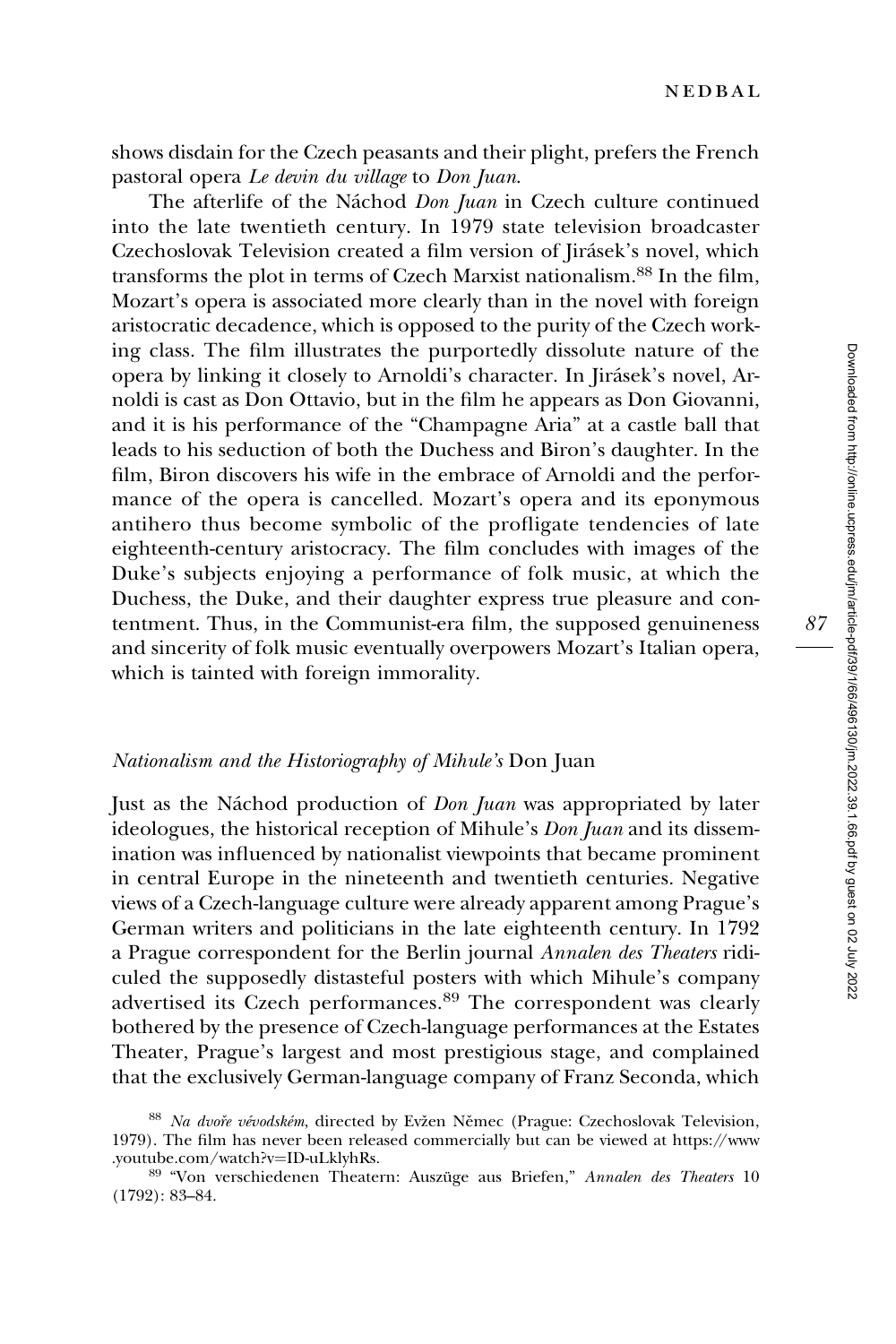they viewed as more sophisticated, performed in the much smaller and less centrally located Thun Theater in the Lesser Town. Similar sentiments possibly led to the decree by the Bohemian government in the summer of 1806 that Czech performances at the Estates Theater be curtailed. Czech theater was not banned completely, but the government prohibited, out of "moral and religious concerns," the highly popular and profitable matinee performances in Czech on Sundays and holidays, which attracted the predominantly Czech-speaking working classes, who were unable to attend regular evening performances on weekdays. It is unclear whether the opposition to Czech performances was driven by specifically anti-Czech, German nationalist views of Czech culture as inherently inimical and inferior to German culture, or by concerns that Czech theater was too plebeian for the aristocratic and upper-class audience of the Estates Theater. Whatever the case, the loss of revenue from these matinee shows led to the disappearance of professional Czech performances from the Estates Theater until the 1820s.<sup>90</sup>

More overt nationalistic attitudes toward early Czech theater appeared in German-Bohemian writings of the late nineteenth century. In his 1885 Geschichte des Prager Theaters, the first substantial scholarly discussion of Mihule's theater activities in Prague, German-Bohemian historian Oscar Teuber sees late eighteenth-century cultural developments through the lens of nationalistic tensions between the Czechs and German-Bohemians in the mid-1880s. In the preface to the second volume, he claims that his monumental study aims at presenting Prague as an important center of German culture, precisely at a time when German culture in Bohemia "is threatened by the powerful competition of a newly established Slavic cultural institution that in fact grew out of the German institutions."<sup>91</sup> Teuber here refers to the Czech National Theater. Completed in 1883, the new Czech institution dwarfed the much older and outdated Estates Theater, which the German community used as the main German stage in the city at that time. Although later in the book Teuber does pay attention to early developments of Czech theater in the late eighteenth century, in the preface he claims that "the efforts of Czech dramatists and artists in those humble beginnings are nearly not worthy of serious appreciation."<sup>92</sup> This disparaging attitude is also perceptible in his account of the Patriotic Theater and Mihule's company. Teuber claims that Mihule and his popular, sensational repertoire had a "great and ruinous influence" on Prague's German theater in general. He also associates the supposedly low artistic standards at the Patriotic

 $^{90}$  See Vondráček,  $D\check{e}jiny$ českého divadla, 316; and John Tyrrell, Czech Opera (Cambridge: Cambridge University Press, 1988), 18–20.

<sup>&</sup>lt;sup>91</sup> Teuber, Geschichte des Prager Theaters, x–xi. <sup>92</sup> Teuber, Geschichte des Prager Theaters, ix.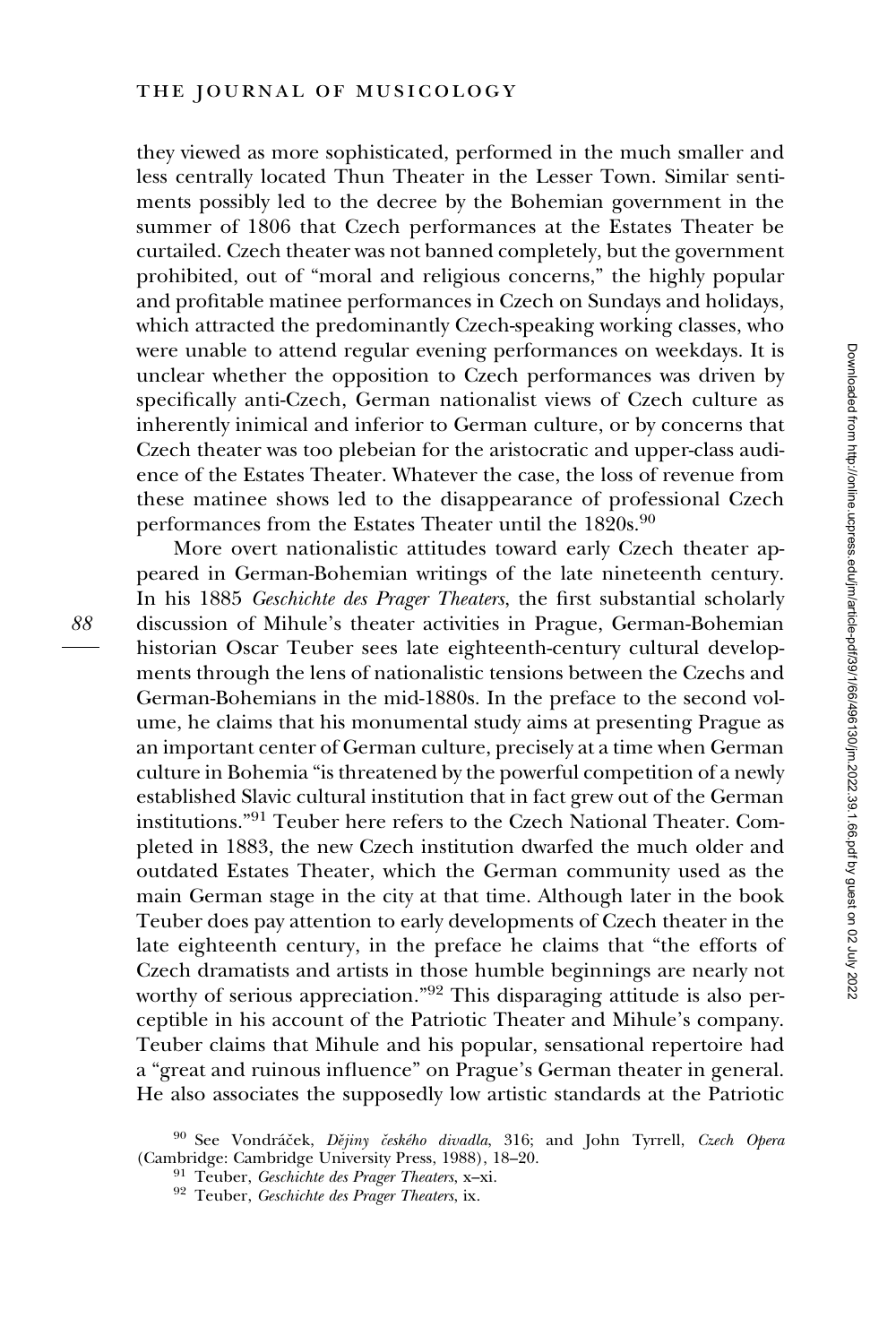Theater with the Czech repertoire. He claims that although many Czech pieces were premiered by the company, they were of bad quality, and that the Czech repertoire was "full of good will, industriousness, and respectable skill, but only in rarer cases of adequate talent."93 Taking for granted the notion of a clear ethnic distinction between Czech and German members of the company, Teuber also claims that those who played leading roles in the Czech performances usually appeared only in supporting roles in German performances.<sup>94</sup> But as Teuber himself shows, in the late eighteenth century, national distinctions were not yet fully formed among Prague artists. For example, he discusses the popular comedian Wenzel Swoboda, who played similar roles in both Czech and German languages. The descriptions of individual members of Mihule's company in the Gotha Theater-Kalender show, furthermore, that many of them similarly played the same roles in both Czech and German performances.<sup>95</sup>

As if in reaction to Teuber's Geschichte, Jan Vondráček's Dějiny českého divadla, the first substantial and comprehensive history of Czech theater, published in the 1920s, focuses solely on Czech performances of Mihule's company and sometimes even exaggerates their significance within the Patriotic Theater's repertoire. Vondráček also imbues late eighteenth-century theatrical developments with the spirit of nineteenthand early twentieth-century nationalism and operates with a simple binarism that pits the German-speaking upper classes against the Czech-speaking lower classes. On several occasions, Vondráček asserts that the German-speaking elites in Prague were bent on undermining Czech national culture and transforming the city into a center of German culture.<sup>96</sup> Vondráček's nationalistic preoccupations come to the fore in his discussion of the negotiations that the directors of the Patriotic Theater, Antong and Zappe, led with the Bohemian government and the Viennese court in 1792–93 to renew the theater's performance permit. According to Vondráček, the negotiations dragged on for months because "the theater, as a Czech institution, was a thorn in the flesh for many German chauvinists."<sup>97</sup> He presents no proof, however, of explicit German chauvinism, and the Patriotic Theater was not an exclusively Czech institution.

<sup>93</sup> Teuber, *Geschichte des Prager Theaters*, 297.<br><sup>94</sup> Teuber, *Geschichte des Prager Theaters*, 298.<br><sup>95</sup> See, for example, *Taschenbuch für die Schaubühne auf das Jahr 1793* (Gotha: Ettinger, [1792]), 164–69.

<sup>96</sup> See, for example, Vondráček's discussion of Count Nostitz's 1782 proclamation about the new theater (eventually the Nostitz, later Estates, Theater) he was then building<br>in Prague. Vondráček, *Dějiny českého divadla*, 60.

<sup>97</sup> Vondráček, Dějiny českého divadla, 215.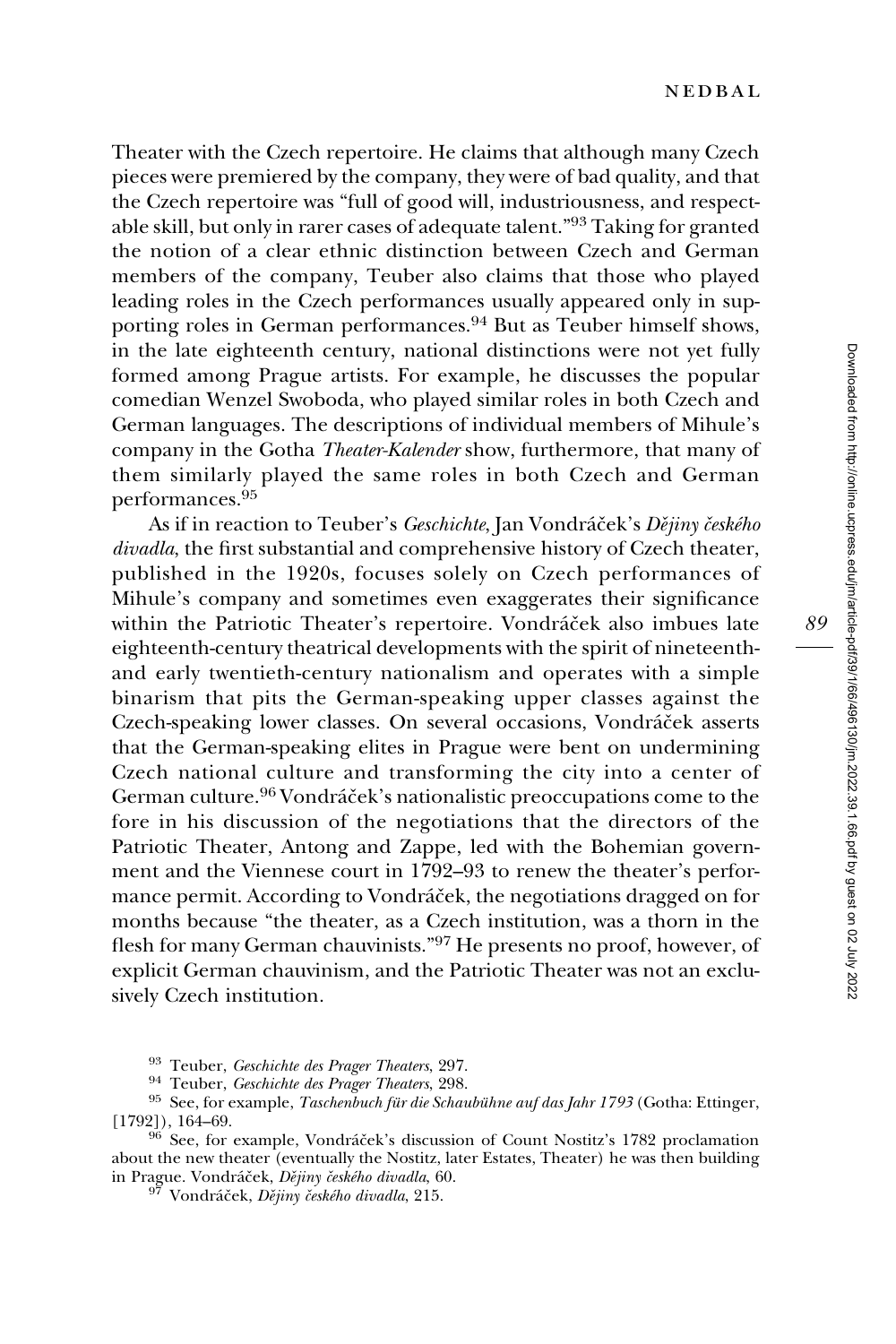# the journal of musicology

Because a majority of the operas produced at the Patriotic Theater under Mihule's directorship were German Singspiels, the institution did not receive much attention from Czech musicologists after the ouster of the German population following World War II and the Communist coup of 1948, a time when the history of German culture in Bohemia became taboo. As Jitka Ludvova´ explains in her magisterial study on Prague German theater between 1845 and 1945, some Czech researchers started exploring the history and basic archival documents related to Prague's German opera history during the political thaw of the 1960s, but the topic became unfashionable once again during the totalitarian "normalization" that followed the invasion of the Warsaw Pact armies in 1968.<sup>98</sup> The situation became even more complicated after the 1973 Treaty of Prague between Czechoslovakia and the Federal Republic of Germany, which sought to prevent any German attempts at recovering property or territory from the now ethnically uniform Czech lands. From the 1970s, German scholars did not research the history of German culture in the Czech lands lest they be accused of revanchist provocations.<sup>99</sup> The post–World War II political configuration in central Europe was also to a large extent responsible for the nature of scholarly approaches to Mozart reception. The exclusive focus on the Rhine-Danube strain in Bitter's 1961 study of Don Giovanni reception may have been facilitated by the fact that it concerned predominantly German regions that had mostly stayed in the Western sphere of influence after the war, and did not encroach on regions with troubled histories of nolonger-existent German communities.

The tendency to undermine the importance of German-Bohemian musical culture is also prominent in postwar Czech research of the eighteenth-century Don Giovanni reception. In her list of Don Giovanni productions in Prague's theaters, for example, Věra Ptáčková mentions Mihule's 1790–91 production but not Steinsberg's production of 1796. Her omission may be an oversight, but it resonates with other Czech scholars' explicitly dismissive attitudes toward German-Bohemian opera. Tomislav Volek on several occasions referred to German adaptations of Mozart's operas in Prague as "degrading" and "embarrassing," and as recently as 2013 the late Czech musicologist Michaela Freemanová asked whether German-language arrangements of Mozart's Italian works should be "viewed...with contempt or as testaments of their time."<sup>100</sup>

<sup>&</sup>lt;sup>98</sup> Jitka Ludvová, Až k hořkému konci: Pražské německé divadlo, 1845–1945 (Prague: Academia, 2012), 14.

<sup>&</sup>lt;sup>99</sup> Ludvová, Až k hořkému konci, 15.<br><sup>100</sup> Tomislav Volek, "Význam pražské operní tradice pro vznik Mozartovy opery Don Giovanni," in Mozartův Don Giovanni v Praze (Prague: Divadelní ústav, 1987), 21–92, at 88; Volek, "Mozartovy opery v nastudování Giovanniho Gordigianiho," Hudební věda 38 (2001):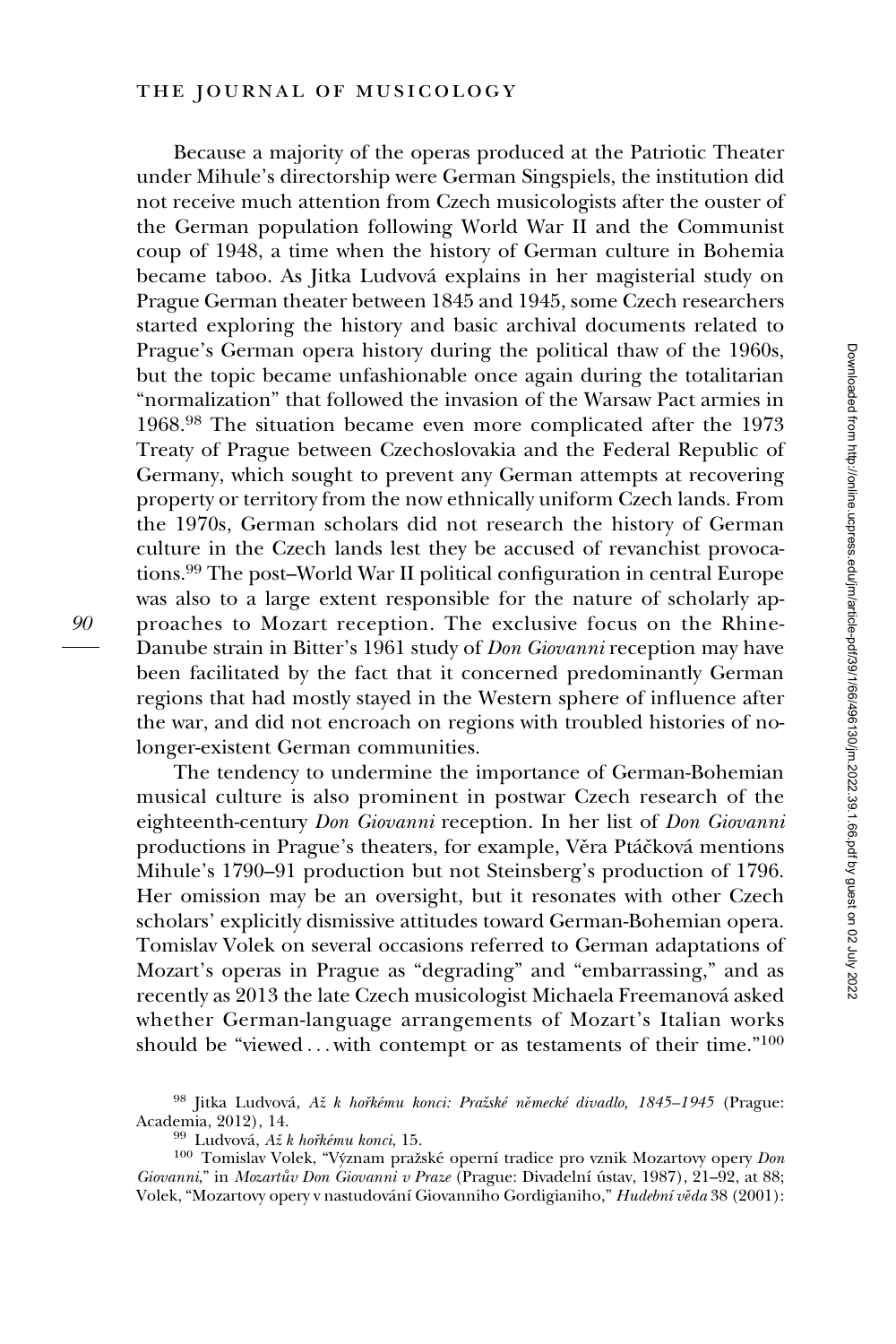Because late twentieth-century Czech scholars considered Mihule's activities important only when they touched on Czech-language theater developments, they largely ignored his German-centered activities in other Czechoslovak cities (Olomouc, Opava, and Košice), where memories of German theaters were also being erased.

The political situation in postwar Czechoslovakia also served to obscure the history of Mihule's Don Juan. Aristocratic courts, such as the Liechtenstein and Haugwitz castles, and monasteries, such as Nová Říše, were antithetical to the ideals of the proletarian order of the Communist party. The Haugwitz properties, including the castle in Náměšť, had already been confiscated in 1945 (before the 1948 coup), because the family had claimed German citizenship during the war. The family's musical archive was removed from the Náměšť castle to the Moravian Museum in Brno, and the Haugwitz residence became first a summer home of Czechoslovak president Edvard Beneš and later a luxurious hotel for visiting dignitaries from the Eastern Bloc, including Leonid Brezhnev. Because of the separation of the musical archive from its original environment, the Haugwitz Don Juan score has often been referred to as a more or less anonymous "Brno" manuscript.<sup>101</sup> Similarly, in 1950 the musical archive of the Nová Říše Premonstratensians was incorporated into the impersonal collection of the Moravian Museum, as the monastery's monks, many of whom had recently returned from Nazi concentration camps, were persecuted by the Communist regime. Even prior to the rise of Communism, the collections from Moravian aristocratic castles and monasteries, including the manuscript materials related to Mihule's Don Juan, showed that numerous cities and communities in the region, including Brno, Náměšť, and Valtice, were basically a cultural hinterland of Vienna, a fact that had been inconvenient since 1918 when the Czech-centric country of Czechoslovakia was created and a new kind of centralization refocused the cultural orientation of Moravian cities to Prague. archive of the Nová<br>
impersonal collecti<br>
monks, many of wh<br>
camps, were persec<br>
rise of Communism<br>
and monasteries, i<br>
hule's *Don Juan*, she<br>
region, including B<br>
hinterland of Vien<br>
when the Czech-ce<br>
a new kind of cen

It was not until the 1990s, after the fall of Communism, that researchers started paying greater attention to German theatrical institutions in Bohemia, Moravia, and Slovakia. In 1991 German musicologist Manfred Schuler discovered that Mihule's German adaptation of Così fan tutte was the basis of the 1791 production at the court theater in Donaueschingen.<sup>102</sup> In 2006 Jakubcová revealed the Nuremberg libretto of Mihule's

<sup>439–44,</sup> at 439–40; and Michaela Freemanová, "Bohemia in the Early 19th Century: The 'Second Life' of Wolfgang Amadeus Mozart," *Hudební věda* 50 (2013): 83–102, at 83.

<sup>&</sup>lt;sup>101</sup> Woodfield, for example, refers to it as "a score in Brno." Woodfield, The Vienna Don Giovanni, 128.<br><sup>102</sup> Manfred Schuler, "Eine Prager Singspielfassung von Mozarts Così fan tutte aus der

Zeit des Komponisten," Mozart-Jahrbuch (1991): 895–901.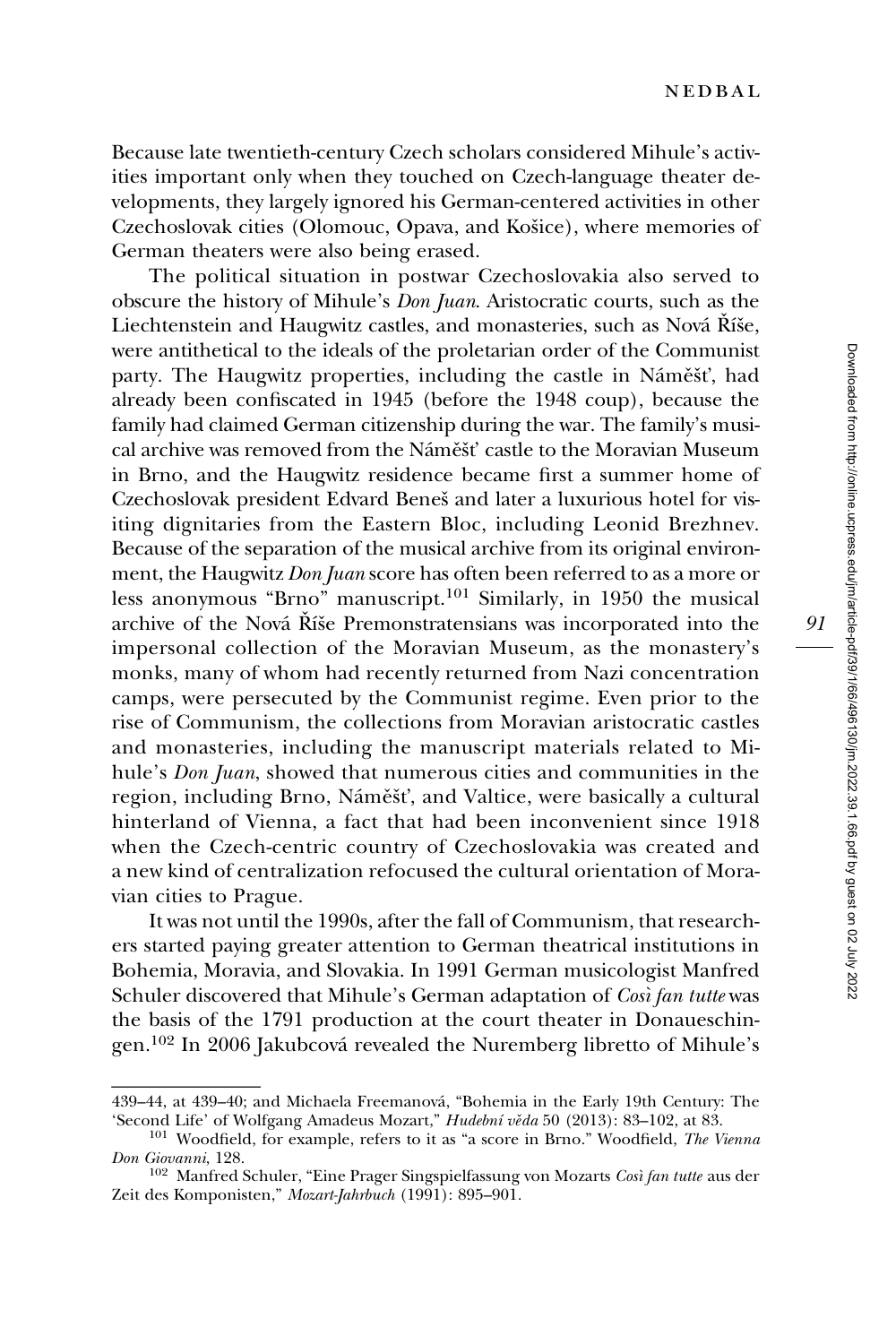Don Juan, <sup>103</sup> which in turn made it possible to connect Mihule's Prague Don Juan to the Wiednertheater production of 1792.<sup>104</sup> It is likely that the relatively recent and unprecedented amount of transnational and transregional cooperation in central Europe, facilitated by the European Union, will produce even more details about the adventures of director Mihule, "his" Don Juan, and the opera's early dissemination in central Europe. Because of its vast geographical reach and its use in many varied theatrical settings, including commercial, court, urban, and rural theaters, Mihule's adaptation significantly contributes to our understanding of Don Giovanni's early reception. Equally importantly, Mihule's Don Juan illustrates the influence that nineteenth- and twentieth-century political and cultural nationalism has had until recently on research about eighteenth-century opera in central Europe.

 $103$  Jakubcová, "Die vergessenen Begegnungen."<br> $104$  Oehl was unaware of the Nuremberg copy of the Prague libretto, and therefore he did not even mention Mihule's *Don Juan* in his discussion of the Wiednertheater production. See Oehl, "Beiträge zur Geschichte der deutschen Mozart-Übersetzungen," 98–103.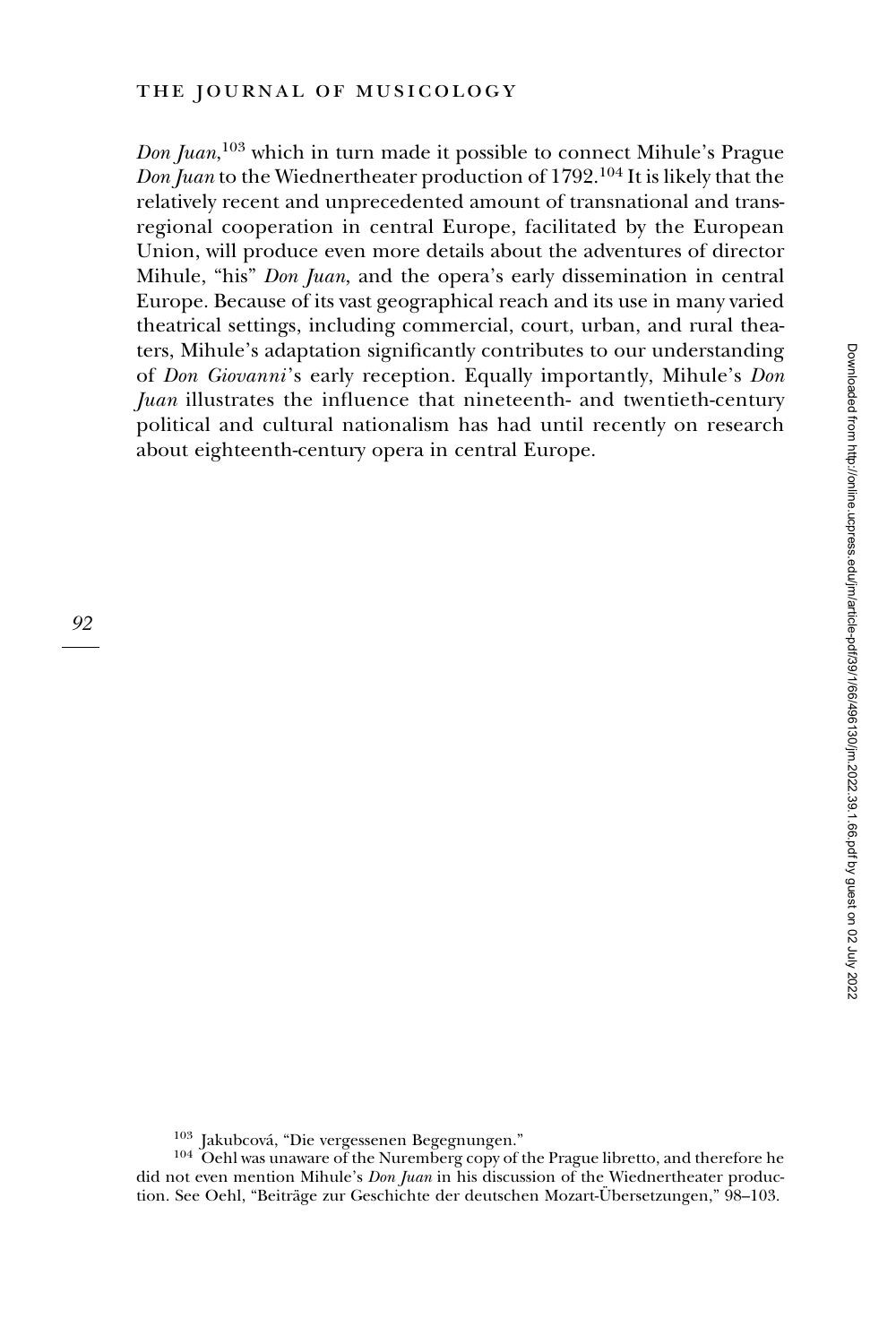|                          | Appendix 1. Chronological Overview of the Transmission of Mihile's Don Juan |                                                                                                                                                         |
|--------------------------|-----------------------------------------------------------------------------|---------------------------------------------------------------------------------------------------------------------------------------------------------|
| <b>First Performance</b> | Place                                                                       | <b>Notes</b>                                                                                                                                            |
| 1790-91                  | Prague (Patriotic Theater)                                                  | performed at the Nostitz (Estates) Theater and in Karlsbad/Karlovy<br>Original production of <i>Don Juan</i> ; Mihule's company. Possibly also<br>Vary. |
| November 5, 1792         | Vienna (Wiednertheater)                                                     | company. Author of the adaptation identified as Christian Heinrich<br>An adaptation of Mihule's Don Juan; Emanuel Schikaneder's<br>Spiess.              |
| November 4, 1794         | Brünn/Brno                                                                  | First Don Juan production in Moravia; Joseph Rothe's company. The<br>production featured Franz Xaver Gerl (Mozart's first Sarastro) as<br>Don Juan.     |
| April 20, 1795           | Nuremberg                                                                   | First Don Juan production in the city; Mihule's company.                                                                                                |
| September 16, 1795       | Dresden                                                                     | Don Juan, possibly in Mihule's adaptation; Joseph Seconda's<br>company.                                                                                 |
| January 3, 1796          | Leipzig                                                                     | Don Juan, possibly in Mihule's adaptation; Joseph Seconda's<br>company.                                                                                 |
| March 28, 1796           | Stuttgart                                                                   | First production of Don Juan at the Stuttgart court theater. Portions<br>of the conducting score use Mihule's text.                                     |
| October 7, 1796          | Prague (Estates Theater)                                                    | Don Juan, likely Mihule's adaptation; Karl Franz Guolfinger von<br>Steinsberg's company.                                                                |
| October 29–30, 1797      | Náchod                                                                      | Two performances of <i>Don Juan</i> , possibly in Mihule's adaptation at the<br>court theater of Peter von Biron.                                       |
|                          |                                                                             | $_{(continued)}$                                                                                                                                        |

Appendix 1. Chronological Overview of the Transmission of Mihule's Don Juan  $\overline{a}$  $\dot{z}$  $C_1$   $A_2$   $A_3$   $A_4$   $A_5$   $A_6$  $\ddot{\phantom{0}}$  $\ddot{\phantom{0}}$  $\mathbf{F}$ , j. l,  $\zeta$ , ï  $\tilde{\zeta}$ l,  $\ddot{ }$  $\ddot{\phantom{0}}$ 

Downloaded from http://online.ucpress.edu/jm/article-pdf/39/1/66/496130/jm.2022.39.1.66.pdf by guest on 02 July 2022 Downloaded from http://online.ucpress.edu/jm/article-pdf/39/1/66/496130/jm.2022.39.1.66.pdf by guest on 02 July 2022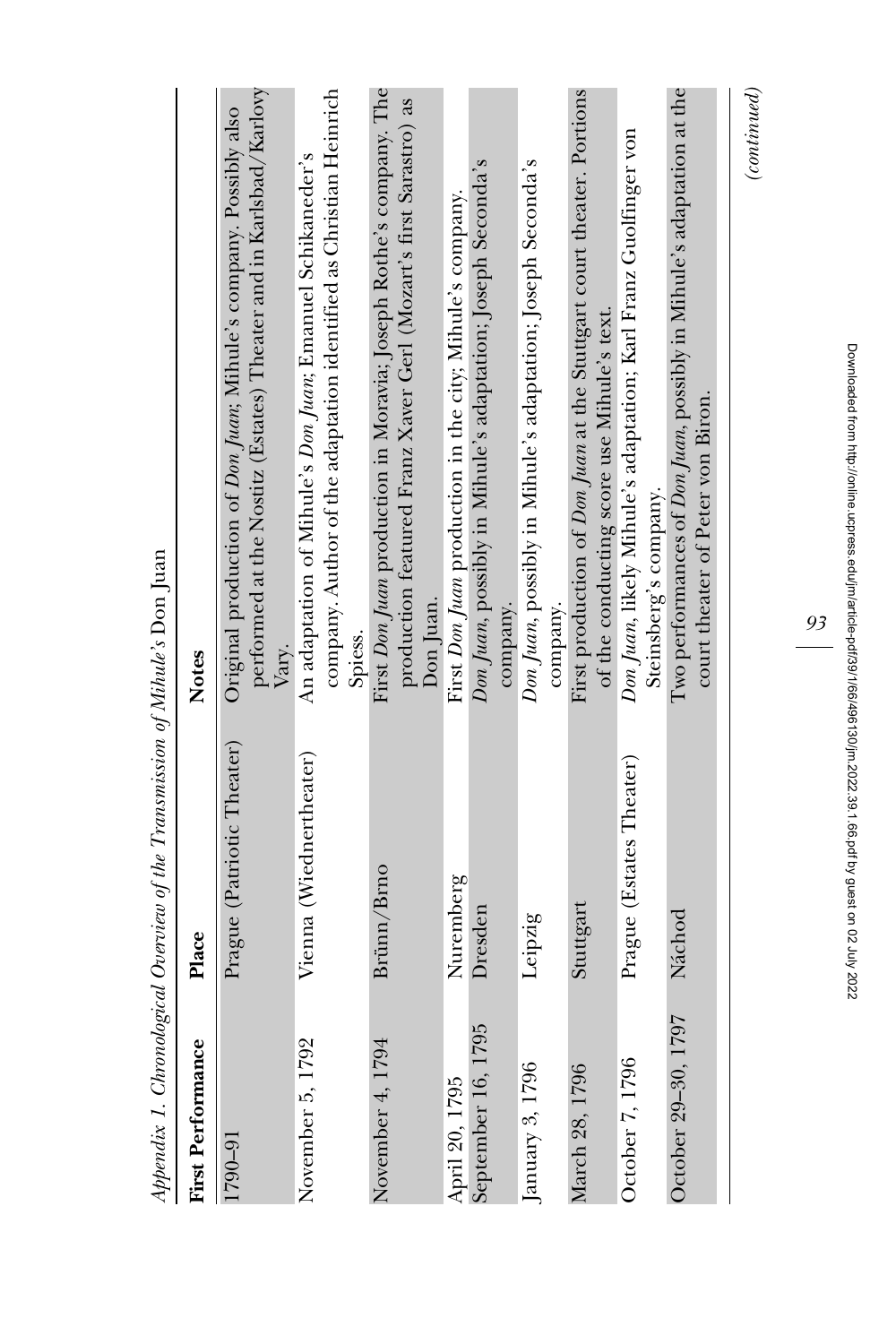Appendix 1. (continued) Appendix 1. (continued)

| <b>First Performance</b> | Place                    | Notes                                                                                                                                                                        |
|--------------------------|--------------------------|------------------------------------------------------------------------------------------------------------------------------------------------------------------------------|
| February 6, 1798         | Brünn/Brno               | Mihule's Don Juan-possibly the date when the score was copied.<br>The date and place appear in the Neureisch/Nová Riše score of                                              |
| November 18, 1801        | Brünn/Brno               | Some Don Juan-related material copied by Gottfried Rieger in Brno<br>for Count Haugwitz in Namiescht/Náměšť. (This was possibly the<br>Haugwitz score of Mihule's Don Juan.) |
| $5 - 308$                | Kaschau/Kassa/Kosice     | First production of Don Juan in Košice approved; Mihule's company.                                                                                                           |
| November 8, 1807         | Prague (Estates Theater) | Don Juan, with portions based on Mihule's adaptation; Johann Carl<br>Liebich's company.                                                                                      |
| November 25, 1825        | Neureisch/Nová Říše      | The Nová Ríše score of Don Juan was sent to Teltsch/Telč. (It is<br>unclear whether it was performed there.)                                                                 |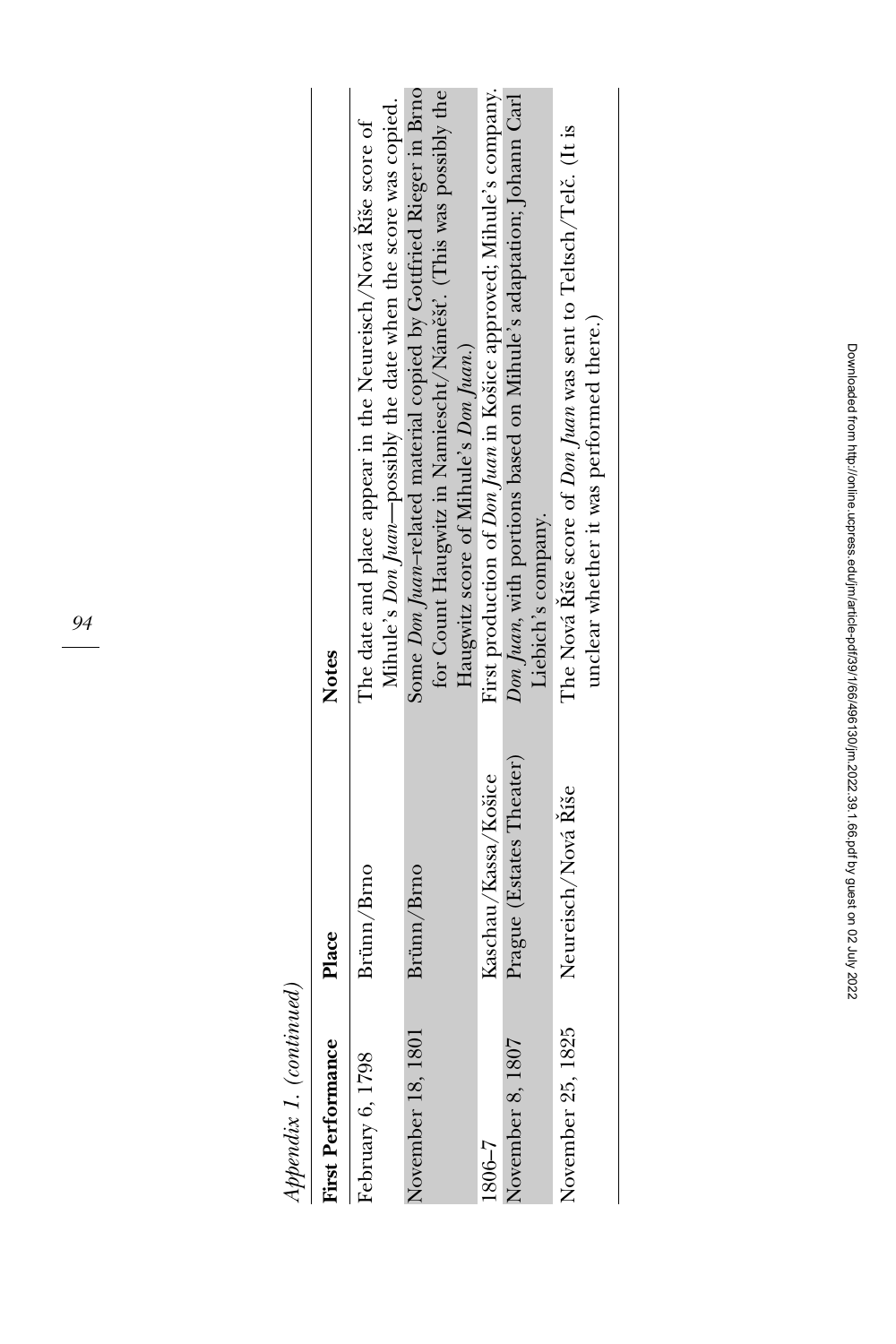|                                                |                                                        | Appendix 2. Musical Structure and Incipits of Mihule's Don Juan Compared to Other Early German Adaptations                                                                                                                                                                                                                                                                                                                                                                                                                                                                                                                                                       |                                                                               |                                                          |                               |                                                                                                                                                                                                                                                                                                                                                                                                                                                                                                                                                                                                                                                                                                                                                                                                                                             |
|------------------------------------------------|--------------------------------------------------------|------------------------------------------------------------------------------------------------------------------------------------------------------------------------------------------------------------------------------------------------------------------------------------------------------------------------------------------------------------------------------------------------------------------------------------------------------------------------------------------------------------------------------------------------------------------------------------------------------------------------------------------------------------------|-------------------------------------------------------------------------------|----------------------------------------------------------|-------------------------------|---------------------------------------------------------------------------------------------------------------------------------------------------------------------------------------------------------------------------------------------------------------------------------------------------------------------------------------------------------------------------------------------------------------------------------------------------------------------------------------------------------------------------------------------------------------------------------------------------------------------------------------------------------------------------------------------------------------------------------------------------------------------------------------------------------------------------------------------|
| Mozart-Ausgabe)<br>Italian Original<br>(Neue   | Mihule <sup>1</sup><br>1791                            | 1789 Schmieder <sup>2</sup>                                                                                                                                                                                                                                                                                                                                                                                                                                                                                                                                                                                                                                      | 1797 Schröder <sup>3</sup>                                                    | 1798 Lippert <sup>4</sup>                                | 1801 Rochlitz <sup>5</sup>    | Donebauer German<br>Text <sup>6</sup>                                                                                                                                                                                                                                                                                                                                                                                                                                                                                                                                                                                                                                                                                                                                                                                                       |
| No. 1 Introduzione                             | $\partial$ dreh'n.<br>$\overline{z}u$<br>$\frac{1}{2}$ | Notte e giorno faticar. Sich den Tag umher Keine Ruh bei Tag und Keine Ruh bei Tag<br>Nacht!<br>Quartett                                                                                                                                                                                                                                                                                                                                                                                                                                                                                                                                                         | No. 1 Quartetto<br>und Nacht!                                                 | Keine Ruh bey Tag Keine Ruh bey<br>und Nacht.<br>Quartet | $Tag\; und$<br>Nacht!<br>No.1 | Keine Ruh bei Tag und<br>Mihule and other<br>Nacht. [combines<br>No. 1 Introduzione<br>adaptations                                                                                                                                                                                                                                                                                                                                                                                                                                                                                                                                                                                                                                                                                                                                          |
| [accompagnato e<br>No. 2 Recitativo<br>Duetto] | Duetto<br>X. 2.                                        | Recitativ. Duett                                                                                                                                                                                                                                                                                                                                                                                                                                                                                                                                                                                                                                                 | No. 2 Recitativo et Dialog und Duett No. 2 Recitativ. No. 2 Recitativo<br>Duo |                                                          | Duett                         |                                                                                                                                                                                                                                                                                                                                                                                                                                                                                                                                                                                                                                                                                                                                                                                                                                             |
|                                                |                                                        | Mozart. Mit unterlegtem deutschen Texte nebst sämmlichen von dem Komponisten später eingelegten Stücken. In Partitur (Leipzig: Breitkopf und Härtel, 1801).<br>vermehrten, und, nach der Schröterischen Bearbeitung des Textes, verbesserten Clavierauszuge, Von C. G. Neefe (Bonn: Sinnock, 1797).<br><sup>2</sup> Based on the edition of Schmieder's libretto in Dieckmann, Don Giovanni deutsch, 17-78.<br><sup>1</sup> Based on Arien aus der Oper Don Juan. oder: Die redende Statue (Prague: Diesbach, 1791).<br>Österreichische Nationalbibliothek, Musiksammlung, Mus.Hs.32702.<br>is slightly altered, the relationship is introduced with "based on." |                                                                               |                                                          |                               | <sup>3</sup> Based on Neefe's first edition of Don Giovanni's vocal score: Dom Juan oder Der steineme Gast. Eine Oper in vier Aufzügen. Von W. A. Mozart. In einem neuen,<br><sup>4</sup> Based on the manuscript prompter's libretto used for the 1798 production of the opera at the Imperial Court Theater in Vienna. Vienna,<br><sup>5</sup> Based on the first edition of Don Giovanni's orchestral score: Don Juan oder Der steinerne Gast homische Oper in zuey Aufzügen in Musik gesezt von W. A.<br>6 Prague, Knihovna Pražské konzervatoře, specializovaná knihovna, 1 C 276/1-4. The text in square brackets after each incipit explains the<br>relationship to earlier German translations. If the text is exactly the same as an earlier translation, the note provides only the translator's name, if the text<br>(continued) |

Downloaded from http://online.ucpress.edu/jm/article-pdf/39/1/66/496130/jm.2022.39.1.66.pdf by guest on 02 July 2022 Downloaded from http://online.ucpress.edu/jm/article-pdf/39/1/66/496130/jm.2022.39.1.66.pdf by guest on 02 July 2022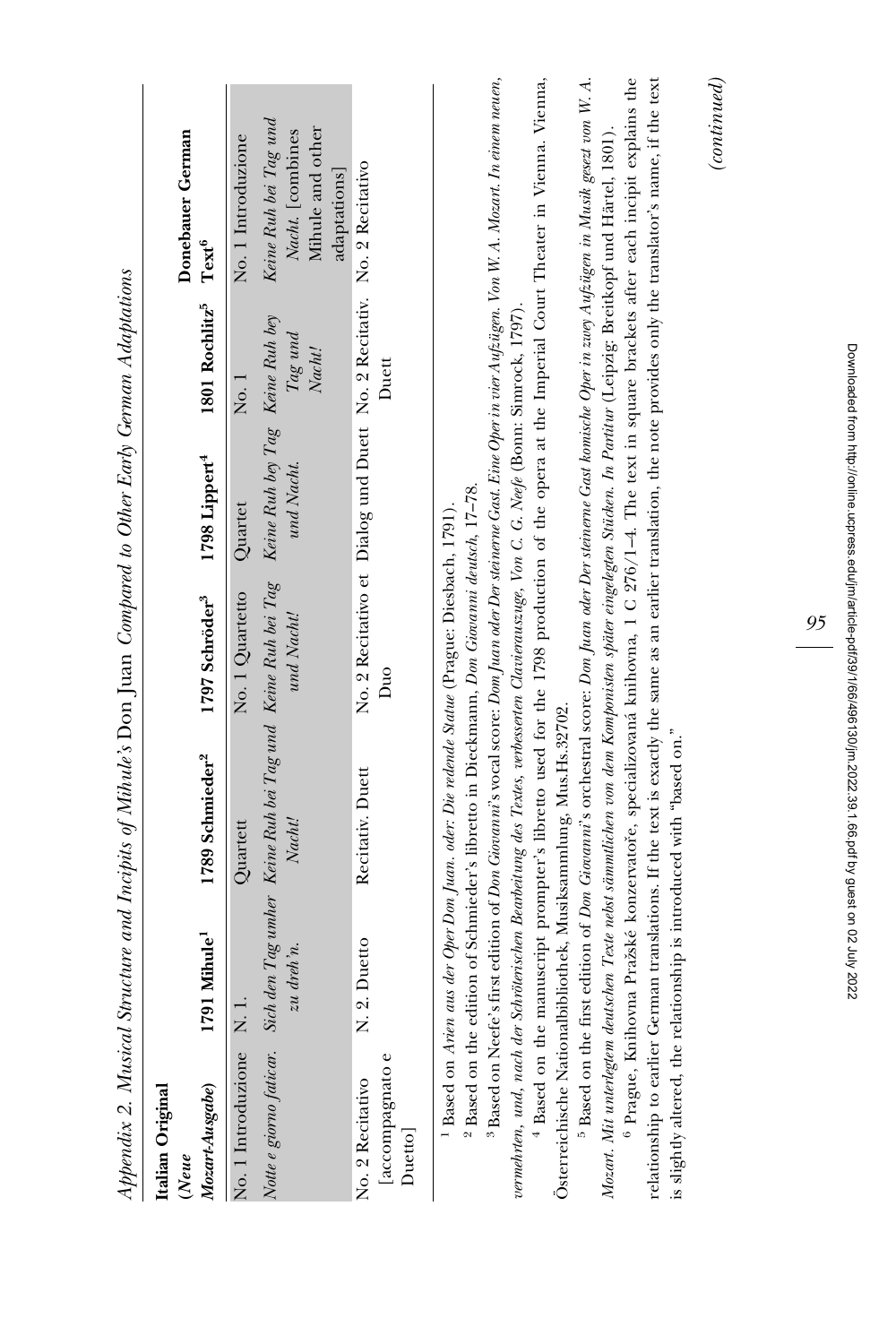| Mozart-Ausgabe)<br>Italian Original<br>(Neue                          | 1791 Mihule                                   | 1789 Schmieder                                                 | 1797 Schröder                                      | 1798 Lippert                                               | 1801 Rochlitz                         | Donebauer German<br>Text                                                             |
|-----------------------------------------------------------------------|-----------------------------------------------|----------------------------------------------------------------|----------------------------------------------------|------------------------------------------------------------|---------------------------------------|--------------------------------------------------------------------------------------|
| Ma qual mai s'offre,<br>oh Dei.                                       | Was seh' ich hier.                            | Ha! welch schreckliches Welch ein<br>Schauspiel.               | schreckliches<br>Bild.                             | schreckliches<br>Welch ein<br>Bild.                        | schreckliches<br>Welch ein<br>Bild.   | Schauspiel. [combines<br>Ha! welch schreckliches<br>Mihule and other<br>adaptations] |
| Fuggi, crudele, fuggi! Grausamer! weiche, Entflieh, entflieh,         | weiche!                                       | Grausamer!                                                     | meinen Blicken.<br>Weg, weg aus                    | meinen Blicken.<br>Fort! Flieh von                         | Weg, weg aus<br>Blicken.<br>mean      | [combines Mihule and<br>Grausamer flieh, o fliehe.<br>other adaptations]             |
| No. 3 [Aria]                                                          | 3. Terzetto<br>Ż                              | Arie                                                           | No. 3 Terzetto                                     | Terzetto                                                   | No. 3 Arie                            | No. 3                                                                                |
| Ah chi mi dice mai.                                                   | Ach! wer wird mir<br>nun sagen.               | Ach! wer kann mir<br>entdecken.                                | Wo werd ich ihn<br>entdecken.                      | Wo werd ich ihn<br>entdecken.                              | entdecken.                            | Wo werd'ich ihn Ach wer wird mir wohl sagen.<br>[based on Mihule]                    |
| No. 4 [Aria]                                                          | 4. Aria<br>$\overline{\mathbf{z}}$            | Arie                                                           | No. 5 Aria                                         | Arie                                                       | No. 4 Aria                            | No. 4                                                                                |
| Madamina, il catalogo Gnädiges Fräulein,<br>$\stackrel{.}{e}$ questo. | hier ist das<br>Register.                     | Sehn Sie hier das<br><b>Gnädiges</b> Fräulein!<br>Verzeichnis. | Sehn Sie hier das<br>Holdes Fräulein!<br>Register. | Signorina! Sehn Sie Schöne Donna!<br>hier das<br>Register. | Dieses kleine<br>Register.            | das Register. [based on<br>Gnädiges Fräulein, hier ist<br><b>Mihule</b>              |
| No. 5 [Coro]                                                          | 5. Choro<br>Ż                                 | Wechselgesang                                                  | No. 8 Duo et Coro                                  | Chorus                                                     | No. 5                                 | Nro. 5 Coro                                                                          |
| Giovinette che fate<br>all'amore.                                     | Hat ein Mädchen<br>sein Liebchen<br>gefunden. | Mädchen für die Liebe O ihr Mädchen zur<br>gebildet.           | Liebe gebohren.                                    | O ihr Mädchen zur Liebe Schwestern,<br>Liebe gebohren.     | zur Liebe<br>geboren.                 | Hat ein Mädchen sein<br>Liebchen gefunden.<br>[Mihule]                               |
| Ho capito, signor sì.<br>No. 6 [Aria]                                 | Zu viel Güte,<br>N. 6. Aria                   | CUT                                                            | No. 9 Aria                                         | CUT                                                        | Stück No. 2<br>Eingelegtes            | CUT                                                                                  |
|                                                                       | gnädiger Herr!                                |                                                                | Hab's verstanden,<br>ja mein Herr.                 |                                                            | verstanden! ja<br>mein Herr!<br>Hab's |                                                                                      |
|                                                                       |                                               |                                                                |                                                    |                                                            |                                       | (continued)                                                                          |

Downloaded from http://online.ucpress.edu/jm/article-pdf/39/1/66/496130/jm.2022.39.1.66.pdf by guest on 02 July 2022

Downloaded from http://online.ucpress.edu/jm/article-pdf139/1/66/496130/jm.2022.39.1.66.pdf by guest on 02 July 2022

96

Appendix 2. (continued) Appendix 2. (continued)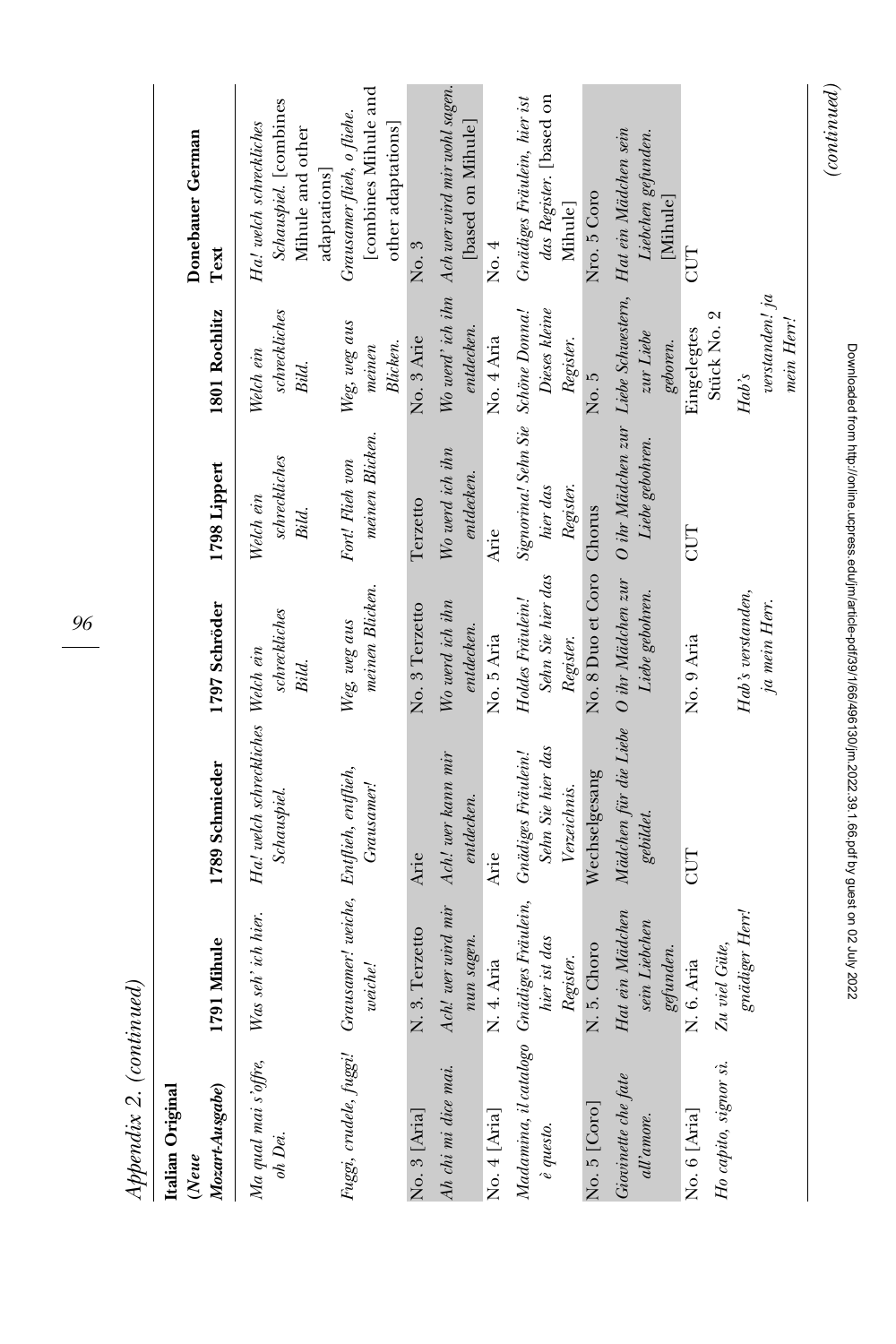| Italian Original<br>$(Neue$                                     |                                          |                                                   |                                       |              |                                                    | Donebauer German                                                                            |
|-----------------------------------------------------------------|------------------------------------------|---------------------------------------------------|---------------------------------------|--------------|----------------------------------------------------|---------------------------------------------------------------------------------------------|
| Mozart-Ausgabe)                                                 | 1791 Mihule                              | 1789 Schmieder                                    | 1797 Schröder                         | 1798 Lippert | 1801 Rochlitz                                      | Text                                                                                        |
| No. 7 Duettino                                                  | 7. Duetto<br>ż                           | Duett                                             | No. 10 Duettino                       | Duetto       | No. 6 Duett                                        | Nro. 7 Duettino                                                                             |
| Là ci darem la mano.                                            | dich führen.                             | Lass in mein Haus Lass uns von hinnen<br>weichen. | Gieb mit die Hand<br>mein Leben.      | mein Leben.  | mein Leben.                                        | Reich mir die Hand Sey ohne Furcht, Reich mir die Hand mein<br>Leben. [based on<br>Lippert] |
| No. 8 [Aria]                                                    | 8. Aria<br>z                             | Arie                                              | No. 11 Aria                           | CUT          | No. 7 Arie                                         | No. 8                                                                                       |
| Ah fuggi il traditor.                                           | fliehe diesen<br>Mann.                   | O füeh den Bösewicht!                             | Bösewicht.<br>$O$ fieh den            |              | Verlohrne, hör'<br>ihn nicht.                      | O flieh den Bösewicht [based<br>on Schröder]                                                |
| No. 9 Quartetto                                                 | 9. Quartetto<br>ż                        | Quartetto                                         | No. 6 Quartetto                       | CUT          | No. 8 Quartett                                     | Nro. 9 Quartetto                                                                            |
| Non ti fidar, o misera.  Falsch ist sein Herz,                  | und schädlicher.                         | O traue diesem<br>Bösewicht.                      | Angesicht.<br>Heuchlers<br>O trau des |              | <b>Schmeichlers</b><br>glattes Wort.<br>Fliehe des | schauderlich. [Mihule]<br>Falsch ist sein Herz und                                          |
| [accompagnato<br>No. 10 Recitativo<br>$\operatorname{ed}$ Aria] |                                          | Duett                                             | No. 7 Recitativo,<br>Aria             |              |                                                    | No. 9 Recitativo Nro. 10 Recitativo                                                         |
| Don Ottavio, son<br>morta.                                      | CUT                                      | Mein Geliebter!-Ich<br>sterbe!                    | Mein Geliebter! Ich CUT<br>bebe.      |              | Entsetzlich!<br>Schicksal!<br>Welch ein            | mir. [unknown origin]<br>Mein Geliebter! Ach, weh                                           |
| Or sai chi l'onore.                                             | Dem wehrlosen<br>Mädchen.<br>N. 10. Aria | Du kennst ihn, der<br>schändlich!                 | $Du$ kennst den<br>Verräther.         | CUT          | Du kennst den<br>No. 10 Arie<br>Verräter.          | Du kennst ihn, der's wagte.<br>[unknown origin]<br>Nro. 10                                  |
|                                                                 |                                          |                                                   |                                       |              |                                                    | $_{(continued)}$                                                                            |

Appendix 2. (continued) Appendix 2. (continued)

97

Downloaded from http://online.ucpress.edu/jm/article-pdf139/1/66/496130/jm.2022.39.1.66.pdf by guest on 02 July 2022 Downloaded from http://online.ucpress.edu/jm/article-pdf/39/1/66/496130/jm.2022.39.1.66.pdf by guest on 02 July 2022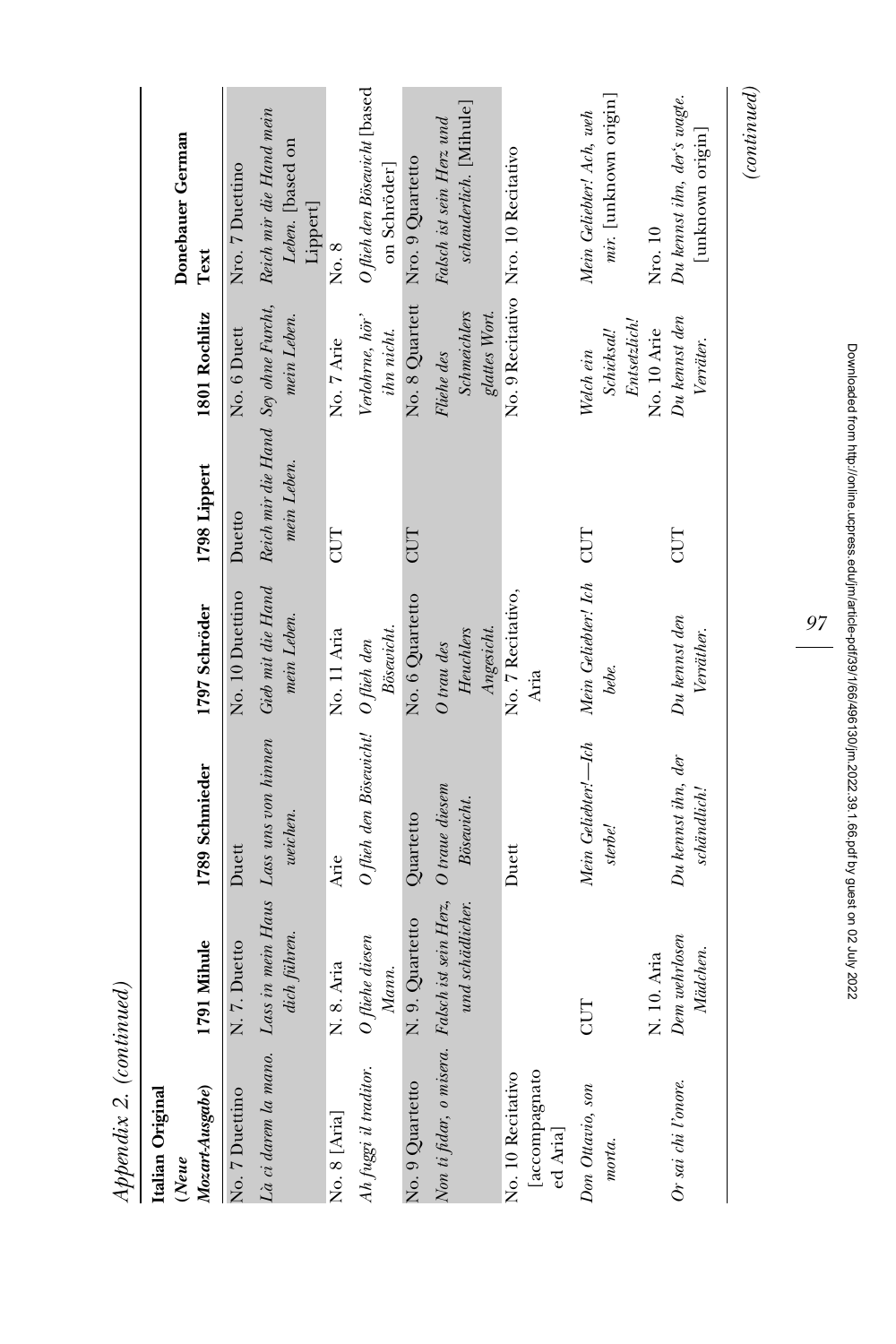| pono<br>l<br>$\frac{1}{2}$<br>š<br>cos |  |
|----------------------------------------|--|
| i<br>$\epsilon$                        |  |
| i dim<br>Ľ                             |  |

| Italian Original<br>(Neue                                                        |                           |                                                 |                                      |                                   |                                           | Donebauer German                                         |
|----------------------------------------------------------------------------------|---------------------------|-------------------------------------------------|--------------------------------------|-----------------------------------|-------------------------------------------|----------------------------------------------------------|
| Mozart-Ausgabe)                                                                  | 1791 Mihule               | 1789 Schmieder                                  | 1797 Schröder                        | 1798 Lippert                      | 1801 Rochlitz                             | Text                                                     |
| No. 10a Aria                                                                     | NOT INCLUDED NOT INCLUDED |                                                 | No. 21 Aria                          | NOT INCLUDED                      | Eingelegtes                               | N. 10 1/2                                                |
| Dalla sua pace.                                                                  | $(1788)^{7}$              | (1788)                                          | Ja ihre Ruhe ist auch                | (1788)                            | Stück No. 3                               | Ach, theures Mädchen.                                    |
|                                                                                  |                           |                                                 | die meine.                           |                                   | Ein Band der                              | [unknown origin]                                         |
|                                                                                  |                           |                                                 |                                      |                                   | Freundschaft.                             |                                                          |
| No. 11 Aria                                                                      | N. 11. Aria               | Arie                                            | No. 12 Arie                          | Arie                              | No. 10 [sic]                              | Nro. 11                                                  |
| Fin ch'han dal vino.                                                             | Heute mein                | Sind erst vom Weine.                            | Treibt der                           | Treibt der                        | Arie                                      | Treibt der Champagner.                                   |
|                                                                                  | Fränzchen.                |                                                 | Champagner.                          | Schampanier.                      | Öffne die Keller!                         | [Schröder]                                               |
| No. 12 [Aria]                                                                    | N. 12. Aria               | Arie                                            | No. 13 Arie                          | Arie                              | No. 11 Arie                               | Nro. 12                                                  |
| Batti, batti, o bel                                                              |                           | Schlage, lieber Peter, Schelt! o schelt, lieber | Schmähe, tobe, lieber Schmähe, tobe, |                                   | Schmähe,                                  | Liebchen aller Zank sei ferne.                           |
| Masetto.                                                                         | schlage.                  | Junge!                                          | Junge!                               | lieber Junge.                     | lieber Junge!<br>schmähe,                 | [unknown origin]                                         |
| No. 13 Finale                                                                    | Finale                    | Finale                                          | No. 14 Finale                        | Finale                            | No. 12 Finale                             | Nro. 13 Finale Primo                                     |
| Presto presto pria ch'ei Gutes Herrchen, eh Hurtig, hurtig! eh er<br>$\nu enga.$ | Sie's riechen.            | herkommt.                                       | Hurtig eh er's<br>erfahrt.           | Hurtig, hurtig, eh<br>er's höret. | Hurtig, hurtig!<br>$Eh$ ' er's<br>merket. | Gutes Herrchen, eh Sie's<br>merken. [based on<br>Mihule] |
| No. 14 [Duetto]                                                                  | N. 1. Duetto              | Duett                                           | No. 15 Duetto                        | Duetto                            | No. 1 Duett                               | -<br>Z                                                   |
| Eh via buffone.                                                                  | Närrchen!<br>Sei ruhig,   | Hör auf, du Hase.                               | Gieb dich zufrieden.                 | zufrieden.<br>So sey doch         | zufrieden.<br>Gieb dich                   | Sei ruhig Närrchen. [based<br>on Mihule]                 |
|                                                                                  |                           |                                                 |                                      |                                   |                                           |                                                          |

 $\label{eq:constrained} (continued)$ 7 "NOT INCLUDED (1788)" marks portions of Don Giovannithat Mozart wrote only for the production in Vienna in 1788, which were rarely included "NOT INCLUDED (1788)" marks portions of Don Giovanni that Mozart wrote only for the production in Vienna in 1788, which were rarely included rely included in German performances. in German performances.

(continued)

98

Downloaded from http://online.ucpress.edu/jm/article-pdf/39/1/66/496130/jm.2022.39.1166.pdf by guest on 02 July 2022 Downloaded from http://online.ucpress.edu/jm/article-pdf/39/1/66/496130/jm.2022.39.1.66.pdf by guest on 02 July 2022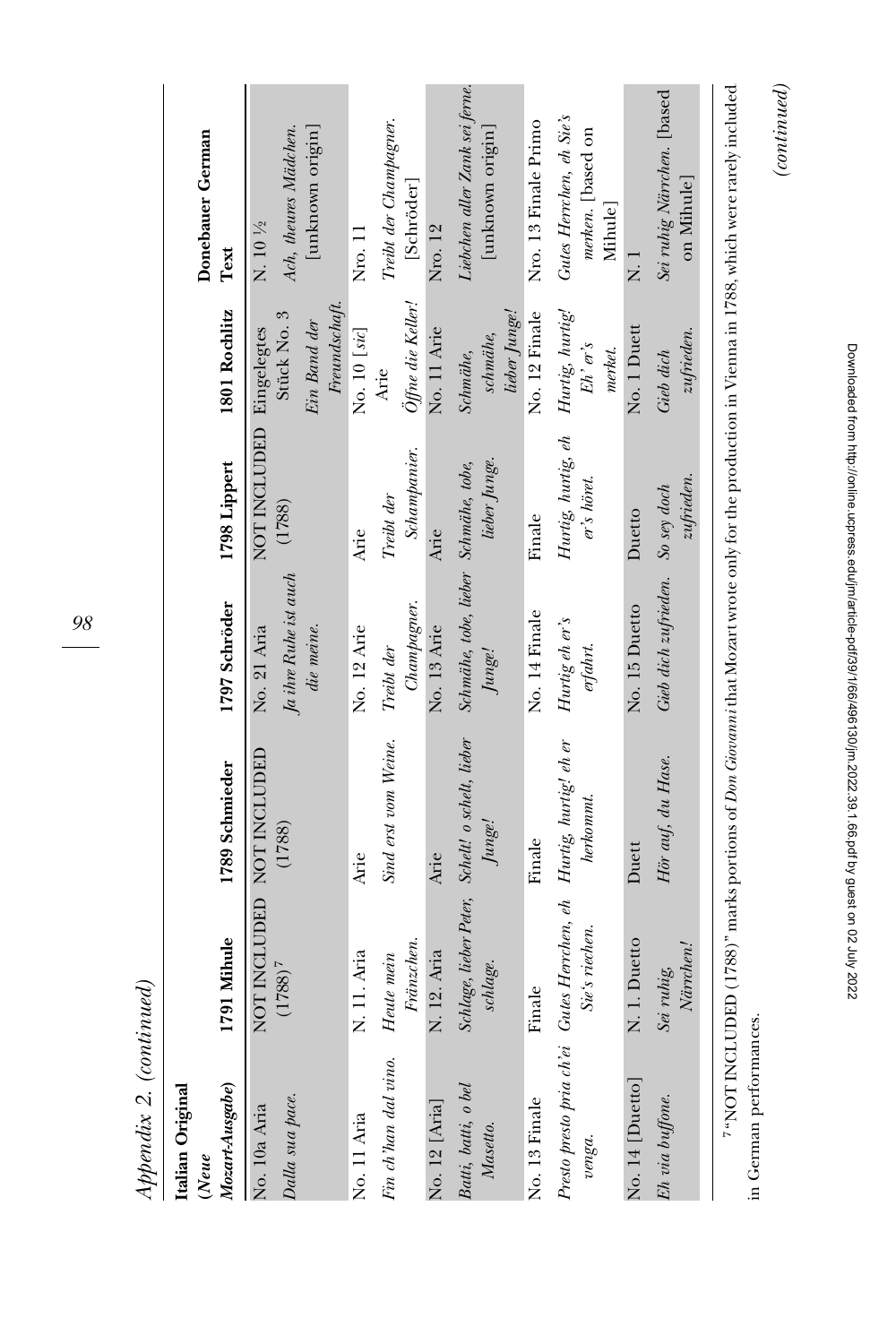| $Appendix$ 2. (continued)                       |                                          |                                         |                                                        |                                                            |                             |                                                                                      |
|-------------------------------------------------|------------------------------------------|-----------------------------------------|--------------------------------------------------------|------------------------------------------------------------|-----------------------------|--------------------------------------------------------------------------------------|
| Mozart-Ausgabe)<br>Italian Original<br>(Neue    | 1791 Mihule                              | 1789 Schmieder                          | 1797 Schröder                                          | 1798 Lippert                                               | 1801 Rochlitz               | Donebauer German<br>Text                                                             |
| No. 15 Terzetto                                 | 2. Terzetto<br>Ż                         | Terzett                                 | No. 16 Terzetto                                        | Terzetto                                                   | No. 2 Terzett               | Nro. 2 Terzetto                                                                      |
| Ah taci, ingiusto core.                         | Was quäl ich mich<br>so lange!           | Verwegnes Herz, o<br>schweige.          | $O$ hör auf zu<br>schlagen.                            | zu schlagen.                                               | zu schlagen.                | Mein Herz, hör auf O Herz, hör' auf Was quäl ich mich so lange.<br>[based on Mihule] |
| No. 16                                          | 3. Aria<br>ż                             | Arie                                    | No. 17 Aria                                            | Arie                                                       | No. 3 Romanze               | $\overline{N}$ . 3                                                                   |
| Deh vieni alla finestra.<br>[Canzonetta]        | Erscheine liebstes<br>Mädchen!           | Lass dich an Fenster<br>sehen.          | Klang der Zitter.<br>Horch auf den                     | Horch auf den<br>Klang der<br>Zither.                      | Erklinge, liebe<br>Zither.  | Horch auf den Klang der<br>Zither. [Schröder]                                        |
| No. 17 [Aria]                                   | 4. Aria<br>z                             | Arie                                    | No. 18 Aria                                            | Arie                                                       | No. 4 Arie                  | $\overline{X}$ . 4                                                                   |
| Meta di voi qua<br>vadano.                      | Ihr dürft auf ihn<br>nicht lauern!       | Ihr müsst euch teilen:<br>halb hierher! | Geht keck auf jene<br>Seite.                           | Ihr geht auf jene<br>Seite.                                | Seite hin!                  | Ihr geht auf jene Ihr dürft auf ihn nicht<br>lauern. [Mihule]                        |
| No. 18 [Aria]                                   | 5. Aria<br>ż                             | Arie                                    | No. 19 Aria                                            | Arie                                                       | No. 5 Arie                  | Nro. 5                                                                               |
| Vedrai carino.                                  | Ich weiss es lange.                      | Wenn du fein fromm<br>bist.             | Wenn du fein fromm Aus guten Herzen,<br>bist.          | heil ich die<br>Schmerzen.                                 | Wenn du fein<br>fromm bist. | Ich weiss es lange. [based<br>on Mihule]                                             |
| No. 21b [Recitativo<br>accompagnato ed<br>Aria] | 6. Aria<br>Ż                             |                                         | No. 4 Recitativo et<br>Aria                            |                                                            | Stück No. 1<br>Eingelegtes  | No. 8 1/2 Aria con<br>Recitativo                                                     |
| In quali eccessi, o<br>$numi$ .                 | NOT INCLUDED NOT INCLUDED<br>(1788)      | (1788)                                  | In welches Elend, o NOT INCLUDED In welchem<br>Götter. | (1788)                                                     | Dunkel der<br>Sorgen.       | In welchem Dunkel der<br>Sorgen. [Rochlitz]                                          |
| Mi tradi quell'alma<br>ingrata.                 | $Hersensm'$ and<br>Unschulds<br>freuden. | NOT INCLUDED<br>(1788)                  | Mich verräth der<br>Undankbare.                        | NOT INCLUDED Mich verlässt der Mich verlässt der<br>(1788) | Undankbare.                 | Undankbare. [Rochlitz]                                                               |

Downloaded from http://online.ucpress.edu/jm/article-pdf139/1/66/496130/jm.2022.39.1.66.pdf by guest on 02 July 2022 Downloaded from http://online.ucpress.edu/jm/article-pdf/39/1/66/496130/jm.2022.39.1.66.pdf by guest on 02 July 202299

 $\label{eq:constrained} (continued)$ (continued)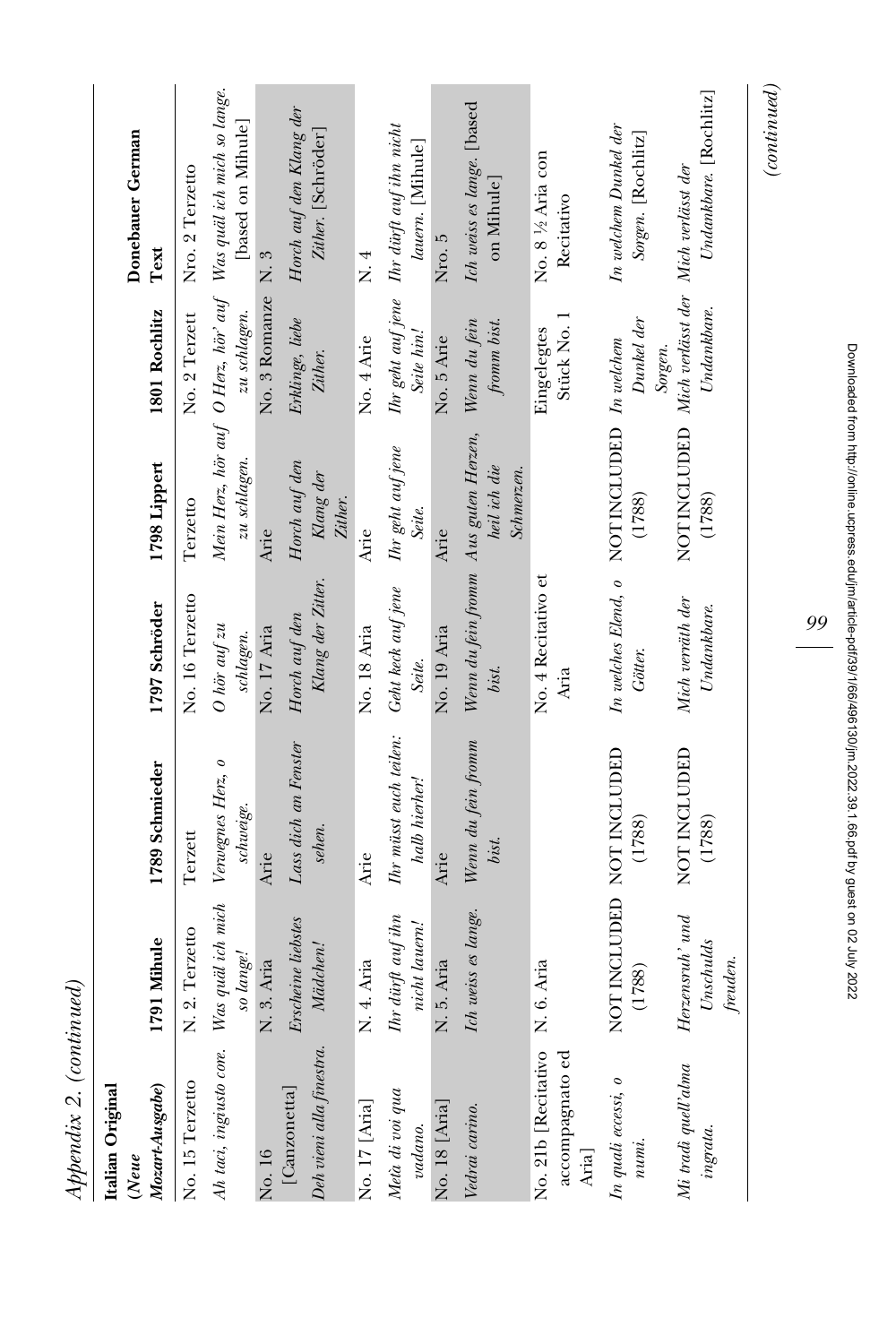| Mozart-Ausgabe)<br>Italian Original<br>(Neue | 791 Mihule                                                                       | 1789 Schmieder                       | 1797 Schröder                                                                                                                                                                                                                                                     | 1798 Lippert                   | 1801 Rochlitz                               | Donebauer German<br>Text                                |
|----------------------------------------------|----------------------------------------------------------------------------------|--------------------------------------|-------------------------------------------------------------------------------------------------------------------------------------------------------------------------------------------------------------------------------------------------------------------|--------------------------------|---------------------------------------------|---------------------------------------------------------|
| No. 19 Sestetto                              | N. 7. Quartetto                                                                  | Sextett                              | No. 20 Sestetto                                                                                                                                                                                                                                                   | Sestetto                       | No. 6 Sextett                               | N. 6 Sestetto                                           |
| Sola sola in buio loco.                      | Ha! wie wird mir<br>jetzt so bange!<br>N. 8. Sextetto<br>Dich sucht'ich<br>eben. | Finsternissen.<br>Hier allein, in    | Finsternissen.<br>Hier in diesen                                                                                                                                                                                                                                  | diesem Orte?<br>Ganz allein an | In des Abends<br><b>Schatten</b><br>stillen | Ach, wie ist mir doch so<br>bange. [based on<br>Mihule] |
| No. 20 [Aria]                                | N. 9. Aria                                                                       | Aria                                 | No. 22 Aria                                                                                                                                                                                                                                                       | CUT                            | No. 7 Arie                                  | r<br>Z                                                  |
| Ah, pieta, signori miei. Gebt Pardon, ihr    | guten Seelen!                                                                    | Ach verzeiht, verzeiht<br>mir Armen! | Mitleid schöne<br>$Damen. % \begin{subfigure}[t]{0.45\textwidth} \includegraphics[width=\textwidth]{figures/cdf} \end{subfigure} \vspace{-1em} \caption{Damen. % Our results are used for the \textit{ex} and \textit{ex} are used to be used. % \label{fig:cdf}$ |                                | grossmüthge<br>Gebt Pardon,<br>Seelen!      | Gebt Pardon, grossmüthge<br>Seelen. [Rochlitz]          |
| No. 21 [Aria]                                | N. 10. Aria                                                                      | Aria                                 | No. 23 Aria                                                                                                                                                                                                                                                       | Arie                           | No. 8 Arie                                  | $\overline{M}$ . 8                                      |
| Il mio Tesoro intanto.                       | Könnt ich den<br>Schmerz dir<br>lindern.                                         | Indes eilet zu der<br>Teuren.        | Indess eilt zur<br>Geliebten.                                                                                                                                                                                                                                     | Könnt ich doch o<br>Geliebte.  | Tränen, vom<br>getrocknet.<br>Freund        | Eilt hin wieder zur Theuern.<br>[unknown origin]        |
| No. 21a [Duetto]                             | NOT INCLUDED NOT INCLUDED<br>(1788)                                              | (1788)                               | NOT INCLUDED NOTINCLUDED<br>(1788)                                                                                                                                                                                                                                | (1788)                         | Stück No. 4<br>Eingelegtes                  | No. 8 % Duetto                                          |
| Per queste tue manime.                       |                                                                                  |                                      |                                                                                                                                                                                                                                                                   |                                | Ach Schätzchen,<br>lass mich<br>laufen.     | Ach Schätzchen, lasst mich<br>laufen. [Rochlitz]        |
| No. 22 [Duetto]                              | N. 11. Duetto vel Duett<br>Terzetto                                              |                                      | No. 25 Duetto                                                                                                                                                                                                                                                     | Duetto                         | No. 9 Duetto                                | o<br>Z                                                  |
| O statua gentilissima.                       | Herr Kommendant O edles, gnädges<br>zu Pferde.                                   | Bildnis.                             | Marmorsteine.<br>O Bild von                                                                                                                                                                                                                                       | Marmorsteine.<br>O Bild von    | zu Pferde.                                  | Herr Gouverneur O Bild von Marmorsteine.<br>[Schröder]  |

100

Appendix 2. (continued) Appendix 2. (continued)

 $\label{eq:constrained} (continued)$ (continued)

> Downloaded from http://online.ucpress.edu/jm/article-pdf139/1/66/496130/jm.2022.39.1.66.pdf by guest on 02 July 2022 Downloaded from http://online.ucpress.edu/jm/article-pdf/39/1/66/496130/jm.2022.39.1.66.pdf by guest on 02 July 2022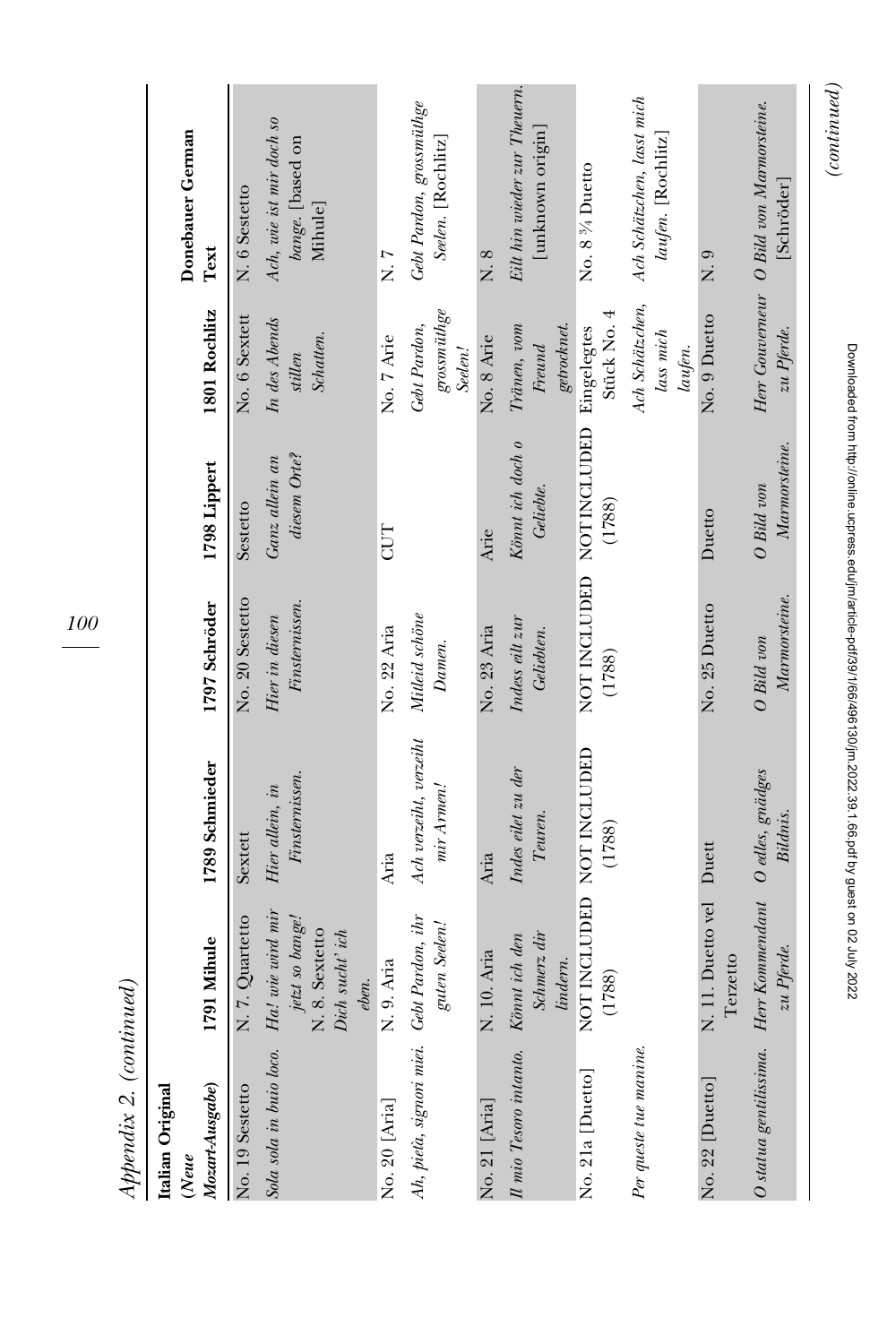| $\Delta$                                                              |                                           |                                                                                               |                                               |                                                    |                              |                                                                   |
|-----------------------------------------------------------------------|-------------------------------------------|-----------------------------------------------------------------------------------------------|-----------------------------------------------|----------------------------------------------------|------------------------------|-------------------------------------------------------------------|
| Mozart-Ausgabe)<br>Italian Original<br>(Neue                          | 11 Mihule<br><b>P21</b>                   | 1789 Schmieder                                                                                | 1797 Schröder                                 | 1798 Lippert                                       | 1801 Rochlitz                | Donebauer German<br>Text                                          |
| [accompagnato e<br>No. 23 Recitativo<br>Rondo                         | 12. Aria<br>ż                             | Recitativ. Arie                                                                               | No. 26 Recitativo<br>et Rondo                 | Recitativ und<br>Arie                              | Recitativ.<br>No. 10<br>Arie | N. 10 Recitativo                                                  |
| Crudele!-Ah no, mio Ich<br>bene!                                      | mein Geliebter!<br>$\mathit{grausam}$ ? O | Ich grausam? O nein, Ich grausam? O<br>Geliebter!                                             | nein, Geliebter!                              | Nachricht.<br><b>Schreckliche</b>                  | nein Geliebter!              | Geliebter. [Mihule]<br>Ich grausam? O Ich grausam o mein<br>Rondo |
| Non mi dir, bell'idol<br>mio.                                         | bleibst mir teuer.<br>Zweifle nicht, du   | Sage nicht, mein holder Zweifle nicht mein<br>Abgott.                                         | Getreuer.                                     | Zage nicht du mein Uber alles bleibst<br>Getreuer. | du teuer.                    | Zweifle nicht, du bleibst mir<br>teuer. [based on<br>Mihule]      |
| No. 24 Finale                                                         | 13. Finale<br>ż                           | Finale                                                                                        | No. 27 Finale                                 | Finale                                             | No. 11 Finale                | Finale 2.                                                         |
| $Gi\dot{a}$ la mensa $\dot{e}$<br>Scena ultima<br>$\emph{preparata}.$ | Schon gedeckt ist<br>meine Tafel.         | Schon ist hier der Tisch Ha schon winkt das Ha schon winkt das Fröhlich sei mein<br>bereitet. | Abendessen.                                   | Abendessen                                         | Abendessen!                  | Schon gedeckt ist meine Tafel.<br>[based on Mihule]               |
| Ah dove è il perfido.                                                 | Schändliche.<br>ist der<br>W <sub>o</sub> | Ha! wo ist der<br>Bösewicht.                                                                  | Ha! Eilt schnell, eilt CUT<br>schnell herbey. |                                                    | Schändliche.<br>Wo ist der   | Wo ist der Schändliche.<br>$\rm Rochliz$                          |

Appendix 2. (continued) Appendix 2. (continued) 101

Downloaded from http://online.ucpress.edu/jm/article-pdf/39/1/66/496130/jm.2022.39.1.66.pdf by guest on 02 July 2022 Downloaded from http://online.ucpress.edu/jm/article-pdf/39/1/66/496130/jm.2022.39.1.66.pdf by guest on 02 July 2022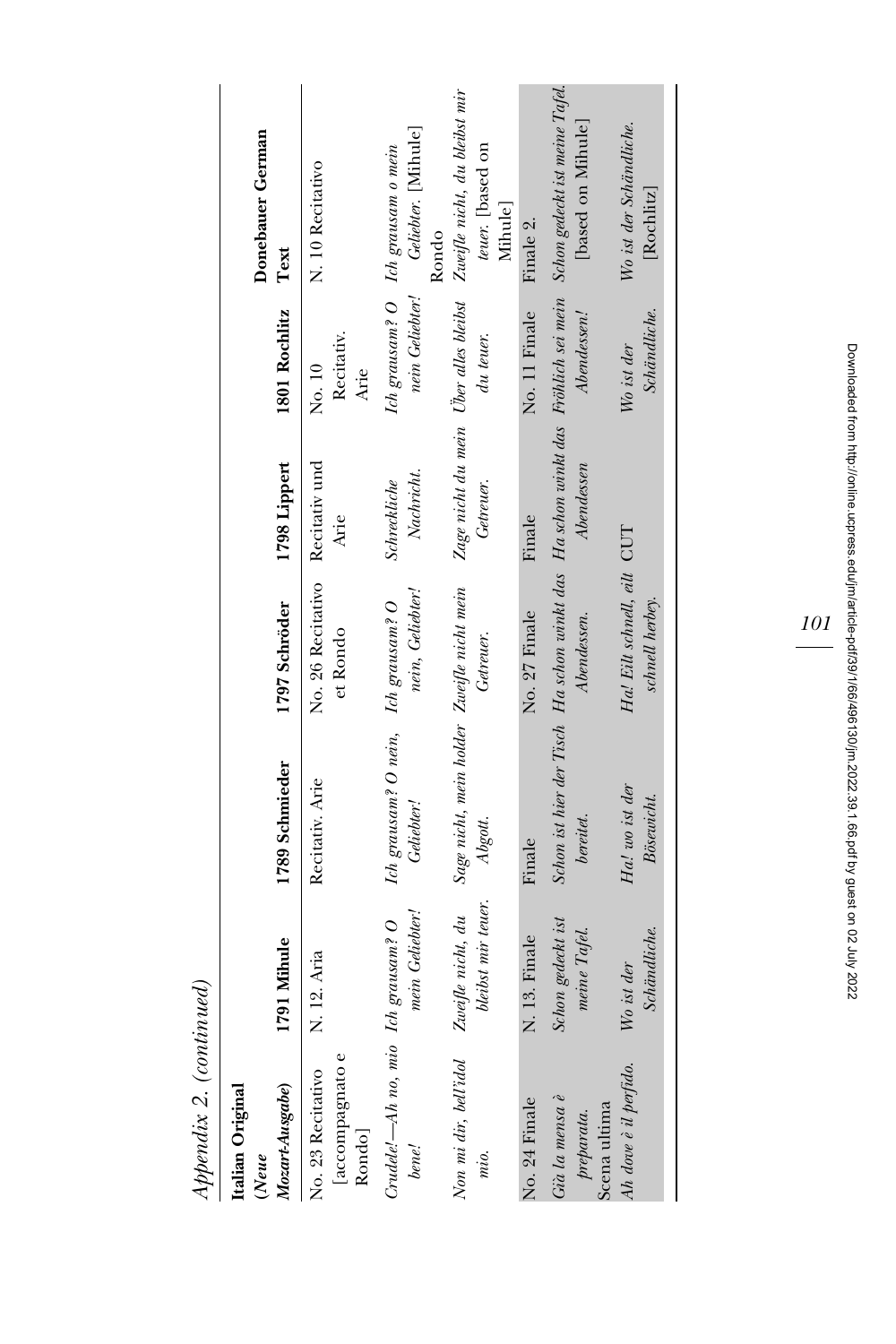| (Neue Mozart-Ausgabe)<br>Italian Original                                                          | Nová Říše Score                                                               | Haugwitz Score                                                                |
|----------------------------------------------------------------------------------------------------|-------------------------------------------------------------------------------|-------------------------------------------------------------------------------|
| Notte e giorno faticar.                                                                            | Sieh den Tag umher sich drehn. [sic]                                          | Sich den Tag umher zu drehn.                                                  |
| No. 1 Introduzione                                                                                 | No. 1 Introduzione                                                            | No. 1 Introduction                                                            |
| No. 2 Recitativo [accompagnato e Duetto]<br>Ma qual mai s'offre, oh Dei.<br>Fuggi, crudele, fuggi! | Grausamer, weiche, weiche.<br>No. 2 Recitativo<br>Was seh ich hier.<br>Duetto | Grausamer weiche, weiche.<br>No. 2 Recitativo<br>Was seh ich hier.<br>Allegro |
| No. 3 [Aria]<br>Ah chi mi dice mai.                                                                | Ach wer wird mir nun sagen.<br>No. 3                                          | Ach wer wird mir nur sagen.<br>No. 3                                          |
| questo.<br>Madamina, il catalogo è i<br>No. 4 [Aria]                                               | Gnädiges Fräulein, hier ist das Register.<br>No. 4                            | Gnädiges Fräulein, hier ist das Register.<br>No. 4                            |
| Giovinette che fate all'amore.                                                                     | Hat ein Mädchen ihr Liebchen gefunden.                                        | Hat ein Mädchen sein Liebchen gefunden.                                       |
| No. 5 [Coro]                                                                                       | No. 5                                                                         | No. 5                                                                         |
| Ho capito, signor sì.                                                                              | Zu viel Güte gnädiger Herr.                                                   | Zu viel Güte gnäd'ger Herr.                                                   |
| No. 6 [Aria]                                                                                       | No. 6                                                                         | $\overline{N}$ o. $6$                                                         |
| ${\it La}$ ci darem la mano.                                                                       | Lass in mein Haus dich führen.                                                | Lass in mein Haus dich führen.                                                |
| No. 7 Duettino                                                                                     | No. 7                                                                         | No. 7                                                                         |
| Ah fuggi il traditor.                                                                              | O fliehe diesen Mann.                                                         | O fiiehe diesen Mann.                                                         |
| $\rm No. \ 8$ [Aria]                                                                               | No. 8                                                                         | No. 8                                                                         |
| Non ti fidar, o misera.                                                                            | Falsch ist sein Herz und schanderlich.                                        | Falsch ist sein Herz und schändlich.                                          |
| No. 9 Quartetto                                                                                    | $_{\rm No.}$                                                                  | No. 9                                                                         |

Appendix 3. Musical Structure and Incipits of the Nova´ ˇ Riše and Haugwitz Scores

102

Downloaded from http://online.ucpress.edu/jm/article-pdf/39/1/66/496130/jm.2022.39.1.66.pdf by guest on 02 July 2022 Downloaded from http://online.ucpress.edu/jm/article-pdf/39/1/66/496130/jm.2022.39.1.66.pdf by guest on 02 July 2022

 $\label{eq:constrained} (continued)$ (continued)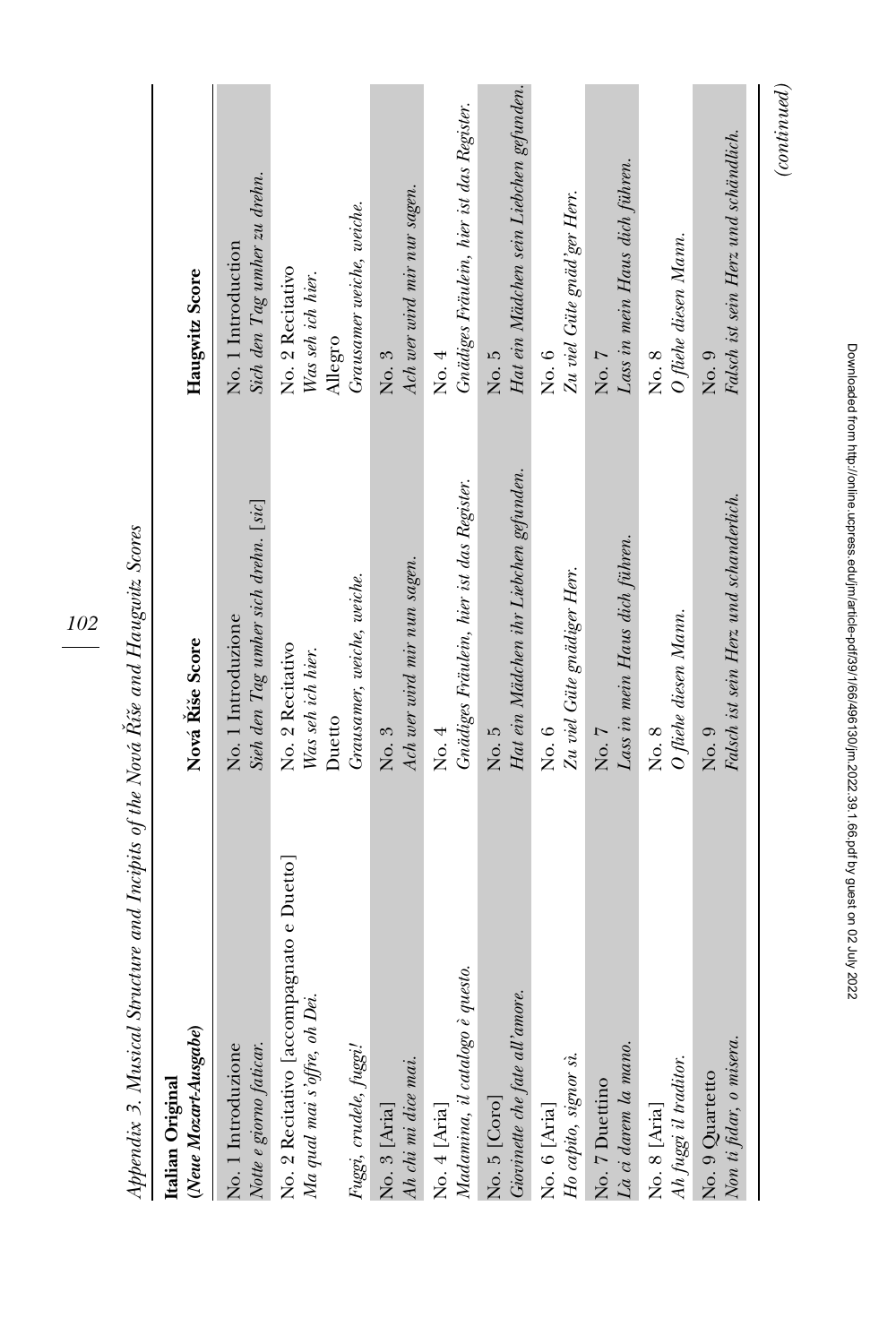| $Appendix$ 3. (continued)                                                                                                              |                                                   |                                                           |
|----------------------------------------------------------------------------------------------------------------------------------------|---------------------------------------------------|-----------------------------------------------------------|
| (Neue Mozart-Ausgabe)<br>Italian Original                                                                                              | Nová Říše Score                                   | Haugwitz Score                                            |
| No. 10 Recitativo [accompagnato ed Aria]<br>Don Ottavio, son morta.                                                                    | NOT INCLUDED<br>No. 10                            | $\ensuremath{\mathrm{CUT}}$ (numbered in)<br>NOT INCLUDED |
| Or sai chi l'onore.<br>Dalla sua pace.<br>No. 10a Aria                                                                                 | Dem wehrlosen Mädchen.<br>NOT INCLUDED            | NOT INCLUDED                                              |
| $\label{eq:lin} \begin{minipage}{0.4\linewidth} \textit{Fin} \textit{ch'han}\textit{dal} \textit{vino}. \end{minipage}$<br>No. 11 Aria | Heute mein Fränzchen.<br>No. 11                   | Heute mein Fränzchen.<br>No. 11                           |
| Batti, batti, o bel Masetto.<br>No. 12 [Aria]                                                                                          | Schlage lieber Peter schlage.<br>No. 12           | Schlage lieber Peter schlage.<br>No. 12                   |
| Presto presto pria ch'ei venga.<br>No. 13 Finale                                                                                       | Gutes Herrchen eh Sie's riechen.<br>No. 13 Finale | Gutes Herrchen eh Sie's riechen.<br>No. 13 Finale         |
| No. 14 [Duetto]<br>Eh via buffone.                                                                                                     | CUT (numbered in)                                 | CUT (numbered in)                                         |
| Ah taci, ingiusto core.<br>No. 15 Terzetto                                                                                             | Was quäl ich mich so lange!<br>[No. 2]            | Was quäl ich mich so lange.<br>No. 2                      |
| No. 16 [Canzonetta]<br>Deh vieni alla finestra.                                                                                        | Erscheine liebstes Mädchen.<br>No. 3              | Erscheine liebstes Mädchen.<br>No. 3                      |
| Metà di voi qua vadano.<br>No. 17 [Aria]                                                                                               | Ihr dürft auf ihn nicht lauern.<br>No. 4          | Ihr dürft auf ihn nicht lauern.<br>No. 4                  |
| No. 18 [Aria]<br>Vedrai carino.                                                                                                        | Ich weiss es lange.<br>No. 5                      | NOT INCLUDED                                              |
|                                                                                                                                        |                                                   |                                                           |

Downloaded from http://online.ucpress.edu/jm/article-pdf139/1/66/496130/jm.2022.39.1.66.pdf by guest on 02 July 2022 Downloaded from http://online.ucpress.edu/jm/article-pdf/39/1/66/496130/jm.2022.39.1.66.pdf by guest on 02 July 2022

103

# $\label{eq:constrained} (continued)$ (continued)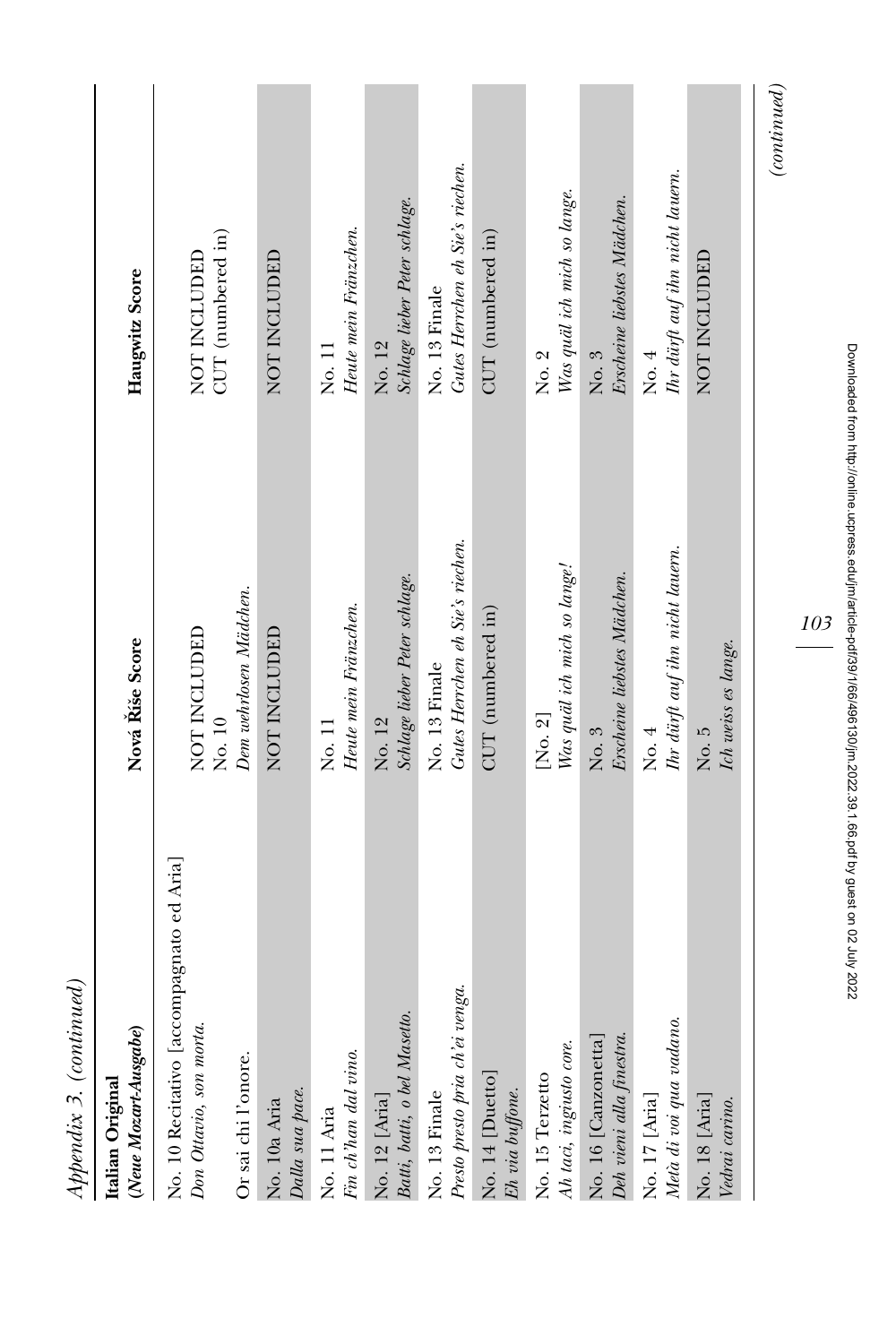| l mn<br>$H^{even}$                                                                                        |                                                   |                                                     |
|-----------------------------------------------------------------------------------------------------------|---------------------------------------------------|-----------------------------------------------------|
| (Neue Mozart-Ausgabe)<br>Italian Original                                                                 | Nová Říše Score                                   | Haugwitz Score                                      |
| No. 21b [Recitativo accompagnato ed Aria]<br>Mi tradì quell'alma ingrata.<br>In quali eccessi, o $numi$ . | NOT INCLUDED<br>NOT INCLUDED                      | NOT INCLUDED<br>NOT INCLUDED                        |
| Sola sola in buio loco.<br>No. 19 Sestetto                                                                | Ach wie wird mir so bange.<br>No. 6               | Ach wie wird mir so bange.<br>No. 5                 |
| Ah, pieta, signori miei.<br>No. 20 [Aria]                                                                 | Gebt Pardon ihr guten Seelen.<br>No. 7            | Gebt Pardon ihr guten Seelen.<br>No. 6              |
| $\Pi$ mio tesoro intanto.<br>No. 21 [Aria]                                                                | Könnt ich den Schmerz dir lindern.<br>No. 8       | Könnt ich den Schmerz dir lindern.<br>No. 7         |
| No. 21a [Duetto]                                                                                          | NOT INCLUDED                                      | NOT INCLUDED                                        |
| Per queste tue manine.<br>Di rider finirai<br>Ribaldo audace                                              | Du Bösewicht wirst bald.<br>Du boshafter Frevler. | Du Bösewicht wirst bald.<br>Du boshafter Frevler.   |
| O statua gentilissima.<br>No. 22 [Duetto]                                                                 | Herr Kommendant zu Pferde.<br>No. 9               | Herr Kommendant zu Pferde.<br>No. 8                 |
| No. 23 Recitativo [accompagnato e Rondo]<br>$Crudele' - Ah$ no, mio bene!                                 | Mein Vater, geliebter Vater.<br>No. 10            | Ach Grausam ach mein Geliebter.<br>Rondo<br>No. 9   |
| Non mi dir, bell'idol mio.                                                                                | Zweifle nicht du bleibst mir teuer.               | Zweifle nicht du bleibst mir Theuer.                |
| Già la mensa è preparata<br>No. 24 Finale<br>Scena ultima                                                 | Schon gedeckt ist meine Tafel.<br>No. 11          | Schon gedeckt ist meine Tafel.<br>No. 10 Finale 2do |
| Ah dove è il perfido.                                                                                     | Wo ist der schändlicher.                          | Wo ist er schändlicher.                             |

104

Appendix 3. (continued) Appendix 3. (continued) Downloaded from http://online.ucpress.edu/jm/article-pdf/39/1/66/496130/jm.2022.39.1.66.pdf by guest on 02 July 2022 Downloaded from http://online.ucpress.edu/jm/article-pdf/39/1/66/496130/jm.2022.39.1.66.pdf by guest on 02 July 2022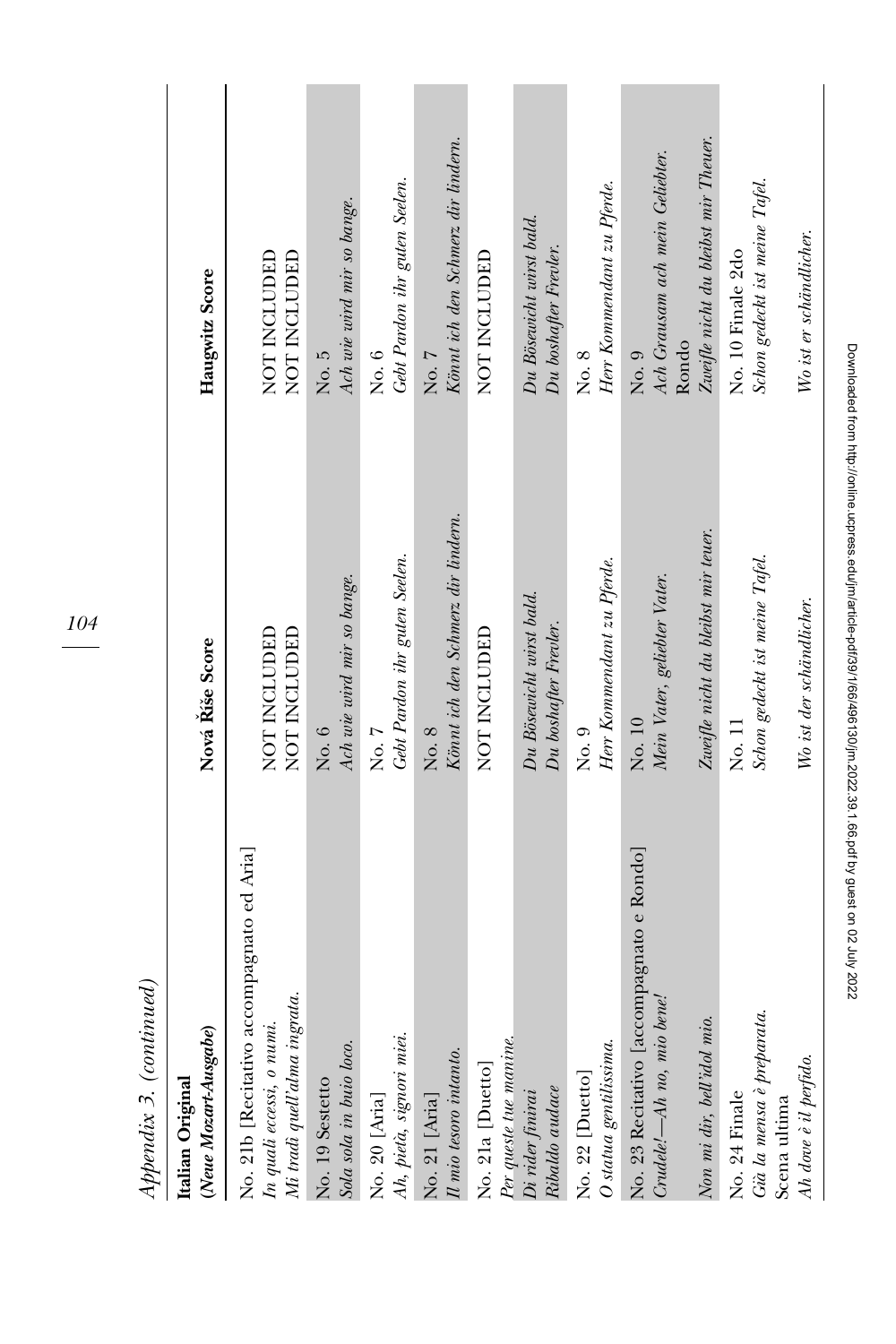|                      |         | approach a Documented House of Daniel Change of Daniel Change of Daniel Changer and the Changer of the Changer of the Changer of the Changer of the Changer of the Changer of the Changer of the Changer of the Changer of the                     |                                                                                                      |
|----------------------|---------|----------------------------------------------------------------------------------------------------------------------------------------------------------------------------------------------------------------------------------------------------|------------------------------------------------------------------------------------------------------|
| Date                 | Languag | Source                                                                                                                                                                                                                                             | Comments                                                                                             |
| 10/29/1787 Italian   |         | Review (dated November 1) published in the Prager<br>Oberpostamtszeitung on November 3                                                                                                                                                             | Premiere performance                                                                                 |
| 11/3/1787 Italian    |         | Mozart's letter to Gottfried von Jacquin (started on<br>November 4)                                                                                                                                                                                | Fourth performance (Mozart's benefit)                                                                |
| $11/30/1787$ Italian |         | Poster, now lost, from the archive of Prague's National Guardasoni<br>Theater transcribed in Rudolph Procházka, Mozart in<br>Prag (Prague: Dominicus, 1892), 119-20                                                                                |                                                                                                      |
| 9/23/1788 Italian    |         | Giovanni: Exhibition to Mark the 200th Anniversary of the<br>Volek and Jitřenka Pešková (Prague: Státní knihovna<br>The oldest surviving poster, reprinted in Mozart's Don<br>World Premiere in Prague, 1787-1978, ed. Tomislav<br>CSR, 1987), 112 | Guardasoni                                                                                           |
| 1790-91              | German  | Gotha Theater-Kalender auf das Jahr 1792                                                                                                                                                                                                           | Mihule's production at the Patriotic Theater                                                         |
| 9/2/1791             | Italian | Alexander von Kleist, Fantasien auf einer Reise nach Prag Guardasoni; Mozart conducts in front of the imperial<br>(Leipzig and Dresden: Richter, 1792), 90-91                                                                                      | court                                                                                                |
| 1793                 | Italian | Gotha Theater-Kalender auf das Jahr 1794                                                                                                                                                                                                           | Leipzig; therefore likely performed also in Prague<br>Performed during Guardasoni's summer season in |
| 11/8/1794 Italian    |         | Allgemeines europäisches Journal (Aef); poster in the<br>Strahov Library                                                                                                                                                                           | Guardasoni                                                                                           |
| 11/15/1794 Italian   |         | Aef and a Strahov poster                                                                                                                                                                                                                           | Guardasoni                                                                                           |
| 12/17/1794 Italian   |         | AeJ and a Strahov poster                                                                                                                                                                                                                           | Guardasoni                                                                                           |
| $1/23/1796$ Italian  |         | AeJ                                                                                                                                                                                                                                                | Guardasoni                                                                                           |
| $1/25/1796$ Italian  |         | AeJ                                                                                                                                                                                                                                                | Guardasoni                                                                                           |
|                      |         |                                                                                                                                                                                                                                                    | $\left( {continued} \right)$                                                                         |

Appendix 4. Documented Italian and German Performances of Don Giovanni in and around Praeue,  $1787-1807$ Appendix 4. Documented Italian and German Performances of Don Giovanni in and around Prague, 1787–1807

105

Downloaded from http://online.ucpress.edu/jm/article-pdf/39/1/66/496130/jm.2022.39.1.66.pdf by guest on 02 July 2022 Downloaded from http://online.ucpress.edu/jm/article-pdf/39/1/66/496130/jm.2022.39.1.66.pdf by guest on 02 July 2022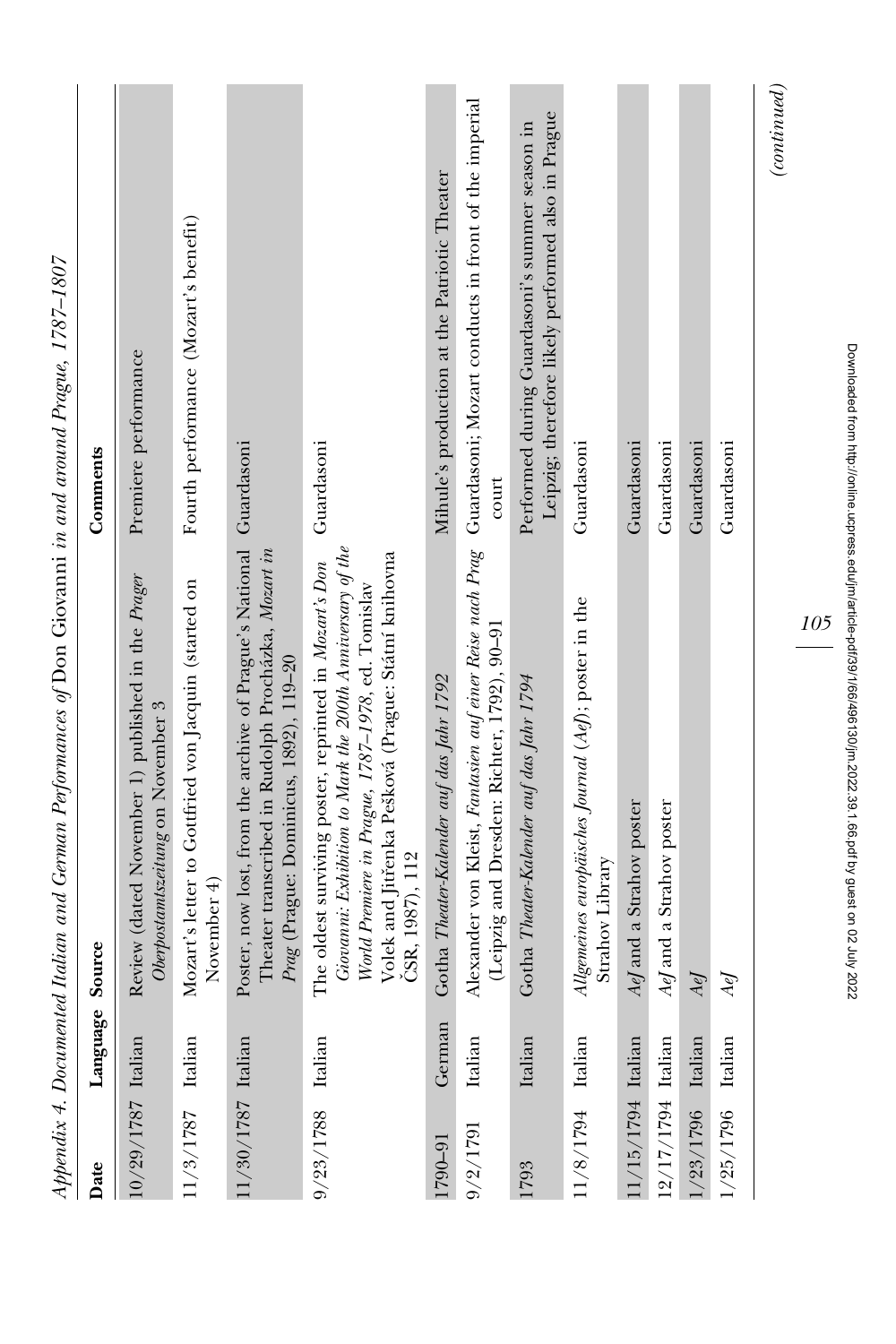| $\overline{11}$      |          | ì                                                                                                              |                                  |
|----------------------|----------|----------------------------------------------------------------------------------------------------------------|----------------------------------|
| Date                 | Language | Source                                                                                                         | Comments                         |
| $2/10/1796$ Italian  |          | AeJ                                                                                                            | Guardasoni                       |
| $2/17/1796$ Italian  |          | AeJ                                                                                                            | Guardasoni                       |
| $3/30/1796$ Italian  |          | Aef                                                                                                            | Guardasoni                       |
| $4/11/1796$ Italian  |          | AeJ                                                                                                            | Guardasoni                       |
| $5/7/1796$ Italian   |          | $Aef$                                                                                                          | Guardasoni                       |
| $5/25/1796$ Italian  |          | AeJ                                                                                                            | Guardasoni                       |
| $9/9/1796$ Italian   |          | Aef                                                                                                            | Guardasoni                       |
| 10/7/1796 German     |          | AeJ and Brno journal Allgemeine deutsche Theaterzeitung<br>(AdT)                                               | Steinsberg                       |
| $10/9/1796$ German   |          | Aef                                                                                                            | Steinsberg                       |
| $10/24/1796$ Italian |          | AeJ                                                                                                            | Guardasoni                       |
| 10/30/1796 German    |          | $Aef$ and $AdT$                                                                                                | Steinsberg                       |
| $11/21/1796$ Italian |          | AeJ                                                                                                            | Guardasoni                       |
| 12/19/1796 Italian   |          | Aef                                                                                                            | Guardasoni                       |
| $3/22/1797$ Italian  |          | AeJ                                                                                                            | Guardasoni, only Act 1 performed |
| $3/27/1797$ Italian  |          | Aef                                                                                                            | Guardasoni, only Act 2 performed |
| 5/18/1797 German     |          | $Aef$ and $AdT$                                                                                                | Steinsberg (Arnoldi's benefit)   |
| 5/21/1797 German     |          | Aef                                                                                                            | Steinsberg                       |
| 6/13/1797 German     |          | AeJ                                                                                                            | Steinsberg                       |
| 9/3/1797             | Unclear  | AeJ                                                                                                            | Unclear                          |
|                      |          | umadeu iluli lilip iluli lilip sestempi lilip iluli sestempi sestenti kontroli lilip sestenti na passi oli och | (continued)                      |

Downloaded from http://online.ucpress.edu/jm/article-pdf/39/1/66/496130/jm.2022.39.1.66.pdf by guest on 02 July 2022

Downloaded from http://online.ucpress.edu/jm/article-pdf139/1/66/496130/jm.2022.39.1.66.pdf by guest on 02 July 2022

106

Appendix 4. (continued) Appendix 4. (continued)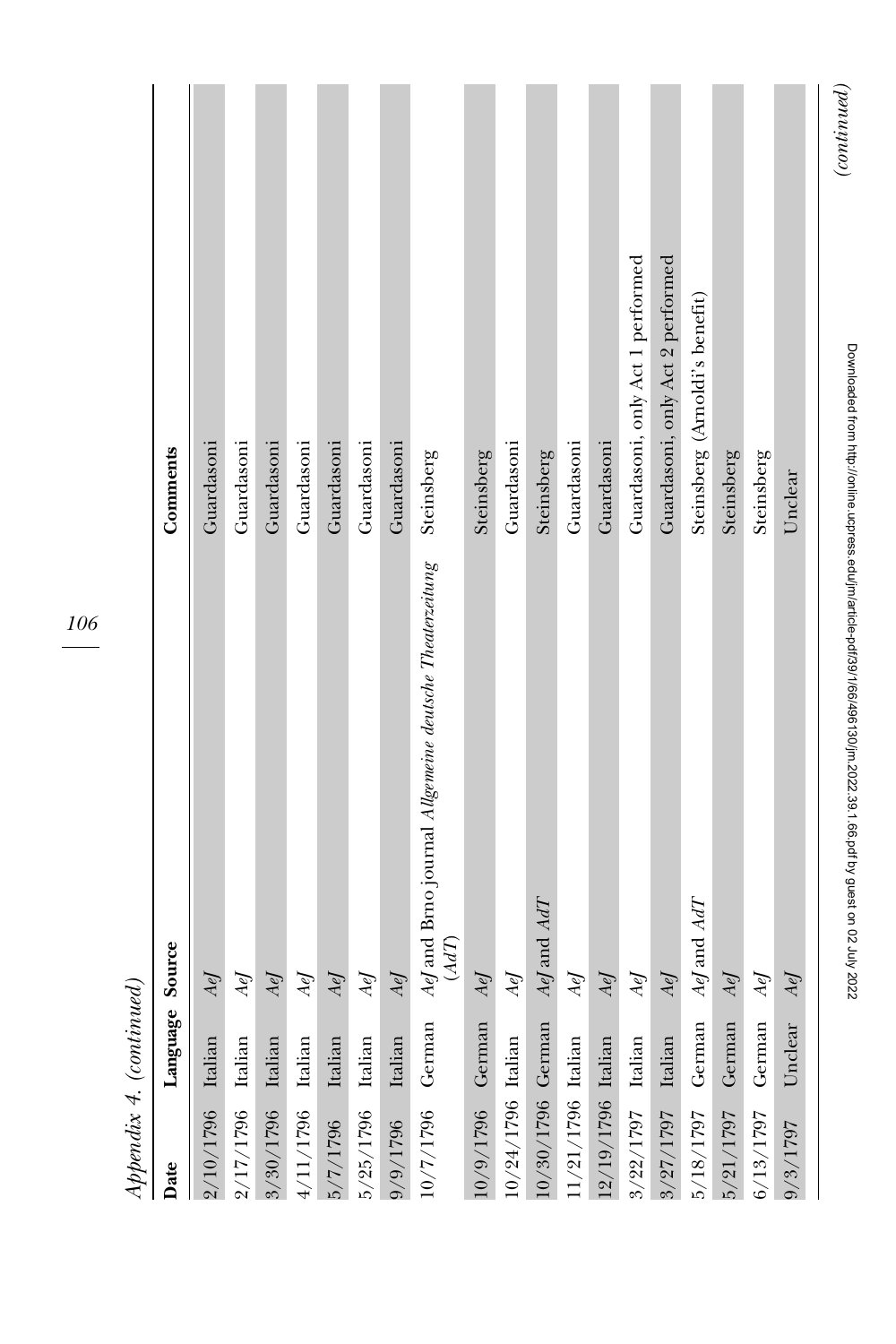| Comments | Guardasoni          | Guardasoni          | Guardasoni           | Guardasoni       | Guardasoni | Guardasoni          | Guardasoni          | Steinsberg in Karlsbad | Steinsberg in Karlsbad | Guardasoni<br>Pressburg journal Allgemeine deutsche Theater-Zeitung | Guardasoni         | Guardasoni          | Poster preserved in the National Museum and reprinted Guardasoni | New production by Liebich<br>Prager Theater-Almanach auf das Jahr 1809 (A-1809) | Liebich          | Liebich          | Liebich            | Liebich            | Liebich   | Liebich           |
|----------|---------------------|---------------------|----------------------|------------------|------------|---------------------|---------------------|------------------------|------------------------|---------------------------------------------------------------------|--------------------|---------------------|------------------------------------------------------------------|---------------------------------------------------------------------------------|------------------|------------------|--------------------|--------------------|-----------|-------------------|
| Source   | AeJ                 | AeJ                 | AeJ                  | AeJ              | AeJ        | AeJ                 | AeJ                 | AeJ                    | AeJ                    | (AGIZ)                                                              | AdTZ               | AdTZ                | in Mozart's Don Giovanni, 119                                    |                                                                                 | A-1809           | $A-1809$         | $A-1809$           | A-1809             | A-1809    | A-1809            |
| Language |                     |                     |                      |                  | Italian    |                     |                     |                        |                        | Italian                                                             |                    |                     |                                                                  |                                                                                 |                  |                  |                    |                    | German    |                   |
| Date     | $9/23/1797$ Italian | $10/2/1797$ Italian | $10/14/1797$ Italian | 1/8/1797 Italian | 2/5/1798   | $2/24/1798$ Italian | $3/17/1798$ Italian | 6/23/1798 German       | 6/29/1798 German       | /2/1799                                                             | $/14/1799$ Italian | $2/25/1799$ Italian | 2/11/1801 Italian                                                | 1/8/1807 German                                                                 | 1/10/1807 German | 1/14/1807 German | $1/29/1807$ German | $12/6/1807$ German | 12/7/1807 | 12/27/1807 German |

Appendix 4. (continued)

 $\label{proba} Appendix~4.~(continued)$ 

Downloaded from http://online.ucpress.edu/jm/article-pdf139/1/66/496130/jm.2022.39.1.66.pdf by guest on 02 July 2022 Downloaded from http://online.ucpress.edu/jm/article-pdf/39/1/66/496130/jm.2022.39.1.66.pdf by guest on 02 July 2022